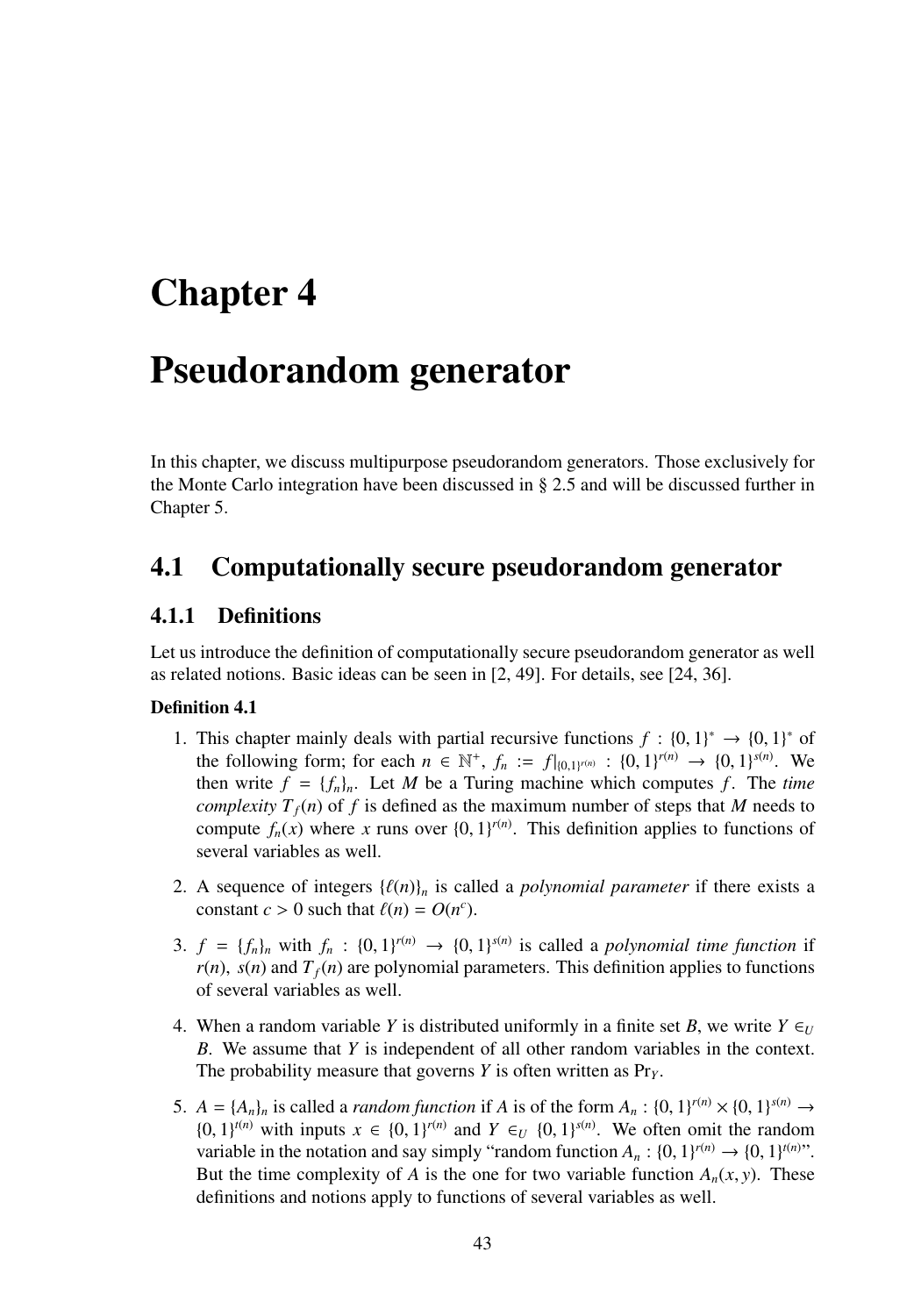In the theory of computational complexity, polynomial time functions are thought to be *feasible* functions, while the other functions are thought to be *infeasible* functions.†<sup>1</sup>

**Definition 4.2** A polynomial time function  $g = \{g_n\}_n$  is called a *pseudorandom generator* if it is of the form  $g_n : \{0, 1\}^n \to \{0, 1\}^{\ell(n)}$  where  $\ell(n) > n$ .

Remark 4.3 In Definition 2.5 of Chapter 2, a pseudorandom generator is defined as a single function  $g : \{0, 1\}^n \to \{0, 1\}^L$  where  $n < L$ . This definition suffices, if we use a pseudorandom generator to solve a particular single problem. But if we use a pseudorandom generator for many purposes, we should define it as a sequence of functions as Definition 4.2, which enables us to choose a suitable  $g_n : \{0,1\}^n \to \{0,1\}^{\ell(n)}$  for each individual problem.

The seed which Alice, the player, chooses is regarded as a random variable  $Z_n \in U$  $\{0, 1\}^n$ . The function  $g_n$  stretches it to a pseudorandom number  $g_n(Z_n)$ , which is a  $\{0, 1\}^{\ell(n)}$ valued random variable. Of course,  $\ell(n) > n$  implies that  $g_n(Z_n)$  is not distributed uniformly in  $\{0, 1\}^{\ell(n)}$ .

We next consider functions for tests. Let  $A = \{A_n\}_n$ ,  $A_n : \{0, 1\}^{\ell(n)} \to \{0, 1\}$ , be a function or a random function, and set<sup> $\dagger$ 2</sup>

$$
\delta_{g,A}(n) := \left| \Pr_{Z_{\ell(n)}} (A_n(Z_{\ell(n)}) = 1) - \Pr_{Z_n} (A_n(g_n(Z_n)) = 1) \right|.
$$
 (4.1)

To be a good pseudorandom generator, it is desirable that  $\ell(n)$  is much greater than *n*, the calculation of  $g_n$  is quickly done, and that  $\delta_{g,A}(n)$  is small enough for many *A*'s. But it is not necessary that  $\delta_{g,A}(n)$  is small for *all A*'s. We set

$$
S_{g,A}(n) := \frac{T_A(n)}{\delta_{g,A}(n)}.
$$

**Definition 4.4** A pseudorandom generator *g* is said to be *computationally secure*<sup>†3</sup> if  $S_{g,A}(n)$  is not a polynomial parameter for all *A*'s.

If  $T_A(n)$  is not a polynomial parameter, neither is  $S_{g,A}(n)$ . So Definition 4.4 does not care about such *A*. Thus a computationally secure pseudorandom generator is thought to be one which cannot be rejected by any feasible tests.

### 4.1.2 Computational security and Monte Carlo method

Pseudorandom numbers are used not only in the Monte Carlo method but also in cryptography. The usage of them in cryptography is as follows. A message, such as document, sound, picture, whatever it may be, is transformed into a finite {0, 1}-sequence *x*. Generating a pseudorandom number ( $\{0, 1\}$ -sequence) *y* of the same length as *x*, we encode *x* 

<sup>&</sup>lt;sup>†1</sup>This is not always true in problems of practical size. For example,  $e^{n/1000}$  is greater than every polynomials in *n* for sufficiently large *n*, but for small *n*, it is less than  $n^{100}$ .

<sup>&</sup>lt;sup>†2</sup>If *A* is a random function, and if  $A_n$  involves a random variable  $Y \in U \{0, 1\}^{s(n)}$ , the calculation of the probability in (4.1) must take *Y* into account.

<sup>&</sup>lt;sup>†3</sup>In computer science, or more precisely, in cryptography, a computationally secure pseudorandom generator is simply called a pseudorandom generator.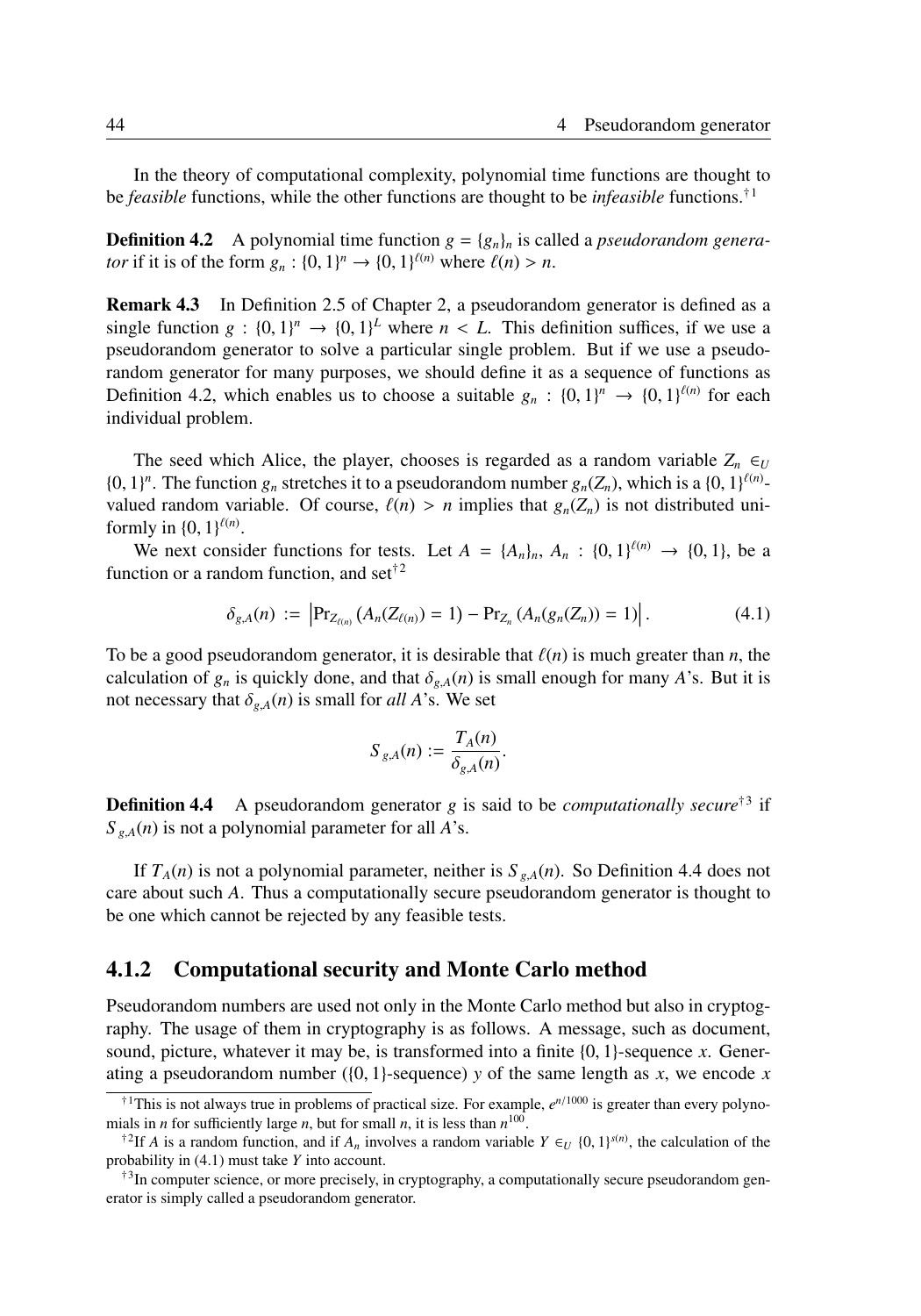by taking the bit-wise XOR (eXclusive OR) of them; i.e., *z* := *x* XOR *y*, which is a coded message. To decode it, do just the same thing;  $x = z$  XOR y. In this case, the seed of the pseudorandom number is the common key (or password) for encoding and decoding. If the pseudorandom generator is computationally secure, no one can decode the message *z* in practice without knowing the key (cf. [24, 36]).

In Definition 4.4, the function *A* stands for an '*a*dversary' who attacks the cryptosystem using every means available. We admit a random function for *A*, because adversaries may attack it at random. A computationally secure pseudorandom generator stands up to every feasible attack, and hence it is also called a *cryptographically secure* pseudorandom generator.

Thus the notion of computational security was thought out from a viewpoint other than the Monte Carlo method. But, as a matter of fact, it is useful in the Monte Carlo method, too. Let us explain it.

Suppose that our random variable *S* is a function of  $Z_{\ell(n)} \in U \{0, 1\}^{\ell(n)}$ ;  $S := S(Z_{\ell(n)})$ . Note that *S* should be a function which can be computed in practice. Suppose further that  $\ell(n)$  is too large to sample  $S(Z_{\ell(n)})$ , so we use a pseudorandom number  $g_n(Z_n)$ ,  $Z_n \in U$  $\{0, 1\}^n$ , instead of  $Z_{\ell(n)}$ . Namely, we compute  $S' := S(g_n(Z_n))$  instead of S. Then we ask if the distribution of *S* ′ is close to that of *S* . Let us compare the distribution functions

$$
F(S;t) := \Pr_{Z_{\ell(n)}}(S \leq t), \quad F(S';t) := \Pr_{Z_n}(S' \leq t), \quad t \in \mathbb{R},
$$

of the two. If *g* is computationally secure, it is assured that  $F(S; t)$  and  $F(S'; t)$  are close to each other. To see this, set a function for test  $A_n$  as

$$
A_n(x) := \mathbf{1}_{\{S(x) \le t\}}, \quad x \in \{0,1\}^{\ell(n)}.
$$

Because *S* can be computed in practice, the time complexity of  $A_n$  is sufficiently small. Then by the definition of computationally security, the difference

$$
|F(S;t) - F(S';t)| = |Pr_{Z_{\ell(n)}}(A_n(Z_{\ell(n)}) = 1) - Pr_{Z_n}(A_n(g_n(Z_n)) = 1)|
$$

must be very small.

#### 4.1.3 Existence problem

The notion of computationally secure pseudorandom generator is very natural and very simple. However, unfortunately, we do not know if its instance exists.

Let us introduce two computational complexity classes;

$$
\mathbf{P} := \left\{ L \subset \{0,1\}^* \; \middle| \; \begin{array}{c} \exists A : \{0,1\}^* \to \{0,1\}, \text{ a polynomial time function, s.t.} \\ \forall x \in \{0,1\}^* \ (x \in L \iff A(x) = 1) \end{array} \right\},
$$

$$
\mathbf{NP} := \left\{ L \subset \{0,1\}^* \; \middle| \; \begin{array}{l} \exists A : \{0,1\}^* \to \{0,1\}, \text{ a random polynomial time function, s.t.} \\ \forall x \in \{0,1\}^* \ (x \in L \iff \Pr(A(x) = 1) > 0) \end{array} \right\}.
$$

 $P \subset NP$  is obvious, but the inverse inclusion relation is not known. Most of researchers believe that  $P \neq NP$  holds. This is one of the most important conjectures in the theory of computational complexity.

Concerning pseudorandom generator, we have the following theorem.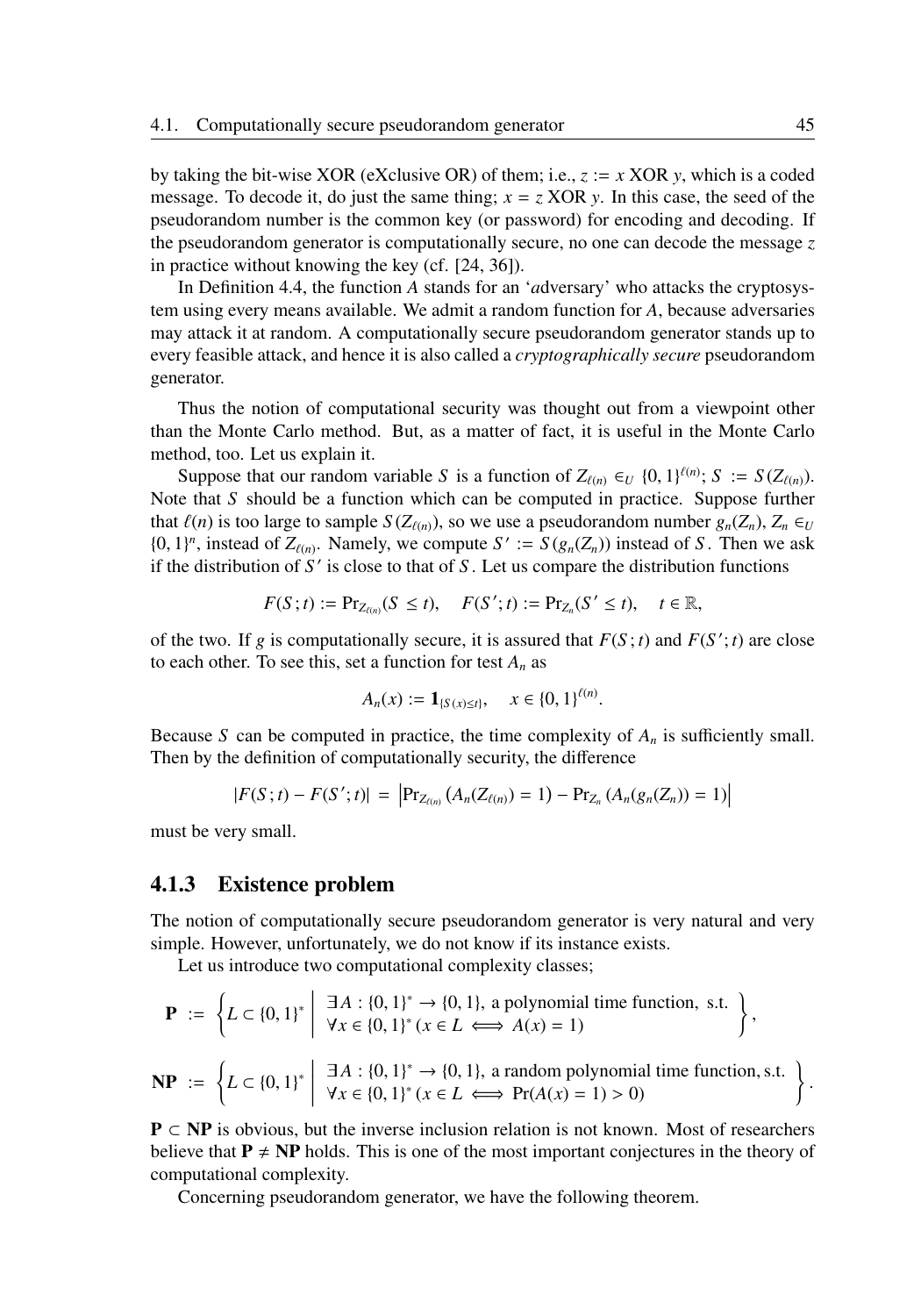**Theorem 4.5** *If*  $P = NP$  *holds, there exists no computationally secure pseudorandom generator.*†<sup>4</sup>

*Proof.* Let  $g = \{g_n\}_n, g_n : \{0, 1\}^n \to \{0, 1\}^{\ell(n)}$ , be an arbitrary pseudorandom generator. Define  $M_n$ :  $\{0, 1\}^{\ell(n)} \times \{0, 1\}^n \to \{0, 1\}$  by

$$
M_n(y, x) := \begin{cases} 1 & (g_n(x) = y), \\ 0 & (g_n(x) \neq y). \end{cases}
$$

Then  $M = \{M_n\}_n$  is a polynomial time function. If we set

$$
L := \{ y \in \{0,1\}^* \mid \exists n \in \mathbb{N}^+, y \in \{0,1\}^{\ell(n)}, \exists x \in \{0,1\}^n, M_n(y,x) = 1 \},\
$$

then  $L \in NP$ . Since we assume  $P = NP$ , we have  $L \in P$ . This means that there exists a polynomial time function  $A = \{A_n\}_n$ ,  $A_n : \{0, 1\}^{\ell(n)} \to \{0, 1\}$ , such that  $y \in L \Leftrightarrow A_n(y) = 1$ . Then for  $Z_n \in U \{0, 1\}^n$  and  $Z_{\ell(n)} \in U \{0, 1\}^{\ell(n)}$ , we have

$$
\Pr_{Z_n}(A_n(g_n(Z_n))=1)=1, \quad \Pr_{Z_{\ell(n)}}(A_n(Z_{\ell(n)})=1)\leq \frac{2^n}{2^{\ell(n)}},
$$

which implies  $\delta_{g,A}(n) \geq 1 - 2^{n-\ell(n)}$ . Since  $T_A(n)$  is a polynomial parameter, so is  $S_{g,A}(n) =$  $T_A(n)/\delta_{g,A}(n)$ . Thus *g* is not computationally secure. □

There are many candidates for computationally secure pseudorandom generator. To this point, since we do not know if  $P \neq NP$  holds, we do not know if they are computationally secure. However researchers are optimistic. They think that if some of them are computationally secure, it would be excellent, and if not, there would be some progress in the  $P \neq NP$  conjecture. Anyhow, until we come to know that they are not, they may be regarded as secure.

### 4.1.4 Next-bit-unpredictability

Let us introduce the following property of pseudorandom generator.

**Definition 4.6** Let  $g = \{g_n\}_n, g_n : \{0, 1\}^n \to \{0, 1\}^{\ell(n)}$ , be a pseudorandom generator. Suppose that random variables  $Z \in U \{0, 1\}^n$  and  $I \in U \{1, 2, ..., \ell(n)\}$  are independent under Pr<sub>*I*</sub><sub>*Z*</sub>. For a function or a random function  $\tilde{A} = {\{\tilde{A}_n\}_n, \tilde{A}_n : {1, ..., \ell(n)} \times {0, 1}\}^{\ell(n)} \rightarrow$ {0, 1}, define

$$
\tilde{\delta}_{g,\tilde{A}}(n) := \Pr_{I,Z}\left(\tilde{A}_n(I,g_n(Z)_{\{1,\ldots,I-1\}}) = g_n(Z)_I\right) - \frac{1}{2}
$$

.

Here,  $g_n(Z)_i$  denotes the *i*-th bit of  $g_n(Z)$ , and  $g_n(Z)_{\{1,\ldots,i\}} \in \{0,1\}^{\ell(n)}$  is defined by

$$
g_n(Z)_{\{1,\ldots,i\}} := (g_n(Z)_1, g_n(Z)_2, \ldots, g_n(Z)_i, \overbrace{0,\ldots,0}^{\ell(n)-i}).
$$

Now, *g* is said to be *next-bit-unpredictable* if

$$
\tilde{S}_{g,\tilde{A}}(n) := \left| \frac{T_{\tilde{A}}(n)}{\tilde{\delta}_{g,\tilde{A}}(n)} \right|
$$

is not a polynomial parameter for any  $\tilde{A}$ .

<sup>&</sup>lt;sup>†4</sup> $P \neq NP$  does not imply the existence of computationally secure pseudorandom generator.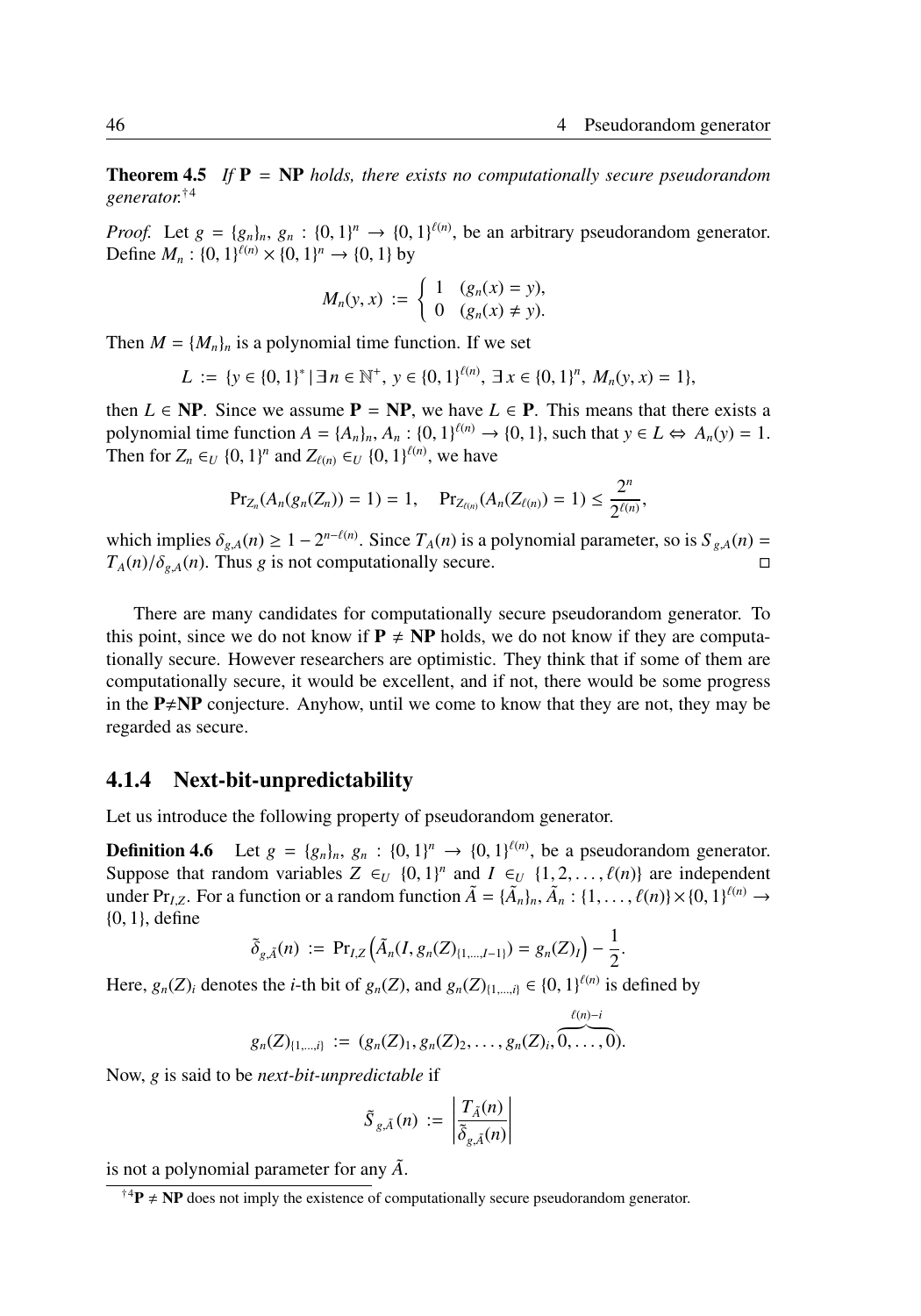**Theorem 4.7** *A pseudorandom generator*  $g = \{g_n\}_n$  *is computationally secure, if and only if it is next-bit-unpredictable.*

*Proof.* Step 1. (1) Let *g* be next-bit-predictable, i.e., let there exist an  $\tilde{A}$  such that  $T_{\tilde{A}}(n)$ and  $\tilde{S}_{g,\tilde{A}}(n)$  are polynomial parameters. Let  $I \in U \{1,\ldots,\ell(n)\}$  and define a random function  $A^{\circ}$ : {0, 1}<sup> $\ell$ (*n*)</sup>  $\rightarrow$  {0, 1} as

$$
A_n(x) := \begin{cases} 1 & (\tilde{A}_n(I, x_{\{1,\ldots,I-1\}}) = x_I) \\ 0 & (\tilde{A}_n(I, x_{\{1,\ldots,I-1\}}) \neq x_I) \end{cases} \qquad x \in \{0,1\}^{\ell(n)}.
$$

Then

$$
\delta_{g,A}(n) = \left| \Pr_{Z_{\ell(n)}}(A_n(Z_{\ell(n)}) = 1) - \Pr_{Z_n}(A_n(g_n(Z_n)) = 1) \right|
$$
  
=  $\left| \frac{1}{2} - \Pr_{I,Z_n}(\tilde{A}_n(I, g_n(Z_n)_{\{1,\ldots,I-1\}}) = g_n(Z_n)_I) \right|$   
=  $|\tilde{\delta}_{g,\tilde{A}}(n)|$ .

On the other hand, since  $T_A(n)$  is a polynomial parameter, so is  $S_{g,A}(n)$ . Thus *g* is not computationally secure.

*Step 2.* Let *g* be not computationally secure, i.e., let there exist an *A* such that  $T_A(n)$ and  $S_{g,A}(n)$  are polynomial parameters. Let  $Y \in U \{0, 1\}^{\ell(n)}$  and  $W \in U \{0, 1\}$  be independent. For each  $i \in \{1, ..., \ell(n)\}\$  and each  $x \in \{0, 1\}^{\ell(n)}$ , define

$$
\tilde{A}_n(i,x) := \begin{cases} Y_i & (A_n(x_1,\ldots,x_{i-1},Y_i,\ldots,Y_{\ell(n)}) = 1), \\ W & (A_n(x_1,\ldots,x_{i-1},Y_i,\ldots,Y_{\ell(n)}) = 0). \end{cases}
$$

Now, to see that *g* is next-bit-predictable, let us show that  $\tilde{S}_{g,\tilde{A}}(n)$  is a polynomial parameter. In what follows, we write  $X := g_n(Z_n)$ ,  $Pr := Pr_{Z_n, Y, W}$ . We start with the following calculation.

$$
\Pr\left(\tilde{A}_n(i, X_{\{1,\ldots,i-1\}}) = X_i\right) - \frac{1}{2}
$$
\n
$$
= \Pr\left(X_i = Y_i, A_n(X_1, \ldots, X_{i-1}, Y_i, \ldots, Y_{\ell(n)})\right) = 1)
$$
\n
$$
+ \Pr\left(X_i = W, A_n(X_1, \ldots, X_{i-1}, Y_i, \ldots, Y_{\ell(n)})\right) = 0) - \frac{1}{2}
$$
\n
$$
= \Pr\left(X_i = Y_i, A_n(X_1, \ldots, X_i, Y_{i+1}, \ldots, Y_{\ell(n)})\right) = 1)
$$
\n
$$
+ \frac{1}{2} \Pr\left(A_n(X_1, \ldots, X_{i-1}, Y_i, \ldots, Y_{\ell(n)})\right) = 0) - \frac{1}{2}
$$
\n
$$
= \frac{1}{2} \Pr\left(A_n(X_1, \ldots, X_i, Y_{i+1}, \ldots, Y_{\ell(n)})\right) = 1)
$$
\n
$$
+ \frac{1}{2} \left(1 - \Pr\left(A_n(X_1, \ldots, X_{i-1}, Y_i, \ldots, Y_{\ell(n)})\right)\right) - \frac{1}{2}
$$
\n
$$
= \frac{1}{2} \Pr\left(A_n(X_1, \ldots, X_i, Y_{i+1}, \ldots, Y_{\ell(n)})\right) = 1)
$$
\n
$$
- \frac{1}{2} \Pr\left(A_n(X_1, \ldots, X_{i-1}, Y_i, \ldots, Y_{\ell(n)})\right) = 1).
$$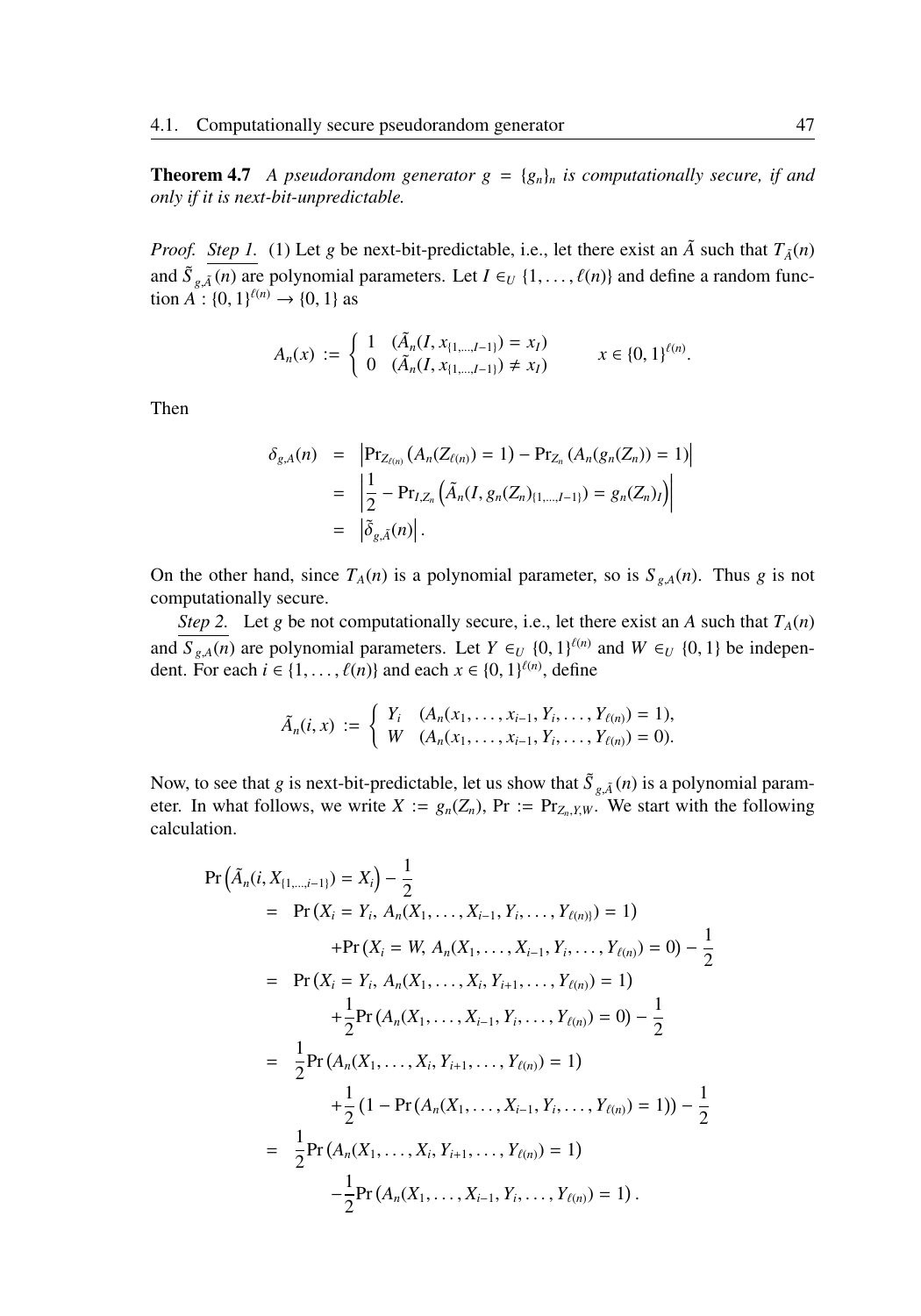By this, we have

$$
\tilde{\delta}_{g,\tilde{A}}(n) = \frac{1}{\ell(n)} \sum_{i=1}^{\ell(n)} \left( \Pr\left( \tilde{A}_n(i, X_{\{1,\dots,i-1\}}) = X_i \right) - \frac{1}{2} \right)
$$
\n
$$
= \frac{1}{2} \cdot \frac{1}{\ell(n)} \sum_{i=1}^{\ell(n)} \left( \Pr\left( A_n(X_1, \dots, X_i, Y_{i+1}, \dots, Y_{\ell(n)} \right) = 1 \right)
$$
\n
$$
- \Pr\left( A_n(X_1, \dots, X_{i-1}, Y_i, \dots, Y_{\ell(n)} \right) = 1 \right)
$$
\n
$$
= \frac{1}{2\ell(n)} \left( \Pr(A_n(X) = 1) - \Pr(A_n(Y) = 1) \right).
$$

Therefore we see

$$
\left|\tilde{\delta}_{g,\tilde{A}}(n)\right| = \frac{\delta_{g,A}(n)}{2\ell(n)}.
$$

Since  $T_{\tilde{A}}(n)$  is clearly a polynomial parameter, so is  $\tilde{S}_{g,\tilde{A}}(n)$ .

There are many pseudorandom generators used in Monte Carlo methods which are defined by recursive formulas like

$$
z_i := f(z_{i-n}, \dots, z_{i-1}), \quad i = n, n+1, \dots
$$
 (4.2)

with  $(z_0, \ldots, z_{n-1})$  being a seed (cf. [17, 27, 29, 47]). Such pseudorandom generators are clearly next-bit-predictable. Therefore, by Theorem 4.7, pseudorandom generators defined by recursive formulas and computationally secure ones are poles apart.

According to Theorem 4.7, to construct a computationally secure pseudorandom generator, we have only to pay attention to its next-bit-unpredictability. This is a guiding principle of designing computationally secure pseudorandom generator. Indeed, under this guiding principle, several candidates for computationally secure pseudorandom generator have been presented. Among them, we introduce the following *B-B-S generator*  $([2, 36])$ <sup> $\dagger$ 5</sup> Let *p*, *q* be primes satisfying *p* = 3(mod 4) and *q* = 3(mod 4), which are secret. But the product  $N = pq$  is open to the public. Let  $QR(N)$  denote the set of quadratic residues modulo *N*. Choosing a seed  $x_0 \in QR(N)$ , we define a pseudorandom number  $\{y_n\}_n$  by

$$
x_n := F(x_{n-1}) = x_{n-1}^2 \text{ mod } N, \qquad n = 1, 2, ..., \qquad (4.3)
$$

$$
y_n := G(x_n) = x_n \bmod 2. \tag{4.4}
$$

The inverse function  $F^{-1}$  is easy to calculate if p, q are known. But when p, q are unknown and they are very large,  $F^{-1}$  is very hard to calculate. Consequently, without knowing the seed  $x_0$ , it seems to be almost impossible to predict the next bit  $y_{m+1}$  when  $\{y_n\}_{n=1}^m$  is given.

Remark 4.8 Such a function *F* as in (4.3), which is easy to compute but whose inverse is hard to compute, is called a one-way function. In general, assuming the existence of a one-way function *F*, which is a stronger assumption than  $P \neq NP$ , we can show that there exists a function *G*, so-called a hard core bit function, such that  $\{y_n\}_n$  defined by  $y_n := G(F^n(x_0))$ , where  $F^n$  stands for the *n*-fold iteration of *F*, becomes next-bitunpredictable ([24]).

<sup>†</sup>5 In the case of B-B-S generator, since the set of seeds is *QR*(*N*), a little modification of the definition in § 4.1.1 is needed.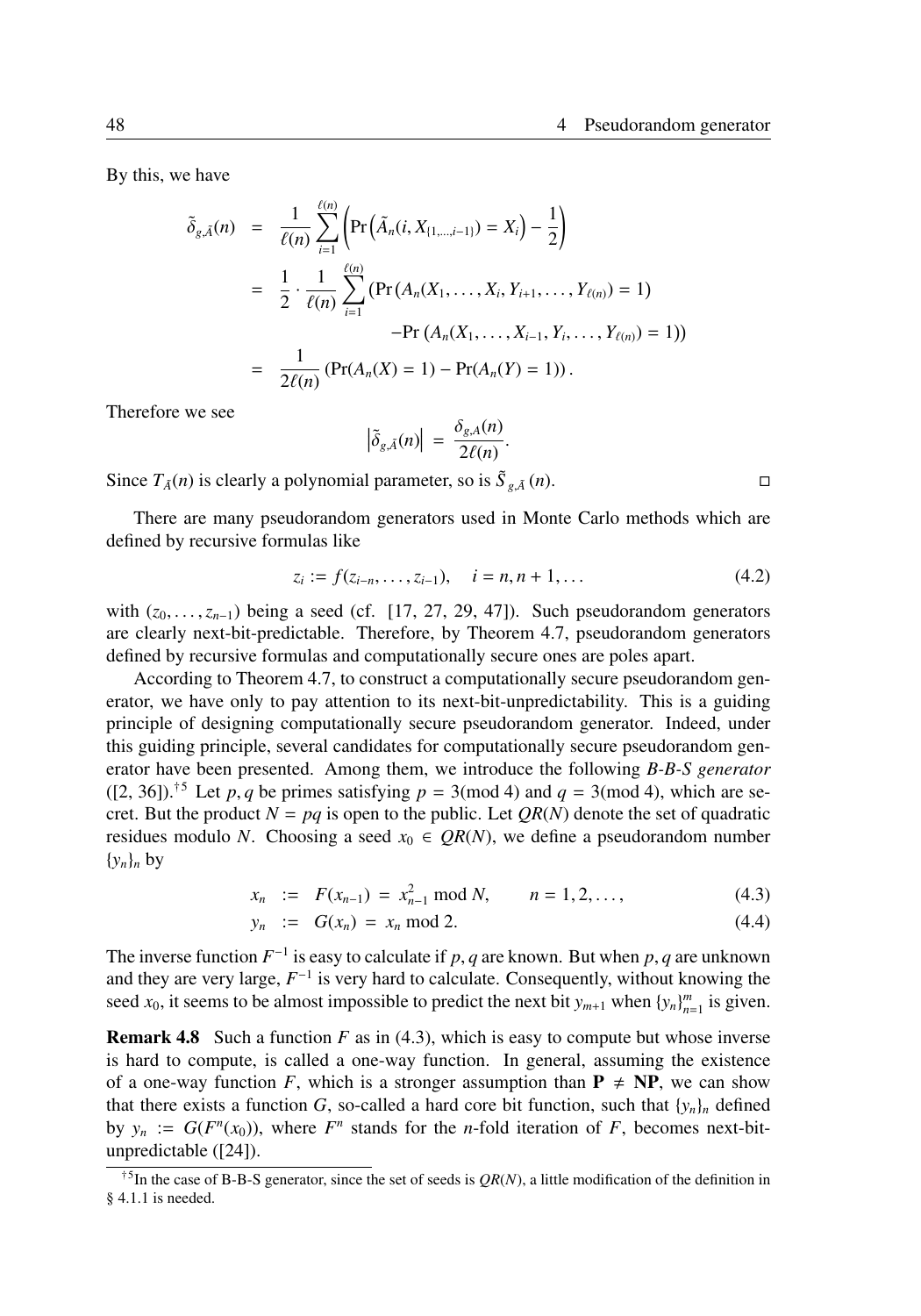—— ⋄ —— ⋄ ——

The security of pseudorandom generator discussed here is considered for random variables which are functions of a finite number of coin tosses. But for applications, it should be considered for general simulatable random variables  $(\S$  1.3). In this context, if we restrict the use of pseudorandom generator to the Monte Carlo integration, the dynamic random Weyl sampling, which we will introduce in § 5.4, can be called a secure pseudorandom generator for general simulatable integrands.

# 4.2 Pseudorandom generator by means of Weyl transformation

We introduce a pseudorandom generator which is based on probability theory. Any finite dimensional distribution of the pseudorandom number it produces can be explicitly computed, and it converges to the corresponding distribution of the coin tossing process as the size of the seed grows. Of course, we do not know if it is computationally secure, but the difference between 1/2 and the success probabilities of some special next-bit-predictions converge to 0 exponentially fast as the size of the seed grows (Theorem 4.11).

### 4.2.1 Definitions

In § 4.2, we discuss a family of {0, 1}-valued stochastic processes  $\{Y_n^{(m)}(\bullet; \alpha)\}_{n=0}^{\infty}$ ,  $\alpha \in \mathbb{T}^1$ ,  $m \in \mathbb{N}^+$ , on the Lebesgue probability space  $(\mathbb{T}^1, \mathcal{B}, \mathbb{P})$  defined by Definition 4.9 below.

**Definition 4.9** For each  $\alpha \in \mathbb{T}^1$  and  $m \in \mathbb{N}^+$ , set

$$
Y_n^{(m)}(x;\alpha) := \left(\sum_{i=1}^m d_i(x+n\alpha)\right) \text{ mod } 2, \quad n = 0, 1 \dots, \quad x \in \mathbb{T}^1. \tag{4.5}
$$

In order to realize (4.5) by computer, we have to approximate real numbers by finite dyadic decimals.

**Theorem 4.10** ([53]) For each  $\alpha \in \mathbb{T}^1$  and  $j, j_1, m \in \mathbb{N}^+$ , it holds that

$$
\mathbb{P}\Big(0\leq \exists n\leq 2^{j_1}-1 \text{ s.t. } Y_n^{(m)}(\bullet;\alpha)\neq Y_n^{(m)}(\lfloor \bullet \rfloor_{m+j});\lfloor \alpha \rfloor_{m+j})\Big) < 2^{-(j-2j_1)}.
$$

*Proof.* Note that

$$
\left| (x + n\alpha) - \left( \lfloor x \rfloor_{m+j} + n \lfloor \alpha \rfloor_{m+j} \right) \right| \leq \left| x - \lfloor x \rfloor_{m+j} \right| + n \left| \alpha - \lfloor \alpha \rfloor_{m+j} \right|
$$
  
<  $2^{-m-j} + n2^{-m-j} = (n+1)2^{-m-j}.$ 

By this, we see

$$
\mathbb{P}\left( [\bullet + n\alpha]_m \neq [\bullet]_{m+j} + n[\alpha]_{m+j} \right) \leq \frac{(n+1)2^{-m-j}}{2^{-m}} = (n+1)2^{-j}.
$$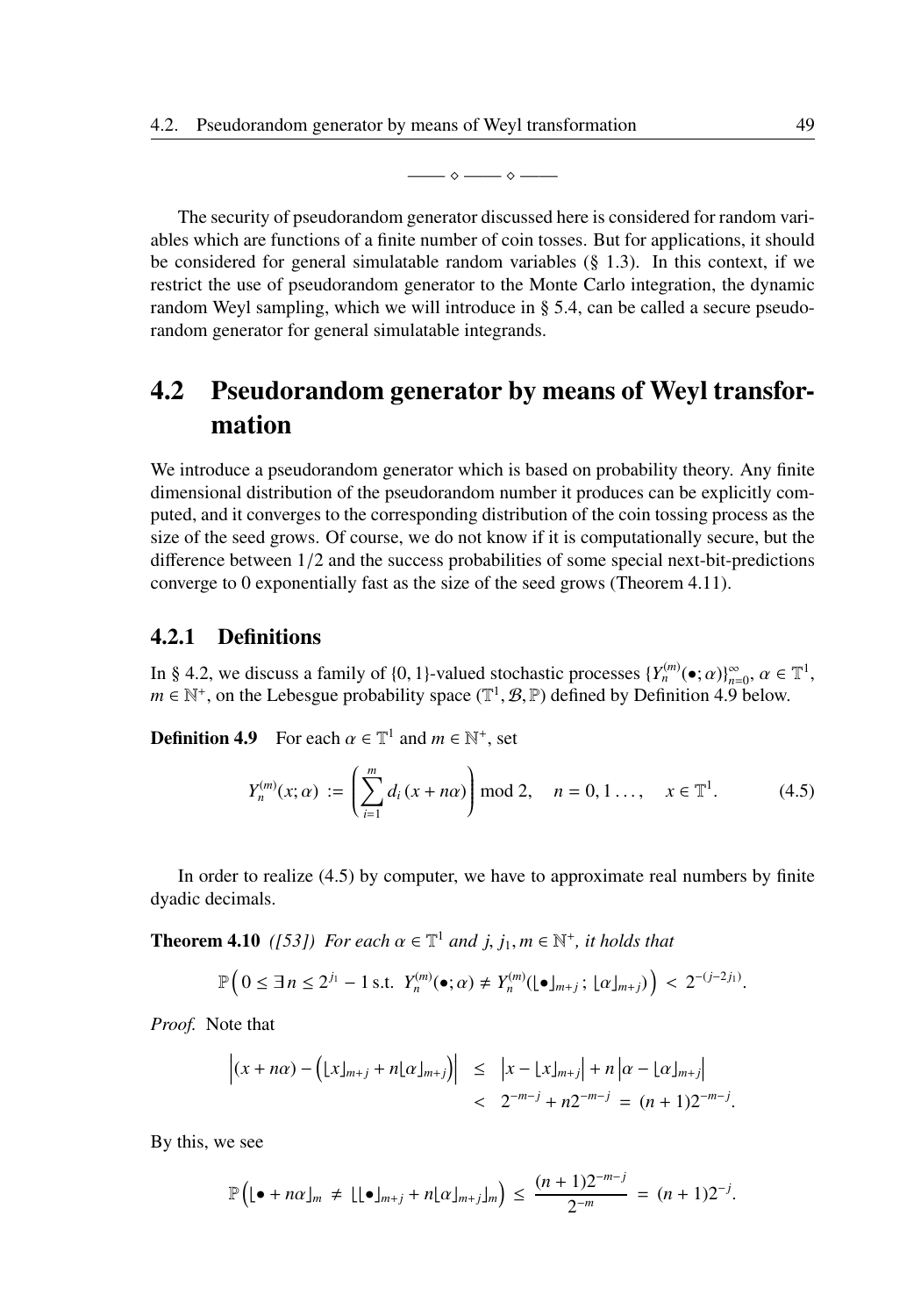.

□

Therefore

$$
\mathbb{P}\left(0 \leq \exists n \leq 2^{j_1} - 1 \text{ s.t. } Y_n^{(m)}(\bullet; \alpha) \neq Y_n^{(m)}(\bullet)_{m+j}; \lfloor \alpha \rfloor_{m+j})\right)
$$
\n
$$
\leq \sum_{n=0}^{2^{j_1}-1} \mathbb{P}\left((\bullet + n\alpha)_{m} \neq \lfloor \bullet \rfloor_{m+j} + n\lfloor \alpha \rfloor_{m+j}\right)
$$
\n
$$
< \sum_{n=0}^{2^{j_1}-1} (n+1)2^{-j+1}
$$
\n
$$
= \frac{(2^{j_1}-1)2^{j_1}}{2} \cdot 2^{-j+1} < 2^{-(j-2j_1)}.
$$

According to Theorem 4.10, the discretized process  $\{Y_n^{(m)}(\lfloor \bullet \rfloor_{m+j}; \lfloor \alpha \rfloor_{m+j})\}_{n=0}^{2^{j_1}-1}$  can be arbitrarily close to the stochastic process (4.5) in distribution by taking *j* large enough. †<sup>6</sup> Let us regard this discretized stochastic process as a pseudorandom generator;<sup>†7</sup>

$$
\{Y_n^{(m)}(\bullet; \lfloor \alpha \rfloor_{m+j})\}_{n=0}^{2^{j_1}-1} : D_{m+j} \cong \{0,1\}^{m+j} \to \{0,1\}^{2^{j_1}}
$$

In case  $\alpha$  is irrational, we call this generator the *pseudorandom generator by means of* Weyl transformation.<sup>†8</sup> As we will see below, asymptotic behavior of this generator as  $m \rightarrow \infty$  is very interesting.

In order to generate a sample of  $\{Y_n^{(m)}(\bullet; [\alpha]_{m+j})\}_{n=0}^{2^{j_1}-1}$ , we define mappings  $F_{m+j,\alpha}$ :  $D_{m+j} \to D_{m+j}$  and  $G_m : D_{m+j} \to \{0, 1\}$  by

$$
F(\tilde{x}) = F_{m+j,\alpha}(\tilde{x}) := \tilde{x} + \lfloor \alpha \rfloor_{m+j}, \tag{4.6}
$$

$$
G(\tilde{x}) = G_m(\tilde{x}) := \left(\sum_{i=1}^m d_i(\tilde{x})\right) \mod 2, \tag{4.7}
$$

and choose an  $\tilde{x}_0 \in D_{m+j} \cong \{0, 1\}^{m+j}$  as a seed. Then we have

$$
Y_n^{(m)}(\tilde{x}_0; \lfloor \alpha \rfloor_{m+j}) = G(F^n(\tilde{x}_0)), \quad n = 0, 1, \dots, 2^{j_1} - 1. \tag{4.8}
$$

Here  $F^n$  stands for the *n*-fold iteration of *F*.  $G(\tilde{x})$  is called the *parity* of the upper *m* bit of ˜*x*, which can be calculated quickly by computer. A concrete implementation of the pseudorandom generator in C language can be found in § 6.2 or [43].

### 4.2.2 Hardness of next-bit-prediction

As is seen in (4.6) and (4.7), the pseudorandom generator by means of Weyl transformation  $\{Y_n^{(m)}(\bullet; \lfloor \alpha \rfloor_{m+j})\}_{n=0}^{2^j-1}$  has a similar structure as the B-B-S generator (4.3)(4.4). In the

<sup>&</sup>lt;sup>†6</sup>Here we used a transformation of entropy 0;  $\mathbb{T}^1 \ni x \mapsto x + \alpha \in \mathbb{T}^1$ . For a chaotic transformation (of positive entropy), we would have no good estimate of approximation as Theorem 4.10.

<sup>&</sup>lt;sup>†7</sup>We should take the parameters *j*, *j*<sub>1</sub>  $\in \mathbb{N}^+$  large in accordance with *m* getting large, but for the sake of simple notation, we do not in this monograph.

<sup>&</sup>lt;sup>†8</sup>Weyl transformation is a mapping  $x \mapsto x + \alpha$  on  $\mathbb{T}^1$  where  $\alpha \in \mathbb{T}^1$  is irrational. It is also called the *irrational rotation*.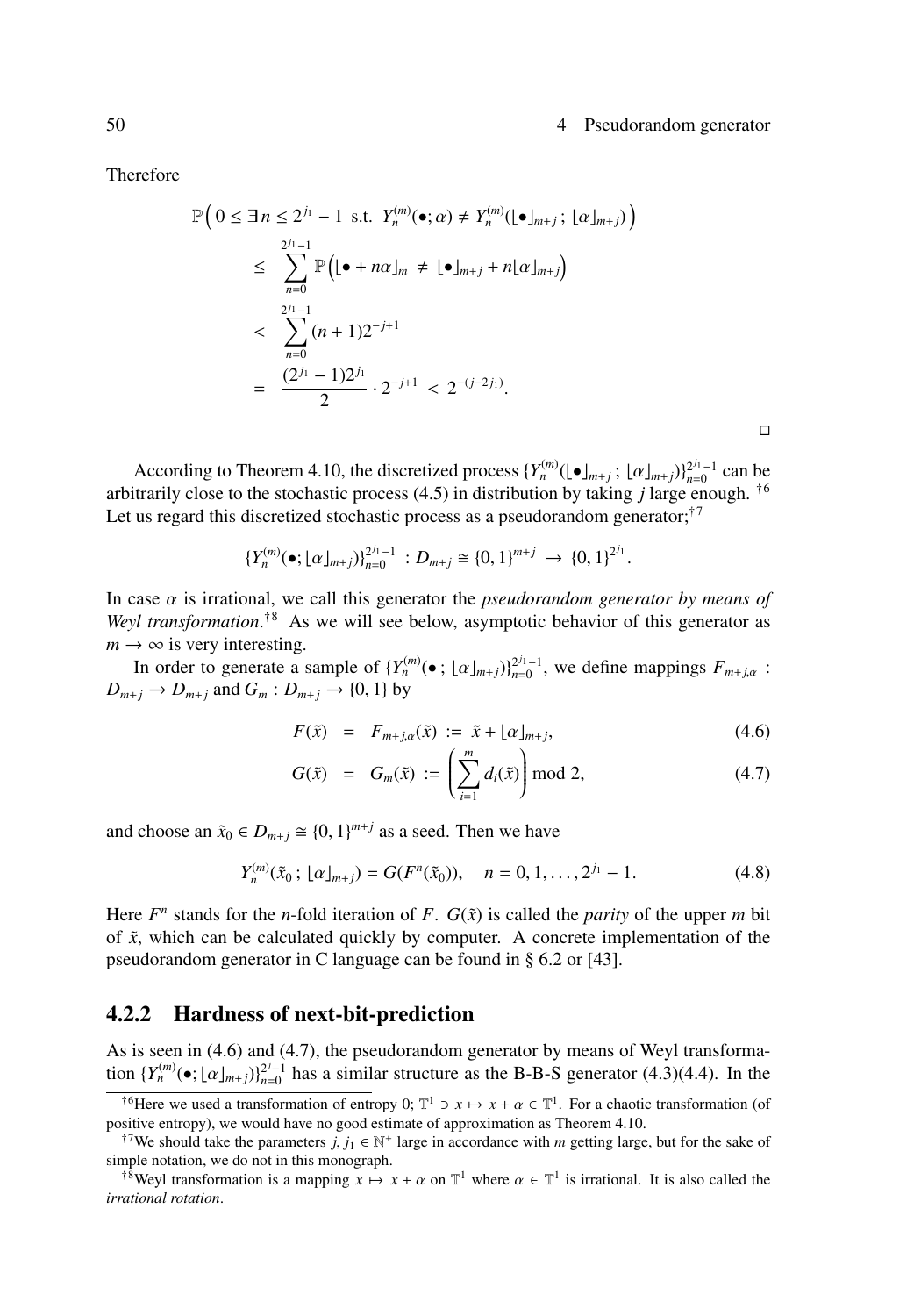latter case, the next bit seems hard to predict because of the complexity of the inverse function  $F^{-1}$ , while in the former case, it seems hard to predict if *m* is large because of the complexity of the function *G*. More exactly, as *m* grows,<sup>†9</sup> the complexity of  $G = G_m$ becomes large, and accordingly, next-bit-prediction becomes hard. Let us show below that such phenomena really happen in cases of certain special next-bit-predictions.

To formulate limit theorems, we consider the original process (4.5) instead of the discretized one. For  $l \in \mathbb{N}^+$  and  $0 \leq k_0 < \cdots < k_{l-1}$ , let us introduce a function  $\tilde{A}$  to predict the value of  $Y_{k_1}^{(m)}$  $Y_{k_{l-1}}^{(m)}(x;\alpha)$  when  $\{Y_{k_j}^{(m)}\}$  $f_{k_j}^{(m)}(x; \alpha) \}^{l-2}_{j=0}$  is given. Set

$$
F^{(m)}(k_0,\ldots,k_{l-1};\alpha) := \mathbb{P}\left(\sum_{j=0}^{l-1} Y_{k_j}^{(m)}(\bullet;\alpha) = \text{odd}\right).
$$
 (4.9)

As is seen in Theorem 4.13 below, there is a fast algorithm to compute this probability. Using it, we define the following function  $\tilde{A}$  : {0, 1}<sup>*l*−1</sup> → {0, 1}.

$$
\tilde{A}(y_{k_0},\ldots,y_{k_{l-2}}) := \begin{cases} \mathbf{1}_{\{y_{k_0}+\cdots+y_{k_{l-2}}=\text{even}\}} & (F^{(m)}(k_0,k_1,\ldots,k_{l-1};\alpha) \ge \frac{1}{2}), \\ \mathbf{1}_{\{y_{k_0}+\cdots+y_{k_{l-2}}=\text{odd}\}} & (F^{(m)}(k_0,k_1,\ldots,k_{l-1};\alpha) < \frac{1}{2}). \end{cases}
$$

Suppose that we predict that  $Y_{k_{n-1}}^{(m)}$  $\tilde{A}(Y_{k_1-1}^{(m)}(x;\alpha))$  will be  $\tilde{A}(Y_{k_0}^{(m)})$  $Y_{k_0}^{(m)}(x;\alpha), \ldots, Y_{k_{l-2}}^{(m)}$  $f_{k-2}^{(m)}(x;\alpha)$ . Then the success probability of this prediction is

$$
\mathbb{P}\left(\tilde{A}(Y_{k_0}^{(m)}(\bullet;\alpha),\ldots,Y_{k_{l-2}}^{(m)}(\bullet;\alpha))=Y_{k_{l-1}}^{(m)}(\bullet;\alpha)\right)=\left|F^{(m)}(k_0,k_1,\ldots,k_{l-1};\alpha)-\frac{1}{2}\right|+\frac{1}{2}.\tag{4.10}
$$

Indeed, in the case of  $F^{(m)}(k_0, k_1, \ldots, k_{l-1}; \alpha) \ge 1/2$ ,

$$
\mathbb{P}\left(\tilde{A}(Y_{k_0}^{(m)}(\bullet;\alpha),\ldots,Y_{k_{l-2}}^{(m)}(\bullet;\alpha))=Y_{k_{l-1}}^{(m)}(\bullet;\alpha)\right) = \mathbb{P}\left(Y_{k_0}^{(m)}(\bullet;\alpha)+\cdots+Y_{k_{l-1}}^{(m)}(\bullet;\alpha)=\text{odd}\right)
$$

$$
= F^{(m)}(k_0,k_1,\ldots,k_{l-1};\alpha),
$$

and in the case of  $F^{(m)}(k_0, k_1, \ldots, k_{l-1}; \alpha) < 1/2$ ,

$$
\mathbb{P}\Big(\tilde{A}(Y_{k_0}^{(m)}(\bullet;\alpha),\ldots,Y_{k_{l-2}}^{(m)}(\bullet;\alpha))=Y_{k_{l-1}}^{(m)}(\bullet;\alpha)\Big) = \mathbb{P}\Big(Y_{k_0}^{(m)}(\bullet;\alpha)+\cdots+Y_{k_{l-1}}^{(m)}(\bullet;\alpha)=\text{even}\Big)
$$
  
= 1 - F<sup>(m)</sup>(k\_0,k\_1,\ldots,k\_{l-1};\alpha),

thus in both cases, (4.10) holds.

The prediction of the next bit by the function  $\tilde{A}$  succeeds with probability  $\geq 1/2$ . About this success probability (4.10), we have the following theorem.

**Theorem 4.11** *For*  $\mathbb{P}\text{-}a.e.$   $\alpha \in \mathbb{T}^1$ , it holds that for any  $l \geq 2$ ,  $0 \leq k_0 < \ldots < k_{l-1}$ , there *exists*  $0 < \rho < 1$  *which does not depend on*  $\alpha$  *such that as m*  $\rightarrow \infty$ *,* 

$$
\mathbb{P}\left(\tilde{A}(Y_{k_0}^{(m)}(\bullet;\alpha),\ldots,Y_{k_{l-2}}^{(m)}(\bullet;\alpha))=Y_{k_{l-1}}^{(m)}(\bullet;\alpha)\right)-\frac{1}{2}=\left|F^{(m)}(k_0,k_1,\ldots,k_{l-1};\alpha)-\frac{1}{2}\right| = O(\rho^m).
$$

Theorem 4.11 shows that the next-bit-prediction by  $\tilde{A}$  becomes very hard as the size of the seed grows. It is really remarkable that we can see the hardness of next-bit-predictions analytically, although they are special ones.

In the case of  $l = 2$ , for any  $\rho > \sqrt{(1 +$  $\sqrt{17}/8$  = 0.80024..., we can show the assertion of Theorem 4.11 (§ 4.3.5 Theorem 4.36).

<sup>†</sup><sup>9</sup>*m* is an approximate size of the seed.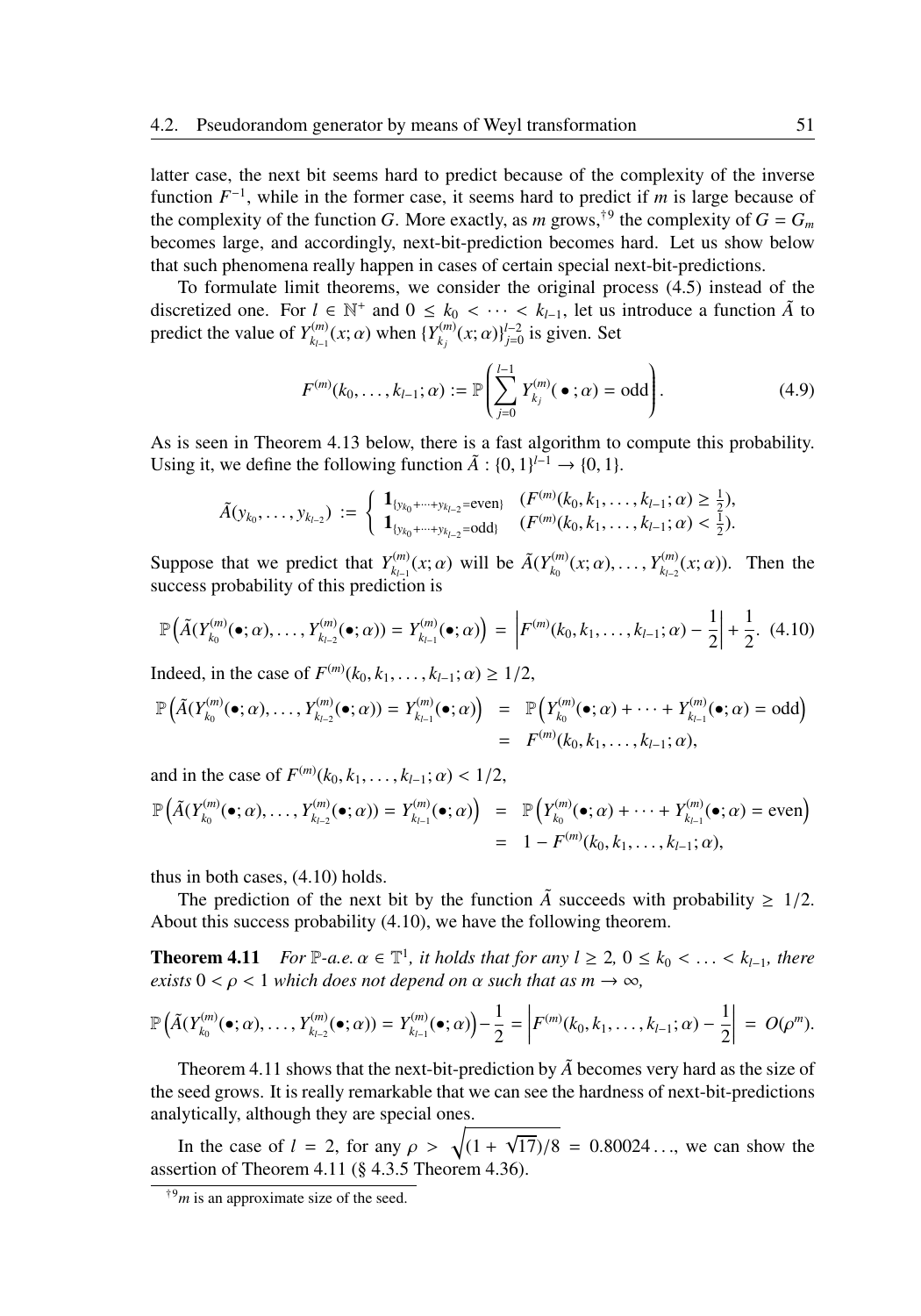—— ⋄ —— ⋄ ——

In view of Theorem 4.11, Theorem 4.36 and the result (Table 4.1) of an experiment about Hypothesis 4.18 below, The author suspects that for almost all irrational  $\alpha$ , the pseudorandom generator by means of the Weyl transformation is computationally secure.†<sup>10</sup>

# 4.2.3 Formula of finite dimensional distributions and disappearance of dependence

There exists an algorithm to compute any finite dimensional distribution of the stochastic process  $\{Y_n^{(m)}(\bullet; \alpha)\}_{n=0}^{\infty}$ .

**Lemma 4.12** *(i) For each*  $\epsilon_n$  ∈ {0, 1}*, n* = 0*,* 1*<i>, . . . , k* − 1*, it holds that* 

$$
\mathbb{P}\Big(Y_n^{(m)}(\bullet; \alpha) = \epsilon_n, \quad n = 0, \ldots, k-1\Big) \n= 2^{-k} \Bigg( \sum_{l=1}^k \sum_{\substack{0 \le k_0 < \cdots < k_{l-1} \le k-1}} \prod_{j=0}^{l-1} (1 - 2\epsilon_{k_j}) \left(1 - 2F^{(m)}(k_0, \ldots, k_{l-1}; \alpha)\right) + 1 \Bigg).
$$

 $(iii)$  *If l* ∈  $\mathbb{N}^+$  *is odd, we have*  $F^{(m)}(k_0, \ldots, k_{l-1}; \alpha) = 1/2$ *.*  $(iii)$   $F^{(m)}(k_0, \ldots, k_{l-1}; \alpha) = F^{(m)}(0, k_1 - k_0, \ldots, k_{l-1} - k_0; \alpha)$ . Thus we may assume  $k_0 = 0$  to *know any finite dimensional distribution.*

In what follows, we assume *l* is even and that  $\alpha \in \mathbb{T}^1$  is irrational. Let us introduce an algorithm to compute  $F^{(m)}(0, k_1, \ldots, k_{l-1}; \alpha)$ . To do this, we need some new notation. First, for each  $j = 1, \ldots, l-1$ , set<sup>†11</sup>

$$
\begin{cases}\n\alpha_j &:= \langle k_j \alpha \rangle, \\
\alpha_j^{(m)L} &:= \lfloor \alpha_j \rfloor_m, \\
\alpha_j^{(m)U} &:= \lceil \alpha_j \rceil_m, \\
\beta_j^{(m)} &:= 2^m (\alpha_j - \alpha_j^{(m)L}),\n\end{cases}
$$

and

$$
\beta_0^{(m)} := 1, \quad \beta_l^{(m)} := 0.
$$

We next define a permutation  $\sigma(m, \bullet)$  on the set  $\{0, 1, \ldots, l-1, l\}$  so that

$$
1 = \beta_{\sigma(m,0)}^{(m)} > \beta_{\sigma(m,1)}^{(m)} > \beta_{\sigma(m,2)}^{(m)} > \cdots > \beta_{\sigma(m,l-1)}^{(m)} > \beta_{\sigma(m,l)}^{(m)} = 0,
$$
\n(4.11)

in particular, we have  $\sigma(m, 0) = 0$  and  $\sigma(m, l) = l$ . Set

$$
\alpha_{\sigma(m,j)}^{(m),s}:=\left\{\begin{array}{ll} \alpha_{\sigma(m,j)}^{(m)U} & (j\leq s), \\[1ex] \alpha_{\sigma(m,j)}^{(m)L} & (j>s), \end{array}\right.
$$

<sup>&</sup>lt;sup>†10</sup>Even if this is true, it would be impossible to find a concrete example of such  $\alpha$ , so P $\neq$ NP would not follow.

<sup>&</sup>lt;sup>†11</sup> $\langle t \rangle$  denotes the fractional part of *t* ≥ 0, i.e.,  $\langle t \rangle = t - \lfloor t \rfloor$ .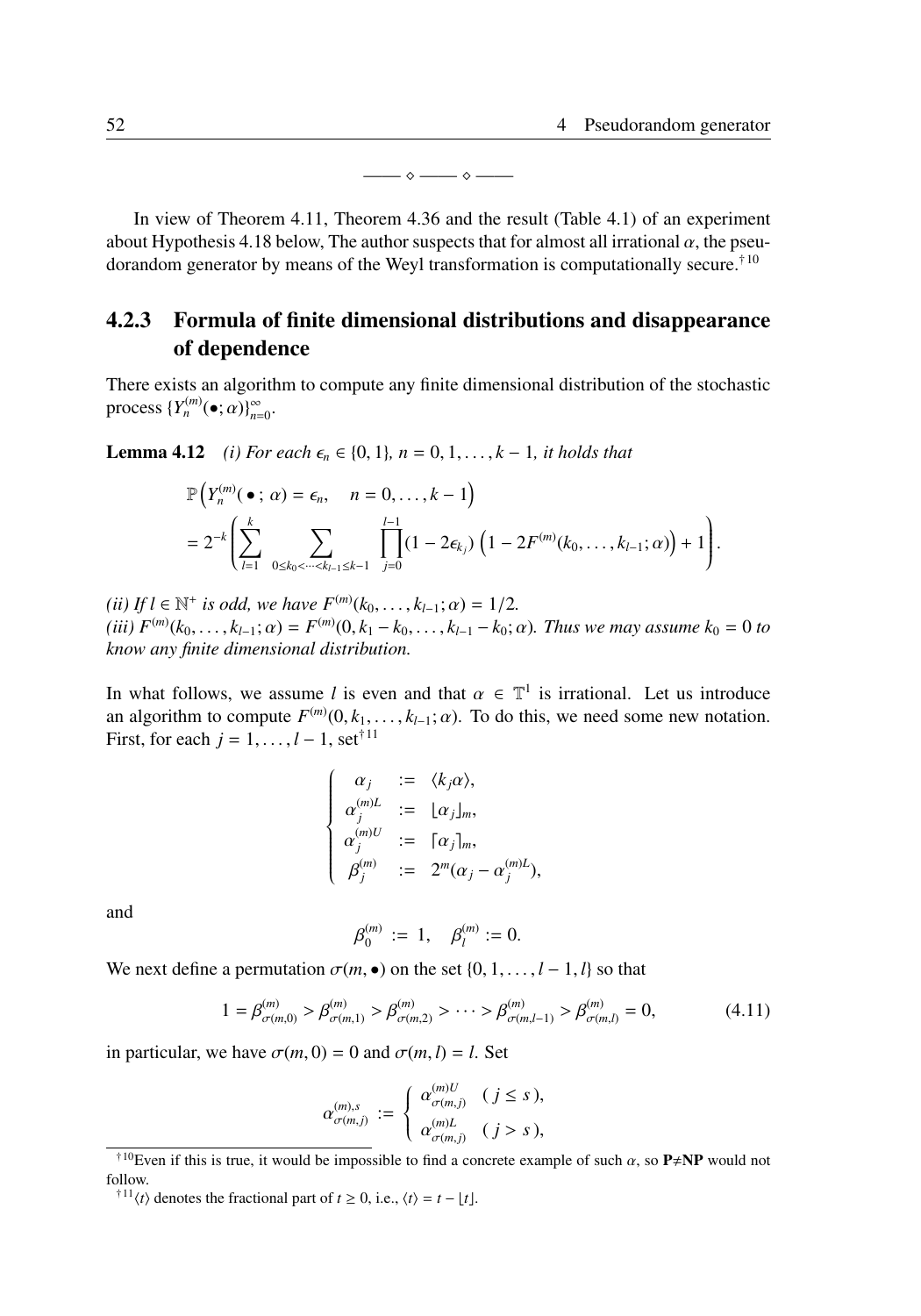and

$$
\alpha^{(m),s} := (\alpha_1^{(m),s}, \ldots, \alpha_{l-1}^{(m),s}), \quad s = 0, 1, \ldots, l-1.
$$

Finally, set

$$
D := \bigcup_{m \in \mathbb{N}^+} D_m.
$$

Theorem 4.13 *The following formula holds.*

$$
F^{(m)}(0,k_1,\ldots,k_{l-1};\alpha) = \sum_{s=0}^{l-1} \left(\beta^{(m)}_{\sigma(m,s)} - \beta^{(m)}_{\sigma(m,s+1)}\right) B(\alpha^{(m),s}). \tag{4.12}
$$

*Here B*( $\bullet$ ) *is a real valued function defined on*  $D^{l-1} = \overbrace{D \times \cdots \times D}$ , whose value  $B(\alpha^{(m),s})$ *l*−1 *is determined by*

$$
B(\alpha^{(0),s}) = 0, \qquad s = 0, 1, \ldots, l-1,
$$

*and the following recursive formula*

$$
B(\alpha^{(m),s}) = \begin{cases} \frac{1}{2}B(\alpha^{(m-1),s_2}) + \frac{1}{2}B(\alpha^{(m-1),s_1+s_2}) & (s_1 \text{ is even}), \\ \frac{1}{2}(1 - B(\alpha^{(m-1),s_2})) + \frac{1}{2}(1 - B(\alpha^{(m-1),s_1+s_2})) & (s_1 \text{ is odd}), \end{cases}
$$

*where s*1, *s*<sup>2</sup> *are given by*

$$
s_1 := \sum_{j=1}^{l-1} d_m(\alpha_j^{(m),s}), \qquad s_2 := \sum_{j=1}^s d_m(\alpha_{\sigma(m,j)}).
$$
 (4.13)

From Theorem 4.11 and Lemma 4.12, the following dependence disappearing theorem†<sup>12</sup> follows.

**Theorem 4.14** ([37, 51]) For  $\mathbb{P}\text{-}a.e.$   $\alpha \in \mathbb{T}^1$ , each finite dimensional distribution of the *stochastic process*  ${Y_n^{(m)}( \bullet ; a)}_{n=0}^{\infty}$  *converges to the corresponding finite dimensional distribution of the coin tossing process as*  $m \rightarrow \infty$  *exponentially fast. More exactly, for*  $\mathbb{P}\text{-}a.e. \alpha \in \mathbb{T}^1$ , *it holds that for any k* and any  $\epsilon_n \in \{0, 1\}$ ,  $n = 0, 1, \ldots, k - 1$ , there exists 0 < ρ < 1 *which does not depend on* α *such that*

$$
\left|\mathbb{P}\left(Y_n^{(m)}(\bullet\ ;\ \alpha)=\epsilon_n,\quad n=0,\ldots,k-1\right)-2^{-k}\right| = O(\rho^m),\quad m\to\infty.
$$

Here is another theorem.

**Theorem 4.15** ([52]) For any irrational  $\alpha \in \mathbb{T}^1$ , each finite dimensional distribution of  ${Y_n^{(m)}( \bullet; \alpha) }_{n=0}^{\infty}$  *converges to the corresponding finite dimensional distribution of the coin tossing process as m*  $\rightarrow \infty$ *. More exactly, any k,*  $\epsilon_n \in \{0, 1\}$ *, n* = 0, 1, ..., *k* − 1*,* 

$$
\lim_{m\to\infty}\mathbb{P}\Big(Y_n^{(m)}(\bullet\,;\,\alpha)=\epsilon_n,\quad n=0,\ldots,k-1\Big)=2^{-k}.
$$

<sup>†</sup>12Yasutomi proved, in his papers [50, 51, 52], several extended versions of Theorem 4.14. In this monograph, we use some of his ideas with a little modification to fit the context here.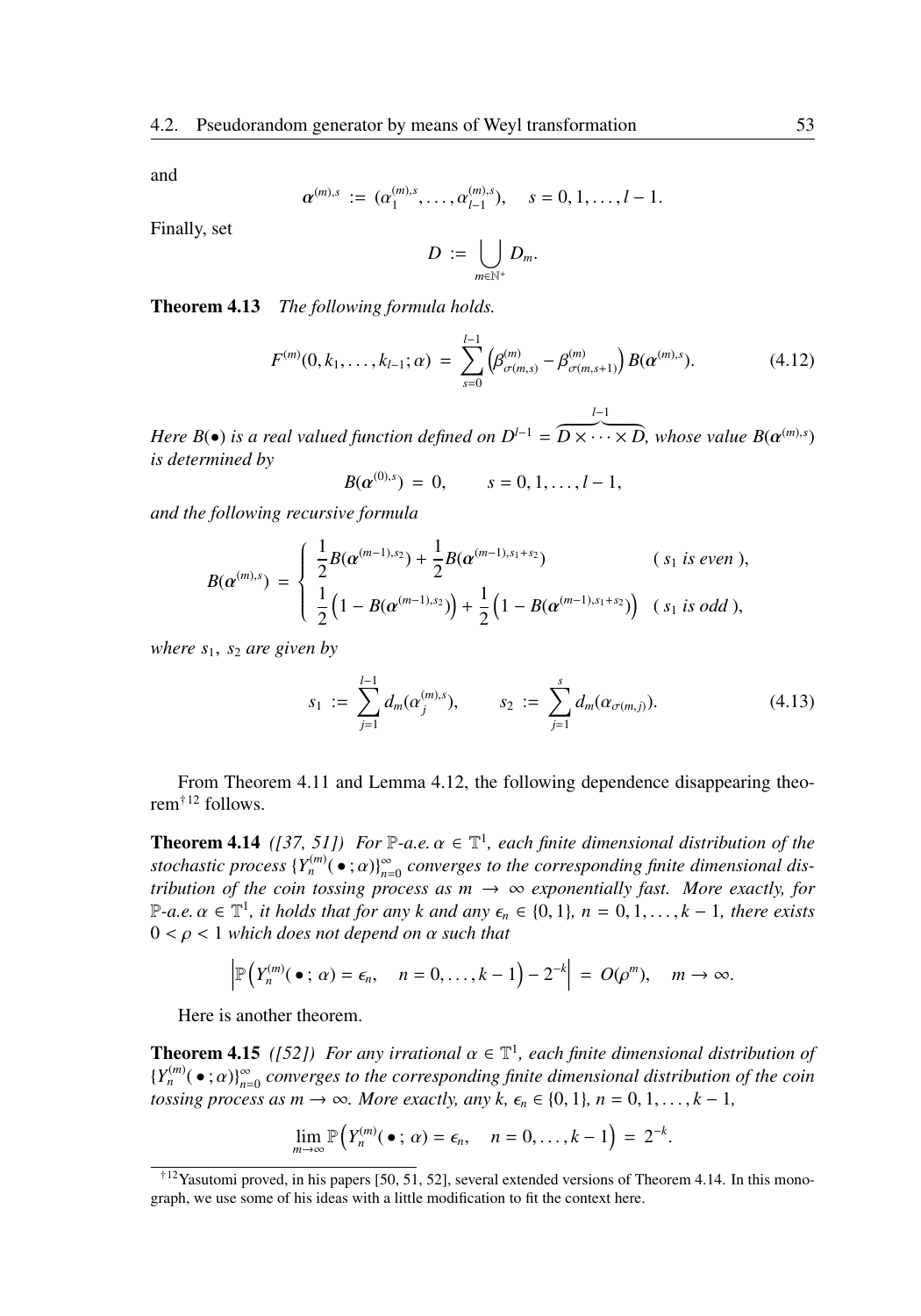—— ⋄ —— ⋄ ——

The author got the idea of the dependence disappearing theorems from Theorem 5.10 in § 5.2.2 below. Such dependence disappearing phenomena probably occur so often in practical numerical calculations. It is very likely to occur that a pseudorandom generator defined by a certain recursive formula such as (4.2) can produce samples of random variable *S* which look very random, if *S* is very complicated. This may be a reason why simple pseudorandom generators (cf. [17]) are useful to some extent in practice.

### 4.2.4 A priori estimate of finite dimensional distributions

By using Theorem 4.13, we can investigate statistical properties of the finite dimensional distributions of  $\{Y_n^{(m)}(\bullet;\alpha)\}_{n=0}^{\infty}$ .

Let us consider the two-term correlations. Set

$$
\begin{cases}\n\eta_{n;k}^{(m)}(\bullet;\alpha) := Y_n^{(m)}(\bullet;\alpha) + Y_{n+k}^{(m)}(\bullet;\alpha) \pmod{2}, \\
S_{N;k}^{(m)}(\bullet;\alpha) := \frac{1}{N} \sum_{n=0}^{N-1} \eta_{n;k}^{(m)}(\bullet;\alpha).\n\end{cases}
$$

If  ${Y_n^{(m)}( \bullet ; \alpha)}_{n=0}^{\infty}$  were a coin tossing process, the variance of  $S_{N;k}^{(m)}$  $\sum_{N,k}^{(m)}(\bullet;\alpha)$  would be  $\sigma_N^2 :=$  $1/(4N)$ . For each  $k \in \mathbb{N}^+$ , in order to test the hypothesis

$$
\mathbf{E}\left[S_{N;k}^{(m)}(\bullet;\alpha)\right] \equiv F^{(m)}(0,k;\alpha) = \frac{1}{2},\tag{4.14}
$$

we compute the probability that

$$
\left| S_{N;k}^{(m)}(\bullet;\alpha) - \frac{1}{2} \right| < 2\sigma_N = \frac{1}{\sqrt{N}}.\tag{4.15}
$$

If  $\{Y_n^{(m)}(\bullet;\alpha)\}_{n=0}^\infty$  were a coin tossing process, by the central limit theorem, the probability of the event (4.15) would be about 0.95.

#### Theorem 4.16 †<sup>13</sup> *Let*

$$
N^{(m)}(k; \alpha) := \frac{1}{16\left(F^{(m)}(0, k; \alpha) - \frac{1}{2}\right)^2}.
$$
\n(4.16)

*Then for m*  $\gg$  1*, the probability of the event (4.15) is about* 0.92 *(or more), if*  $N =$ *N*<sup>(*m*)</sup>(*k*;  $\alpha$ ) (*or*  $N < N^{(m)}(k; \alpha)$ ).

*Proof.*<sup>†14</sup> If  $m \gg 1$ , the process  $\{Y_n^{(m)}(\bullet; \alpha)\}_{n=0}^{\infty}$  is very close to coin tossing process, and hence the variance of  $S_{N,k}^{(m)}$  $\int_{N,k}^{(m)}(\bullet; \alpha)$  is almost equal to  $\sigma_N^2$ . If *N* is large enough, the distribution of  $S_{N \cdot k}^{(m)}$  $N_{N,k}^{(m)}(\bullet; \alpha)$  is close to  $N(1/2 + a, \sigma_N^2)$  by the central limit theorem, where

<sup>†</sup><sup>13</sup>This is not exactly a theorem because it is a little bit vague.

<sup>†</sup>14This is not exactly a proof because it is a little bit vague.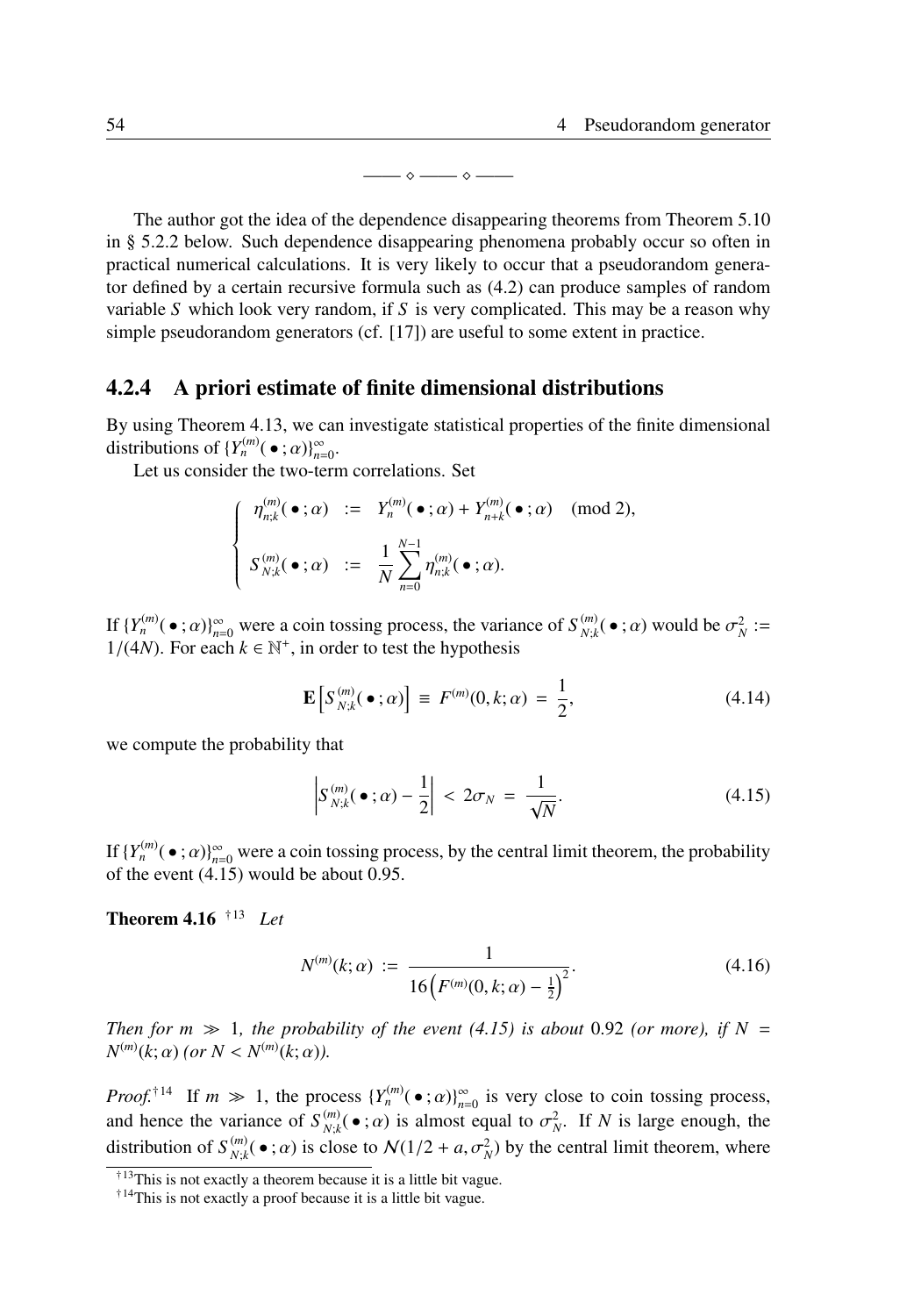$a = F^{(m)}(0, k; \alpha) - 1/2$ . Now suppose  $N = N^{(m)}(k; \alpha) = 1/(16a^2)$ , then since  $|a| = \sqrt{2a}$ , *N*/4 =  $\sigma_N/2$ , we have

$$
\left| S_{N;k}^{(m)} - \frac{1}{2} \right| < 2\sigma_N \iff \left\{ \begin{array}{ll} -\frac{5\sigma_N}{2} < S_{N;k}^{(m)} - \left( \frac{1}{2} + a \right) < \frac{3\sigma_N}{2} & (a > 0), \\ -\frac{3\sigma_N}{2} < S_{N;k}^{(m)} - \left( \frac{1}{2} + a \right) < \frac{5\sigma_N}{2} & (a < 0). \end{array} \right.
$$

Therefore, in both cases, a simple change of variables shows that the probability of the above event is approximately

$$
\int_{-5/2}^{3/2} \frac{1}{\sqrt{2\pi}} e^{-x^2/2} dx = 0.926983.
$$

According to Theorem 4.16, if  $N \le N^{(m)}(k;\alpha)$ , we can expect that the pseudorandom number  ${Y_n^{(m)}(\bullet;\alpha)}_{n=0}^N$  will be accepted by the statistical test of hypothesis (4.14) with significance level 8%. Theorem 4.16 assumes  $m \gg 1$ , but, in fact, for not so large m, the estimate of Theorem 4.16 is valid. See the following example.

**Example 4.17** Applying Theorem 4.13 to the case where  $\alpha = 0$ √  $\sqrt{5} - 1$ )/2, *m* = 40 and  $k = 305$ , we have  $F^{(40)}(0, 305; \alpha) = 0.5029834$ . On the other hand,

$$
\frac{1}{16\left(F^{(40)}(0,305;\alpha)-\frac{1}{2}\right)^2}=\frac{1}{16\times(0.0029834)^2}=7021.94\approx7022.
$$

To show Theorem 4.16 is useful in this case, we computed the following probability numerically.

$$
\mathbb{P}\left(\left|S^{(40)}_{7022;305}(\bullet;\alpha)-\frac{1}{2}\right|<\frac{1}{\sqrt{7022}}\right). \tag{4.17}
$$

To do this, we generated the sequence

$$
\{Y_n^{(40)}(0; \lfloor \alpha \rfloor_{150})\}_{n=1}^{7022 \times 10^6 + 305}
$$

by a computer, and we counted

$$
p_i := \frac{1}{7022} \# \{ 7022(i-1) + 1 \le j \le 7022i \mid \eta_{j;305}^{(40)}(0; \lfloor \alpha \rfloor_{150}) = 1 \},
$$

for  $i = 1, 2, ..., 10^6$ . Then we had

the mean of 
$$
\left\{ p_i - \frac{1}{2} \right\}_{i=1}^{10^6}
$$
 =  $10^{-6} \sum_{i=1}^{10^6} \left( p_i - \frac{1}{2} \right) = 0.002983535$ ,  
the variance of  $\{p_i\}_{i=1}^{10^6}$  =  $10^{-6} \sum_{i=1}^{10^6} (p_i - 0.502983535)^2 = 0.0000370605$ .

The mean is close to the theoretical value 0.0029834. The variance is larger by 4% than the theoretical value  $1/(4 \times 7022) = 0.0000356024$  of coin tossing process. The number of *i*'s which satisfy

$$
\left| p_i - \frac{1}{2} \right| < \frac{1}{\sqrt{7022}}
$$

is 921514, which means that the probability (4.17) is approximately 92.15%.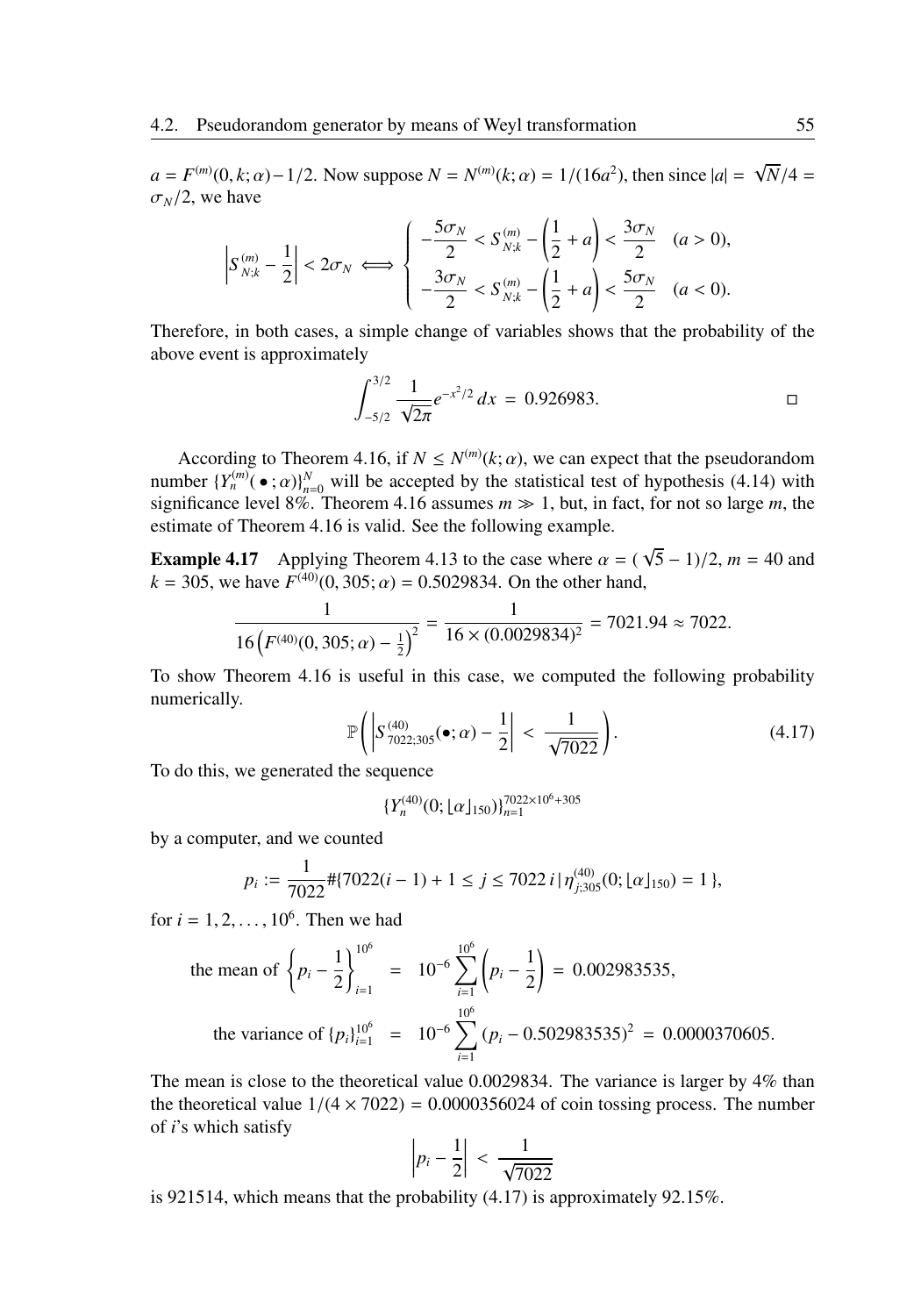We continue to adopt the golden ratio as the irrational number  $\alpha$  for Weyl transformation; √

$$
\alpha = \frac{\sqrt{5} - 1}{2}.
$$

Keeping Theorem 4.16 in mind, for  $K \in \mathbb{N}^+$ , we set

$$
a^{(m)}(K) := \max_{1 \le k \le K} \left| F^{(m)}(0, k; \alpha) - \frac{1}{2} \right|, \qquad N_c^{(m)}(K) := \frac{1}{16 \left( a^{(m)}(K) \right)^2}.
$$
 (4.18)

We call  $N_c^{(m)}(K)$  the critical sample number.<sup>†15</sup> We computed the quantities of (4.18) with  $K = 10,000$ , whose results are shown in the left half of Table 4.1. The number written in ( ) to the right of the value  $a^{(m)}(10000)$  is the number *k* which achieves the maximum of  $\left|F^{(m)}(0,k;\alpha)-\frac{1}{2}\right|.$ <sup>†16</sup>

| m   | $a^{(m)}(10000)$     | (k)    | $N_c^{(m)}(10000)$   | $b^{(m)}(19)$         | $k_1,\ldots$     |
|-----|----------------------|--------|----------------------|-----------------------|------------------|
| 10  | 0.4860680            | (5473) | $2.6 \times 10^{-1}$ | 0.1187876             | 18               |
| 20  | 0.1084934            | (1449) | $5.3 \times 10^{0}$  | 0.0088276             | 4, 5, 13, 14, 18 |
| 30  | 0.0435756            | (305)  | $3.3 \times 10^{1}$  | 0.0009169             | 18               |
| 40  | 0.0029834            | (305)  | $7.0 \times 10^3$    | 0.0000769             | 9                |
| 50  | 0.0001943            | (610)  | $1.7 \times 10^{6}$  | $1.5 \times 10^{-5}$  | 18               |
| 60  | 0.0000136            | (8484) | $3.4 \times 10^8$    | $6.4 \times 10^{-7}$  | 18               |
| 70  | $1.2\times10^{-6}$   | (7264) | $4.1 \times 10^{10}$ | $5.9 \times 10^{-8}$  |                  |
| 80  | $2.0 \times 10^{-7}$ | (7697) | $1.6 \times 10^{12}$ | $7.7 \times 10^{-9}$  | 18               |
| 90  | $8.5 \times 10^{-9}$ | (165)  | $8.7 \times 10^{14}$ | $2.1 \times 10^{-9}$  | 16               |
| 100 | $2.8 \times 10^{-9}$ | (5201) | $8.1 \times 10^{15}$ | $3.0 \times 10^{-10}$ |                  |

Table 4.1: Two-term and multi-term correlations

Next, let us estimate general finite dimensional distributions up to *K* dimension; we estimate the following for even numbers *l*.

$$
F^{(m)}(0, k_1, \ldots, k_{l-1}; \alpha), \qquad 1 \le k_1 < \cdots < k_{l-1} \le K.
$$

To compute all of them is computationally hard even for a rather small *K*. But we have a little hope. The right half of Table 4.1 shows the computation result of them for  $K = 19$ . The left column indicates

$$
b^{(m)}(19) := \max_{1 \leq k_1 < \ldots < k_{l-1} \leq 19} \left| F^{(m)}(0, k_1, \ldots, k_{l-1}; \alpha) - \frac{1}{2} \right|,
$$

and the right one indicates what combination of  $k_1, \ldots$  the maximum value is achieved. The result of the right half of Table 4.1 convinces us that the following hypothesis should hold.†<sup>17</sup>

<sup>&</sup>lt;sup>†15</sup>The critical sample number defined in [37] is 4 times as large as  $N_c^{(m)}(K)$ .

<sup>&</sup>lt;sup>†16</sup>Since  $\alpha$  is irrational, we approximated it by two finite dyadic decimals  $\alpha$ <sub>150</sub> and  $\alpha$ <sub>1500</sub>. For both of them, we got the same table of results (Table 4.1).

<sup>&</sup>lt;sup>†17</sup>More exactly, for *K* = 19, the equality (4.19) holds for all 37  $\leq m \leq 100$ .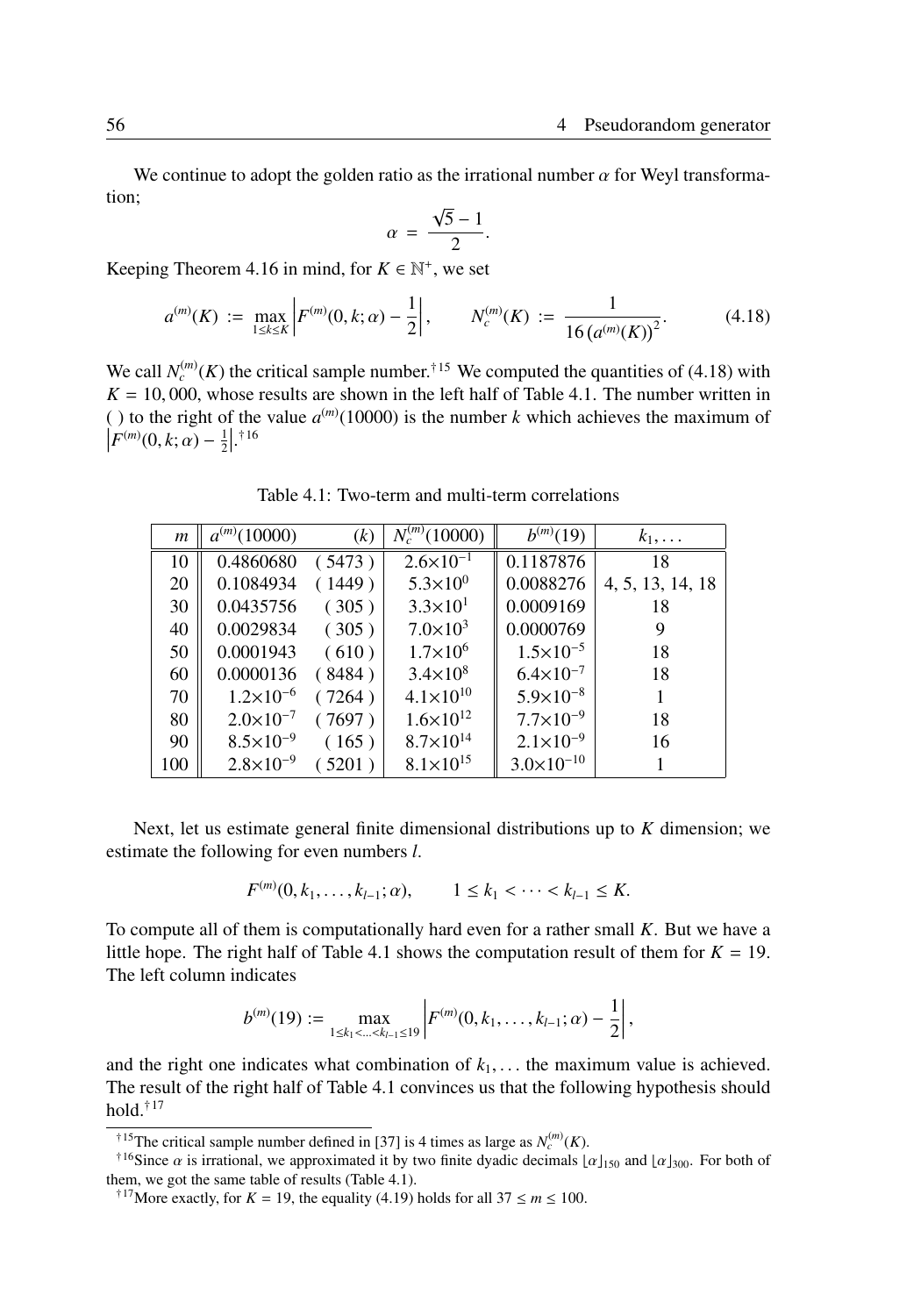**Hypothesis 4.18** For each  $K \in \mathbb{N}^+$ , if  $m \gg 1$ , it holds that

$$
\max_{1 \le k_1 < \dots < k_{l-1} \le K} \left| F^{(m)}(0, k_1, \dots, k_{l-1}; \alpha) - \frac{1}{2} \right| = \max_{1 \le k \le K} \left| F^{(m)}(0, k; \alpha) - \frac{1}{2} \right|. \tag{4.19}
$$

We have no proof, yet. If Hypothesis 4.18 is correct, we have to estimate only maximum of the two-term correlations.

# 4.3 Proofs of theorems

In this section, we will prove Lemma 4.12, Theorem 4.13, Theorem 4.15, and Theorem 4.11 in this order.<sup>†18</sup> Proofs will be given not for the stochastic process  $\{Y_n^{(m)}\}_{n=0}^{\infty}$ , but for an equivalent {-1, 1}-valued process  $\{X_n^{(m)}\}_{n=0}^{\infty}$  defined by (4.20) below.  $\{Y_n^{(m)}\}_{n=0}^{\infty}$  is better for implementation by computer, while  $\{X_n^{(m)}\}_{n=0}^{\infty}$  is better for mathematical analysis.

Let  $\{r_i\}_{i=1}^{\infty}$  denote the *Rademacher functions*, i.e.,

$$
r_i(x) := 1 - 2d_i(x), \quad x \in \mathbb{T}^1, \quad i \in \mathbb{N}^+.
$$

For irrational  $\alpha \in \mathbb{T}^1$  and  $m \in \mathbb{N}^+$ , we define

$$
X_n^{(m)}(x;\alpha) := \prod_{i=1}^m r_i(x+n\alpha), \qquad n \in \mathbb{N}.
$$
 (4.20)

The relation between  $\{X_n^{(m)}\}_{n=0}^\infty$  and  $\{Y_n^{(m)}\}_{n=0}^\infty$  is

$$
X_n^{(m)}(x;\alpha) = 1 - 2Y_n^{(m)}(x;\alpha), \text{ or } Y_n^{(m)}(x;\alpha) = \frac{1}{2} \left( 1 - X_n^{(m)}(x;\alpha) \right).
$$

Note the following property; for any  $k, h \in \mathbb{N}^+$  and any  $\epsilon \in \{-1, 1\}^k$ , it holds that

$$
\mathbb{P}\left(\left(X_0^{(m)}(\bullet;\alpha),\ldots,X_{k-1}^{(m)}(\bullet;\alpha)\right)=\epsilon\right)=\mathbb{P}\left(\left(X_{h}^{(m)}(\bullet;\alpha),\ldots,X_{k-1+h}^{(m)}(\bullet;\alpha)\right)=\epsilon\right). (4.21)
$$

This property is called (strong) stationarity. The proof of (4.21) is readily derived from the translation invariance of the Lebesgue measure — i.e., lengths of intervals do not change by shift.

# 4.3.1 Proof of Lemma 4.12

Here is a lemma in terms of  $\{X_n^{(m)}\}_{n=0}^{\infty}$  which is equivalent to Lemma 4.12.

**Lemma 4.12′** (*i*) Any finite dimensional distribution of  ${X_n^{(m)}}_{n=0}^{\infty}$  is derived from the *following quantities.*

$$
E^{(m)}(k_0,\ldots,k_{l-1};\alpha) := \mathbf{E}\left[\prod_{j=0}^{l-1} X_{k_j}^{(m)}(\bullet;\alpha)\right], \qquad 0 \le k_0 < \ldots < k_{l-1}, \quad l \in \mathbb{N}^+.
$$

<sup>†</sup>18Detailed proofs will be given. The reader may skip this section at the first reading.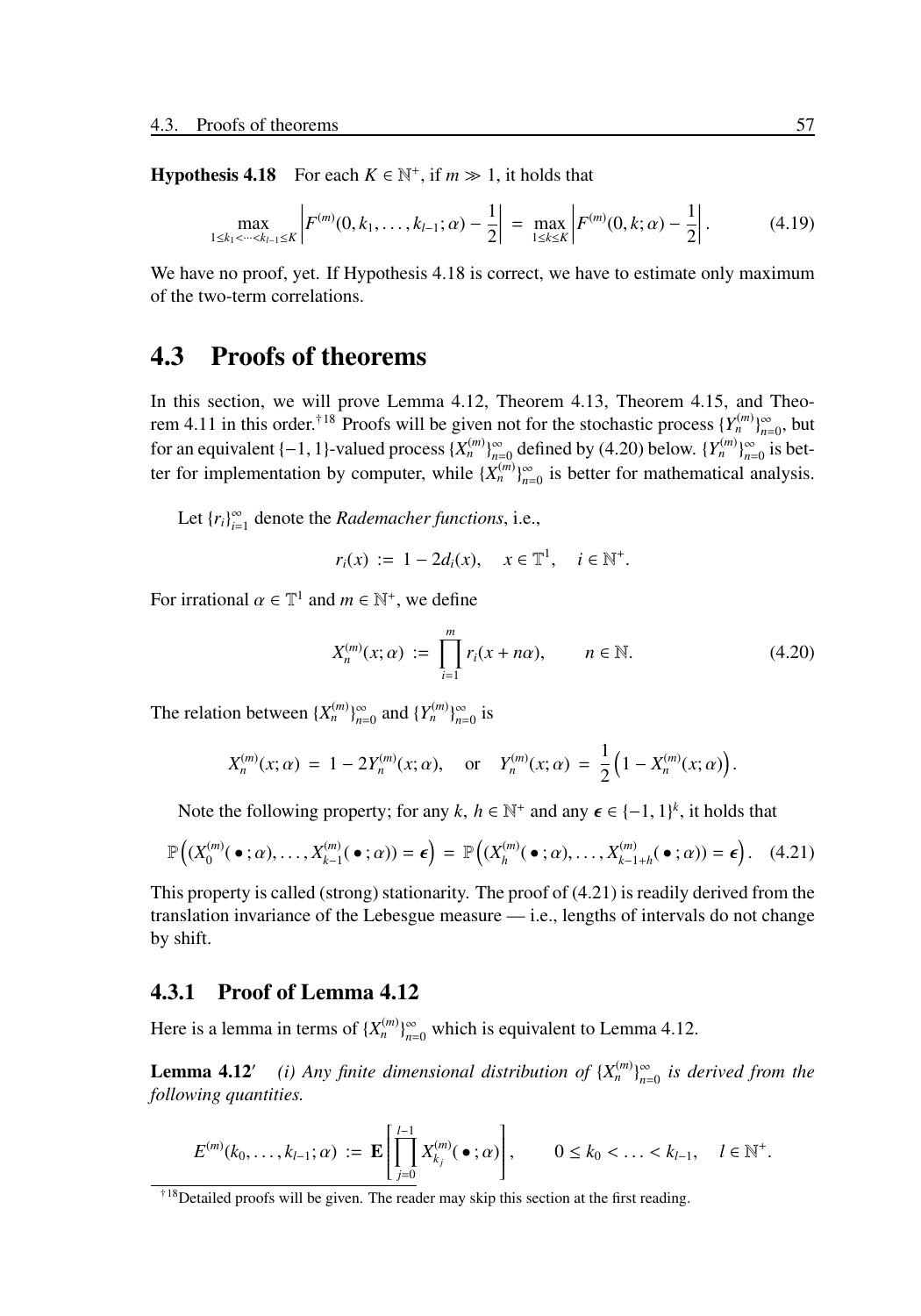*In fact, for any*  $\epsilon_n \in \{-1, 1\}$ *, n* = 0, 1, . . . , *k* − 1*, we have* 

$$
\mathbb{P}\left(X_n^{(m)}(\bullet; \alpha) = \epsilon_n, \quad n = 0, \dots, k - 1\right)
$$
  
=  $2^{-k} \left( \sum_{l=1}^k \sum_{0 \le k_0 < \dots < k_{l-1} \le k-1} \prod_{j=0}^{l-1} \epsilon_{k_j} E^{(m)}(k_0, \dots, k_{l-1}; \alpha) + 1 \right).$  (4.22)

 $(iii) If l \in \mathbb{N}^+$  *is odd, then*  $E^{(m)}(k_0, ..., k_{l-1}; \alpha) = 0$ *.*  $(iii) E^{(m)}(k_0, \ldots, k_{l-1}; \alpha) = E^{(m)}(0, k_1 - k_0, \ldots, k_{l-1} - k_0; \alpha).$ 

*Proof.* (i) Note the following equality.

$$
\sum_{l=1}^k \sum_{0 \le k_0 < \dots < k_{l-1} \le k-1} \prod_{j=0}^{l-1} \left( \epsilon_{k_j} X_{k_j}^{(m)}(x; \alpha) \right) = \prod_{n=0}^{k-1} \left( 1 + \epsilon_n X_n^{(m)}(x; \alpha) \right) - 1. \tag{4.23}
$$

The mean of the left hand side is equal to

$$
\sum_{l=1}^{k} \sum_{0 \leq k_0 < \ldots < k_{l-1} \leq k-1} \prod_{j=0}^{l-1} \epsilon_{k_j} E^{(m)}(k_0, \ldots, k_{l-1}; \alpha).
$$
 (4.24)

On the other hand, the mean of the right hand side is equal to

$$
\mathbf{E}\left[\prod_{n=0}^{k-1} \left(1 + \epsilon_n X_n^{(m)}(\bullet; \alpha)\right)\right] - 1. \tag{4.25}
$$

Now, the stuff inside  $\mathbf{E}[\bullet]$  of (4.25) is  $2^k$ , if  $X_n^{(m)}(x;\alpha) = \epsilon_n$  holds for each  $n = 0, \ldots, k-1$ , and it is 0 otherwise. Therefor (4.25) is reduced to

$$
2^{k} \mathbb{P}\left(X_n^{(m)}(\bullet; \alpha) = \epsilon_n, \quad n = 0, \dots, k - 1\right) - 1. \tag{4.26}
$$

Since (4.24) and (4.26) are equal, (4.22) follows.

(ii) Since  $r_1(x + \frac{1}{2}) = -r_1(x)$ ,  $r_i(x + \frac{1}{2}) = r_i(x)$ ,  $i \ge 2$ , we readily see

$$
X_k^{(m)}\left(x + \frac{1}{2}; \alpha\right) = -X_k^{(m)}(x; \alpha), \qquad x \in \mathbb{T}^1. \tag{4.27}
$$

Then if *l* is odd,

$$
X_0^{(m)}(x;\alpha) \times \cdots \times X_{k_{l-1}}^{(m)}(x;\alpha) = -1
$$

and

$$
X_0^{(m)}\left(x+\frac{1}{2};\alpha\right) \times \cdots \times X_{k_{l-1}}^{(m)}\left(x+\frac{1}{2};\alpha\right) = 1
$$

are equivalent, and hence their probabilities coincide. But the probability of the latter is equal to the probability of

$$
X_0^{(m)}(x;\alpha) \times \cdots \times X_{k_{l-1}}^{(m)}(x;\alpha) = 1,
$$

by the shift invariance of the Lebesgue measure, so all of these probabilities must be 1/2. Form this, the assertion (ii) follows. (iii) is obvious by the stationarity  $(4.21)$ .  $\Box$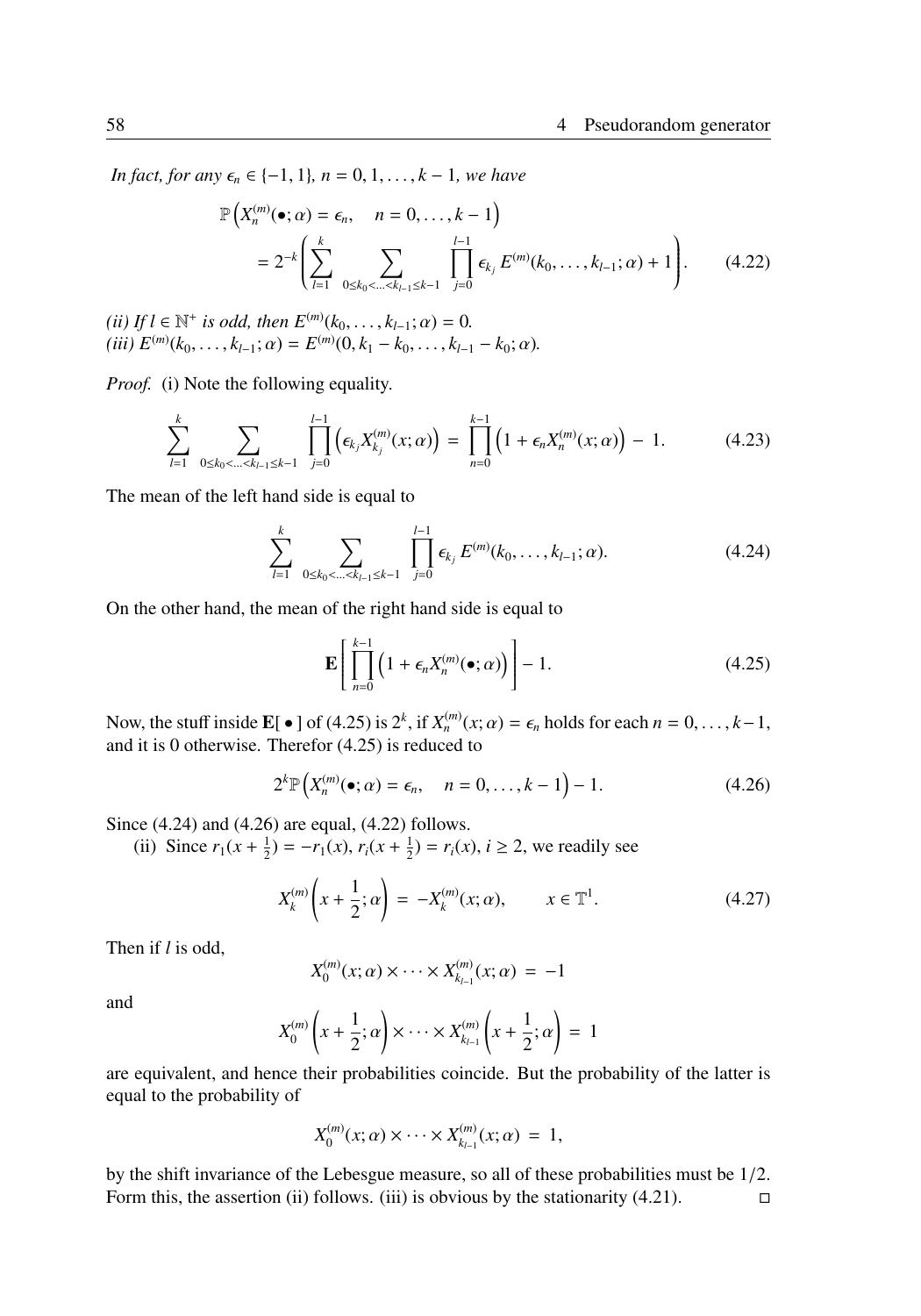# 4.3.2 Proof of Theorem 4.13

Here is a theorem in terms of  $\{X_n^{(m)}\}_{n=0}^{\infty}$  which is equivalent to Theorem 4.13.

### Theorem 4.13′

$$
E^{(m)}(0,k_1,\ldots,k_{l-1};\alpha) = \sum_{s=0}^{l-1} \left(\beta^{(m)}_{\sigma(m,s)} - \beta^{(m)}_{\sigma(m,s+1)}\right) A(\boldsymbol{\alpha}^{(m),s}). \tag{4.28}
$$

*l*−1

*Here A*( $\bullet$ ) *is a real valued function defined on*  $D^{l-1}$  =  $\widetilde{D \times \cdots \times D}$ , whose value  $A(\boldsymbol{\alpha}^{(m),s})$ *is determined by*

$$
A(\alpha^{(0),s}) = 1, \qquad s = 0, 1, \ldots, l-1,
$$

*and a recursive formula*

$$
A(\boldsymbol{\alpha}^{(m),s})\,=\,\frac{(-1)^{s_1}}{2}\left(A(\boldsymbol{\alpha}^{(m-1),s_2})+A(\boldsymbol{\alpha}^{(m-1),s_1+s_2})\right),
$$

*where*  $s_1$  *and*  $s_2$  *have been defined by (4.13).* 

We will prove Theorem 4.13'. In what follows, we assume that *l* is an even number. By definition, we have

$$
E^{(m)}(0,k_1,\ldots,k_{l-1};\alpha) = \mathbf{E}\Bigg[\prod_{i=1}^m r_i(\bullet)r_i(\bullet+k_1\alpha)\times\cdots\times r_i(\bullet+k_{l-1}\alpha)\Bigg].
$$

Keeping this in mind, we define a function  $A^{(m)}$  for each  $\alpha = (\alpha_1, \dots, \alpha_{l-1}) \in \mathbb{T}^{l-1}$  by

$$
A^{(m)}(\alpha) := \mathbf{E}\Bigg[\prod_{i=1}^m r_i(\bullet) r_i(\bullet + \alpha_1) \times \cdots \times r_i(\bullet + \alpha_{l-1})\Bigg]. \tag{4.29}
$$

**Lemma 4.19** *For each*  $\alpha = (\alpha_1, \dots, \alpha_{l-1}) \in (D_m)^{l-1}$ , *it holds that* 

$$
\forall m' \geq m, \quad A^{(m')}(a) = A^{(m)}(a).
$$

*Proof.* Write  $A^{(m')}(a)$  in the following way.

$$
A^{(m')}(\alpha) = \mathbf{E} \left[ \prod_{i=1}^{m} r_i(\bullet) r_i(\bullet + \alpha_1) \times \cdots \times r_i(\bullet + \alpha_{l-1}) \times \prod_{i=m+1}^{m'} r_i(\bullet) r_i(\bullet + \alpha_1) \times \cdots \times r_i(\bullet + \alpha_{l-1}) \right]
$$

If  $\alpha \in (D_m)^{l-1}$ , for  $i > m$ , we have

$$
r_i(x) = r_i(x + \alpha_j), \quad j = 1, ..., l - 1.
$$

Then, since *l* is even, the latter half product is reduced to 1;

$$
\prod_{i=m+1}^{m'} r_i(x)r_i(x+\alpha_1)\times\cdots\times r_i(x+\alpha_{l-1}) = \prod_{i=m+1}^{m'} r_i(x)^l = 1,
$$

This shows  $A^{(m')}(\alpha) = A^{(m)}$  $(\alpha)$ .

.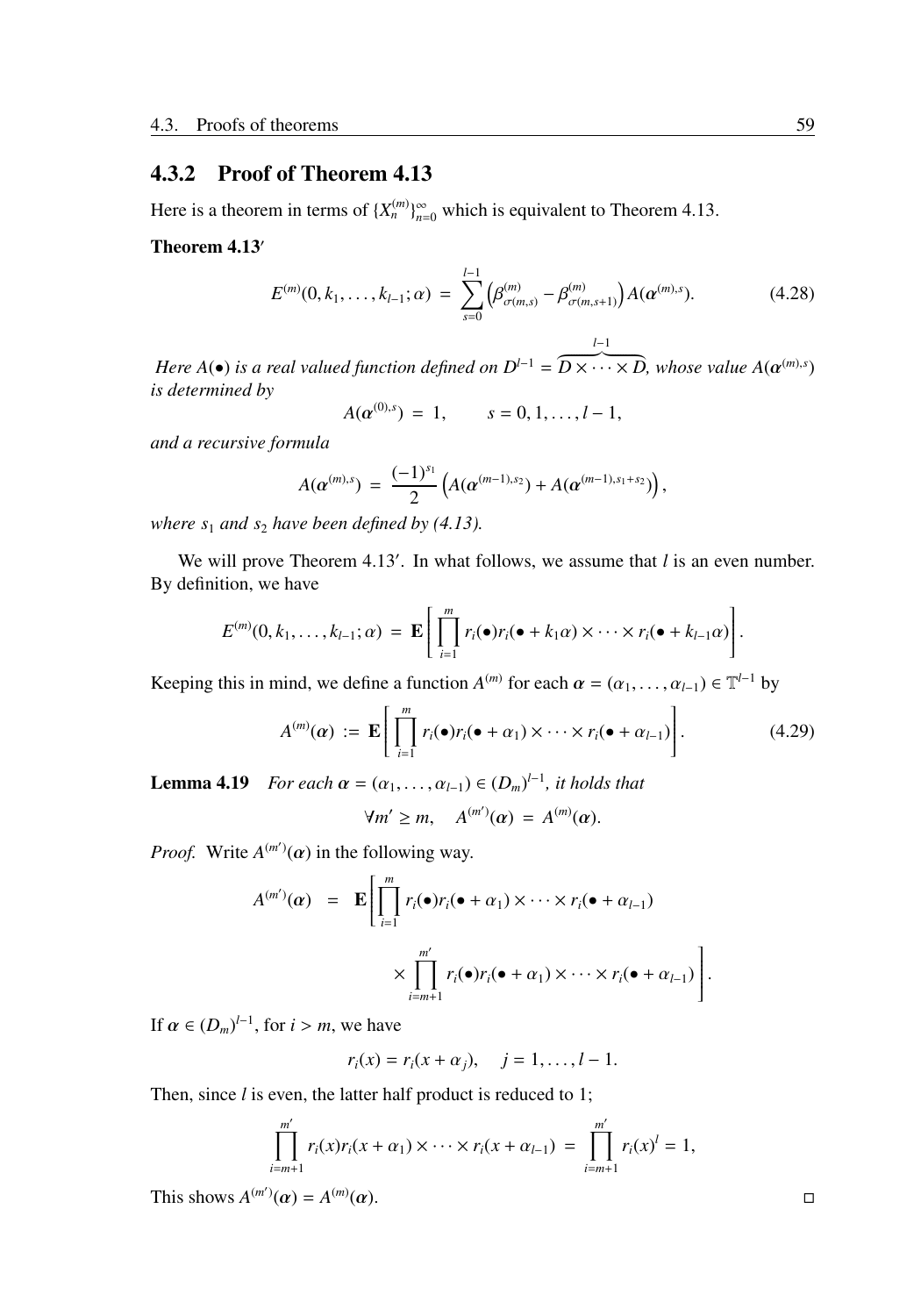**Definition 4.20** For each  $\alpha \in D^{l-1}$ , we define

$$
A(\alpha) := \lim_{m \to \infty} A^{(m)}(\alpha).
$$

Definition 4.20 is justified by Lemma 4.19. The function *A* appeared in Theorem 4.13′ is nothing but the one defined by Definition 4.20. Lemma 4.21 below shows that the value of *A* can be obtained by a recursive formula. To state Lemma 4.21, we need some additional definitions; for each  $\alpha \in \mathbb{T}^{l-1}$ , we set

$$
\begin{array}{rcl}\n\alpha^{(m)L} & := & (\alpha_1^{(m)L}, \dots, \alpha_{l-1}^{(m)L}), \quad \alpha_j^{(m)L} := \lfloor \alpha_j \rfloor_m, \\
\alpha^{(m)U} & := & (\alpha_1^{(m)U}, \dots, \alpha_{l-1}^{(m)U}), \quad \alpha_j^{(m)U} := \lceil \alpha_j \rceil_m.\n\end{array}
$$

Then it is obvious that  $\alpha^{(m)L}, \alpha^{(m)U} \in (D_m)^{l-1}$ .

Lemma 4.21 *(i) A*( *l*  $\overline{0, \ldots, 0}$  = 1. *(ii)* For each  $\alpha = (\alpha_1, \ldots, \alpha_{l-1}) \in (D_m)^{l-1}$ , set  $j_0 := \sum_{j=1}^{l-1} d_m(\alpha_j)$ . Then we have

$$
A(\alpha) = \frac{(-1)^{j_0}}{2} \left( A(\alpha^{(m-1)U}) + A(\alpha^{(m-1)L}) \right). \tag{4.30}
$$

*Proof.* (i) Since *l* is even, we see

$$
A(\overbrace{0,\ldots,0}^{l}) = \mathbf{E}\left[\prod_{i=1}^{m} \overbrace{r_i(\bullet)\times\cdots\times r_i(\bullet)}^{l}\right] = 1.
$$

(ii) We can show that

$$
\prod_{i=1}^{m} r_i(x + \alpha_j) = \begin{cases}\n\prod_{i=1}^{m-1} r_i(x + \alpha_j + 2^{-m}) & (d_m(\alpha_j) = 1, d_m(x) = 1), \\
-\prod_{i=1}^{m-1} r_i(x + \alpha_j - 2^{-m}) & (d_m(\alpha_j) = 1, d_m(x) = 0), \\
-\prod_{i=1}^{m-1} r_i(x + \alpha_j) & (d_m(\alpha_j) = 0, d_m(x) = 1), \\
\prod_{i=1}^{m-1} r_i(x + \alpha_j) & (d_m(\alpha_j) = 0, d_m(x) = 0).\n\end{cases} \tag{4.31}
$$

Indeed, if  $d_m(\alpha_j) = 0$ , then  $r_m(x + \alpha_j) = r_m(x)$  and hence

$$
\prod_{i=1}^{m} r_i(x + \alpha_j) = \prod_{i=1}^{m-1} r_i(x + \alpha_j) \times r_m(x).
$$

From this, we see the third and the fourth cases.

Assume next that  $d_m(\alpha_j) = 1$ . Then we have  $r_m(x + \alpha_j) = -r_m(x)$ . Assume further that  $d_m(x) = 1$ . In this case, we have  $d_m(x + \alpha_j) = 0$ , and hence for each  $i = 1, \ldots, m - 1$ ,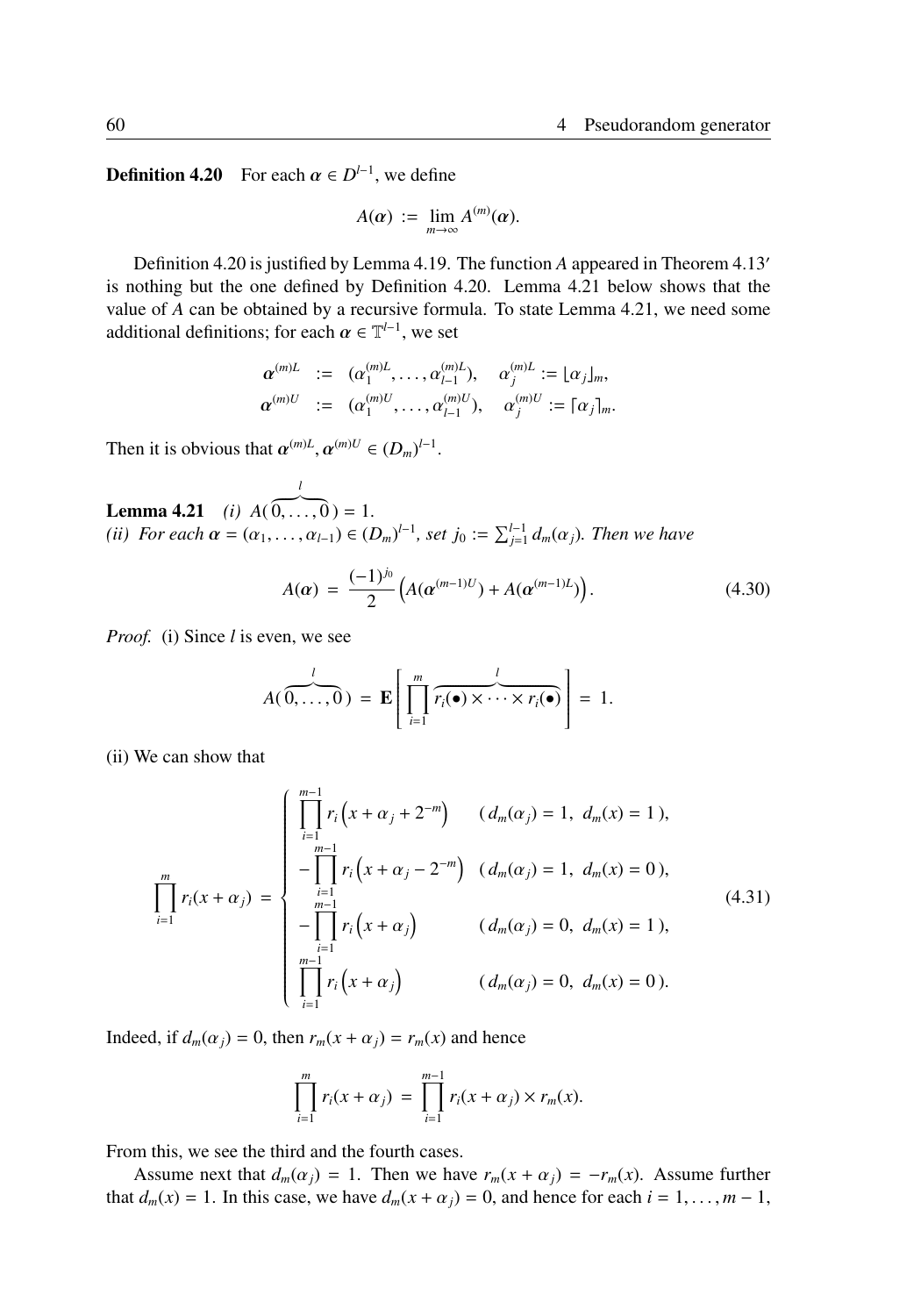$d_i(x + \alpha_j) = d_i(x + \alpha_j + 2^{-m})$  holds, namely,  $r_i(x + \alpha_j) = r_i(x + \alpha_j + 2^{-m})$ . Consequently, we see

$$
\prod_{i=1}^m r_i(x+\alpha_j) = \prod_{i=1}^{m-1} r_i(x+\alpha_j) \times r_m(x+\alpha_j) = \prod_{i=1}^{m-1} r_i(x+\alpha_j+2^{-m}),
$$

which shows the first case.

Finally, let us consider the second case, where  $d_m(\alpha_i) = 1$  and  $d_m(x) = 0$ . This time, since  $d_m(x + \alpha_j) = 1$ , for  $i = 1, ..., m - 1$ , we have  $d_i(x + \alpha_j) = d_i(x + \alpha_j - 2^{-m})$ , i.e.,  $r_i(x + \alpha_j) = r_i(x + \alpha_j - 2^{-m})$ . Therefore

$$
\prod_{i=1}^m r_i(x+\alpha_j) = \prod_{i=1}^{m-1} r_i(x+\alpha_j) \times r_m(x+\alpha_j) = -\prod_{i=1}^{m-1} r_i\Big(x+\alpha_j-2^{-m}\Big),
$$

which shows the second case. Thus (4.31) is proved.

In order to make notation simple, let us assume the following situation.

$$
d_m(\alpha_j) = \begin{cases} 1 & (1 \le j \le j_0), \\ 0 & (j_0 + 1 \le j \le l - 1). \end{cases}
$$

Note that  $j_0 = \sum_{j=1}^{l-1} d_m(\alpha_j)$ . Then

$$
A(\boldsymbol{\alpha}) = \mathbf{E} \Bigg[ \prod_{i=1}^{m} \Bigg( r_i(\bullet) \prod_{j=1}^{j_0} r_i(\bullet + \alpha_j) \prod_{j=j_0+1}^{l-1} r_i(\bullet + \alpha_j) \Bigg) \Bigg] \n= \mathbf{E} \Bigg[ - \prod_{i=1}^{m-1} r_i(\bullet) \prod_{j=1}^{j_0} \prod_{i=1}^{m-1} r_i \Big( \bullet + \alpha_j + 2^{-m} \Big) \prod_{j=j_0+1}^{l-1} \Bigg( - \prod_{i=1}^{m-1} r_i(\bullet + \alpha_j) \Bigg) ; d_m(\bullet) = 1 \Bigg] \n+ \mathbf{E} \Bigg[ \prod_{i=1}^{m-1} r_i(\bullet) \prod_{j=1}^{j_0} \Bigg( - \prod_{i=1}^{m-1} r_i \Big( \bullet + \alpha_j - 2^{-m} \Big) \Bigg) \prod_{j=j_0+1}^{l-1} \prod_{i=1}^{m-1} r_i(\bullet + \alpha_j) ; d_m(\bullet) = 0 \Bigg].
$$

Each integrand is independent of the given event  $\{d_m(x) = \epsilon\}$  ( $\epsilon = 0$  or 1), so we see

$$
A(\alpha) = \frac{1}{2} \mathbf{E} \Bigg[ \prod_{i=1}^{m-1} r_i(\bullet) \prod_{j=1}^{l-1} \prod_{i=1}^{m-1} r_i(\bullet + \alpha_j^{(m-1)U}) \times (-1)^{l-j_0} \Bigg] + \frac{1}{2} \mathbf{E} \Bigg[ \prod_{i=1}^{m-1} r_i(\bullet) \prod_{j=1}^{l-1} \prod_{i=1}^{m-1} r_i(\bullet + \alpha_j^{(m-1)L}) \times (-1)^{j_0} \Bigg].
$$

Now, if  $j_0$  is even, so is  $l - j_0$ , and hence

$$
A(\alpha) = \frac{1}{2}A(\alpha^{(m-1)U}) + \frac{1}{2}A(\alpha^{(m-1)L}),
$$

If  $j_0$  is odd, so is  $l - j_0$ , and hence

$$
A(\alpha) = -\frac{1}{2}A(\alpha^{(m-1)U}) - \frac{1}{2}A(\alpha^{(m-1)L}).
$$

Thus the proof is complete. □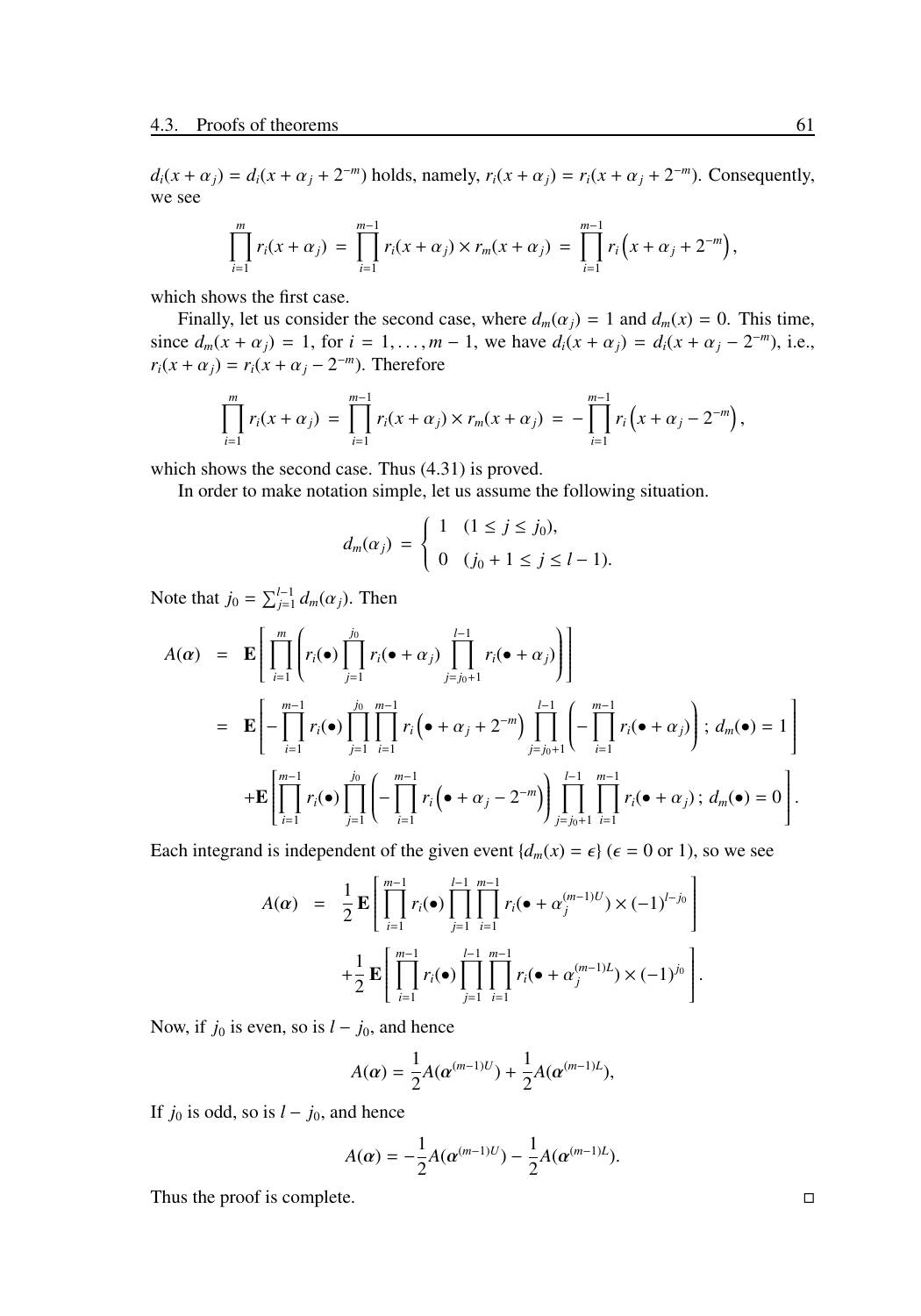### Proof of Theorem 4.13′

*Step 1.* Set

$$
C_j := \bigcup_{s=1}^{2^m} \left[ \frac{s}{2^m} - \frac{\beta_{\sigma(m,j)}^{(m)}}{2^m}, \frac{s}{2^m} - \frac{\beta_{\sigma(m,j+1)}^{(m)}}{2^m} \right], \quad j = 0, 1, \ldots, l-1,
$$

then for  $i = 1, \ldots, m$ , we have

$$
x \in C_j \implies d_i(x + \alpha_{\sigma(m,p)}) = \begin{cases} d_i\left(x + \alpha_{\sigma(m,p)}^{(m)U}\right) & (1 \le p \le j), \\ d_i\left(x + \alpha_{\sigma(m,p)}^{(m)U}\right) & (j+1 \le p \le l-1), \end{cases}
$$

and hence it holds that

$$
E^{(m)}(0,k_1,\ldots,k_{l-1};\alpha) = \sum_{j=0}^{l-1} \mathbf{E} \left[ \prod_{i=1}^m \left( r_i(\bullet) \prod_{p=1}^j r_i(\bullet+\alpha_{\sigma(m,p)}^{(m)U}) \prod_{p=j+1}^{l-1} r_i(\bullet+\alpha_{\sigma(m,p)}^{(m)L}) \right); C_j \right].
$$

Since the integrand is independent of the event  $C_j$ ,

$$
E^{(m)}(0, k_1, \ldots, k_{l-1}; \alpha)
$$
\n
$$
= \sum_{j=0}^{l-1} \mathbb{P}(C_j) \mathbf{E} \left[ \prod_{i=1}^m \left( r_i(\bullet) \prod_{p=1}^j r_i(\bullet + \alpha_{\sigma(m,p)}^{(m)U}) \prod_{p=j+1}^{l-1} r_i(\bullet + \alpha_{\sigma(m,p)}^{(m)U}) \right) \right]
$$
\n
$$
= \sum_{j=0}^{l-1} \mathbb{P}(C_j) A(\alpha^{(m),j}).
$$

Now, the first half part of Theorem 4.13′ follows from the fact  $\mathbb{P}(C_j) = \beta_{\sigma(m,j)}^{(m)} - \beta_{\sigma(m,j+1)}^{(m)}$ .

*Step 2.* The second half part of Theorem 4.13′ can be shown by applying Lemma 4.21. To do this, we will show

$$
\left(\alpha^{(m),s}\right)^{(m-1)U} = \alpha^{(m-1),s_1+s_2}, \tag{4.32}
$$

$$
\left(\alpha^{(m),s}\right)^{(m-1)L} = \alpha^{(m-1),s_2}.
$$
\n(4.33)

*Step 2.1.* Let us prove (4.33) first. To do this, we show

$$
\#\left\{j \left| \left( \alpha_j^{(m),s} \right)^{(m-1)L} = \alpha_j^{(m-1)U} \right. \right\} = s_2. \tag{4.34}
$$

Confirm the following four implications.

$$
\alpha_j^{(m),s} \neq \alpha_j^{(m)U} \implies \alpha_j^{(m),s} = \alpha_j^{(m)L}
$$
  

$$
\implies \left(\alpha_j^{(m),s}\right)^{(m-1)L} = \left(\alpha_j^{(m)L}\right)^{(m-1)L} = \alpha_j^{(m-1)L}
$$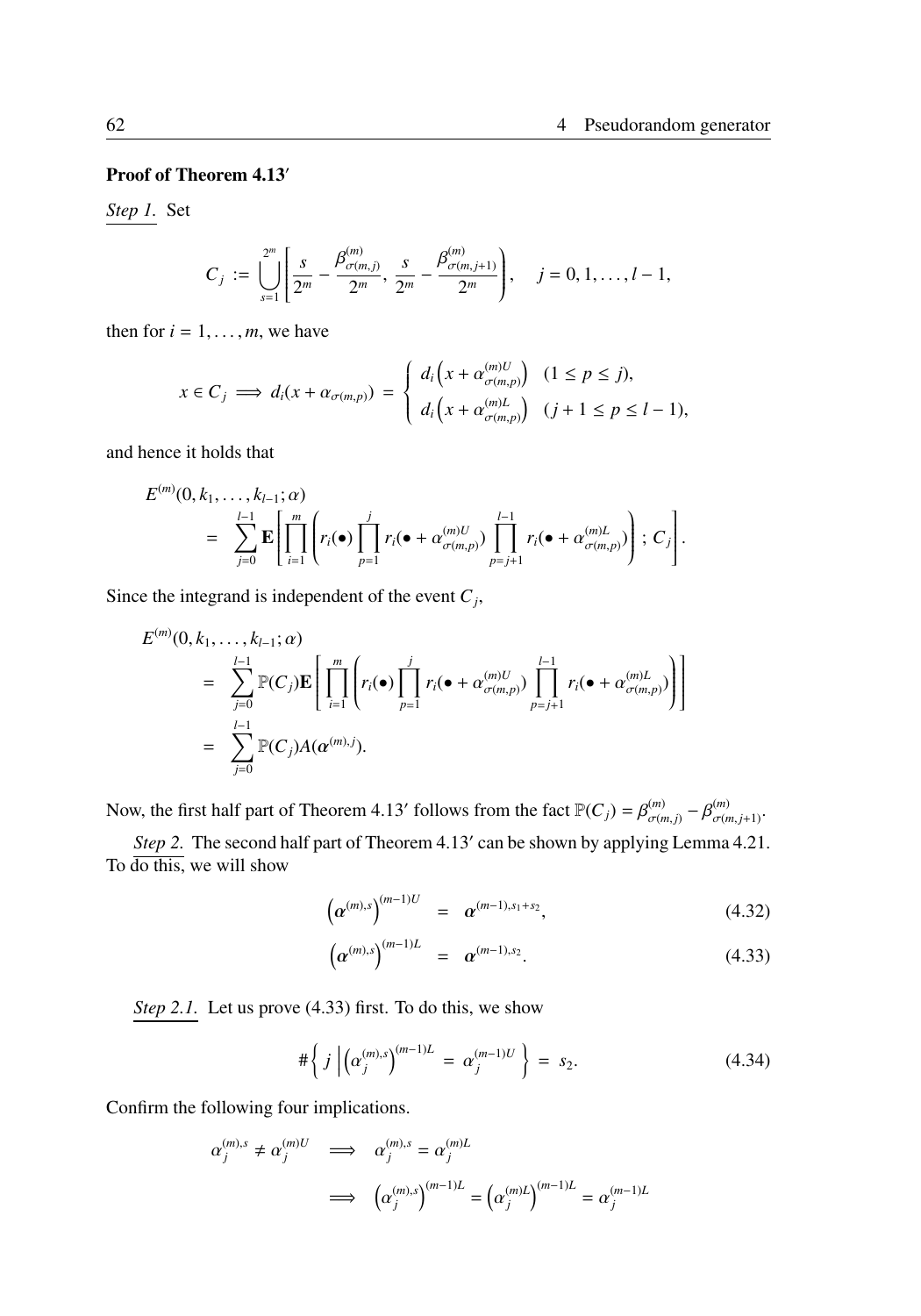$$
\implies \left(\alpha_j^{(m),s}\right)^{(m-1)L} \neq \alpha_j^{(m-1)U},\tag{4.35}
$$

$$
\alpha_j^{(m),s} = \alpha_j^{(m)U} \implies \left( \alpha_j^{(m),s} \right)^{(m-1)U} = \left( \alpha_j^{(m)U} \right)^{(m-1)U} = \alpha_j^{(m-1)U}, \tag{4.36}
$$

$$
d_m(\alpha_j^{(m),s}) = 1 \iff (\alpha_j^{(m),s})^{(m-1)L} \neq (\alpha_j^{(m),s})^{(m-1)U}
$$
 (4.37)

$$
\implies \left(\alpha_j^{(m),s}\right)^{(m-1)L} \neq \alpha_j^{(m-1)U},\tag{4.38}
$$

$$
d_m(\alpha_j^{(m),s}) = 0 \iff (\alpha_j^{(m),s})^{(m-1)L} = (\alpha_j^{(m),s})^{(m-1)U}.
$$
 (4.39)

The contrapositives of (4.35) and (4.38) imply

$$
\left(\alpha_j^{(m),s}\right)^{(m-1)L} = \alpha_j^{(m-1)U} \implies \begin{cases} \alpha_j^{(m),s} = \alpha_j^{(m)U} \\ \text{and} \\ d_m(\alpha_j^{(m),s}) = 0. \end{cases}
$$

The converse is also valid because of (4.36) and (4.39). Thus we have

$$
\left(\alpha_j^{(m),s}\right)^{(m-1)L} = \alpha_j^{(m-1)U} \iff \begin{cases} \alpha_j^{(m),s} = \alpha_j^{(m)U} \\ \text{and} \\ d_m(\alpha_j^{(m),s}) = 0. \end{cases}
$$

Consequently,

$$
J_0 := \left\{ j \left| \left( \alpha_j^{(m),s} \right)^{(m-1)L} = \alpha_j^{(m-1)U} \right\} \right\}
$$
  
\n
$$
= \left\{ j \left| \alpha_j^{(m),s} = \alpha_j^{(m)U}, d_m(\alpha_j^{(m),s}) = 0 \right\} \right\}
$$
  
\n
$$
= \left\{ \sigma(m,j) \left| \alpha_{\sigma(m,j)}^{(m),s} = \alpha_{\sigma(m,j)}^{(m)U}, d_m(\alpha_{\sigma(m,j)}^{(m),s}) = 0 \right\} \right\}
$$
  
\n
$$
= \left\{ \sigma(m,j) \left| 1 \le j \le s, d_m(\alpha_{\sigma(m,j)}^{(m),s}) = d_m(\alpha_{\sigma(m,j)}^{(m)U}) = 0 \right\} \right\}
$$
  
\n
$$
= \left\{ \sigma(m,j) \left| 1 \le j \le s, d_m(\alpha_{\sigma(m,j)}^{(m)U}) = d_m(\alpha_{\sigma(m,j)}) = 1 \right\} =: J_1.
$$

Since (4.13) implies  $#J_1 = s_2$ , we see  $#J_0 = s_2$  (4.34).

*Step 2.2.* By the definition of  $\beta_i^{(m)}$ , we readily see

$$
\beta_i^{(m-1)} = \frac{1}{2}\beta_i^{(m)} + \frac{1}{2}d_m(\alpha_i), \quad 1 \le i \le l-1.
$$

Therefore when we sort  $\{\beta_i^{(m)}\}_i$  in descending order, those  $\beta_i^{(m)}$  whose subscripts *i* satisfy  $d_m(\alpha_i) = 1$  are ranked highly. In particular,

$$
\beta_i^{(m-1)} > \beta_j^{(m-1)} \iff \begin{cases} 1 = d_m(\alpha_i) > d_m(\alpha_j) = 0, \\ \text{or} \\ d_m(\alpha_i) = d_m(\alpha_j) \text{ and } \beta_i^{(m)} > \beta_j^{(m)}.\end{cases}
$$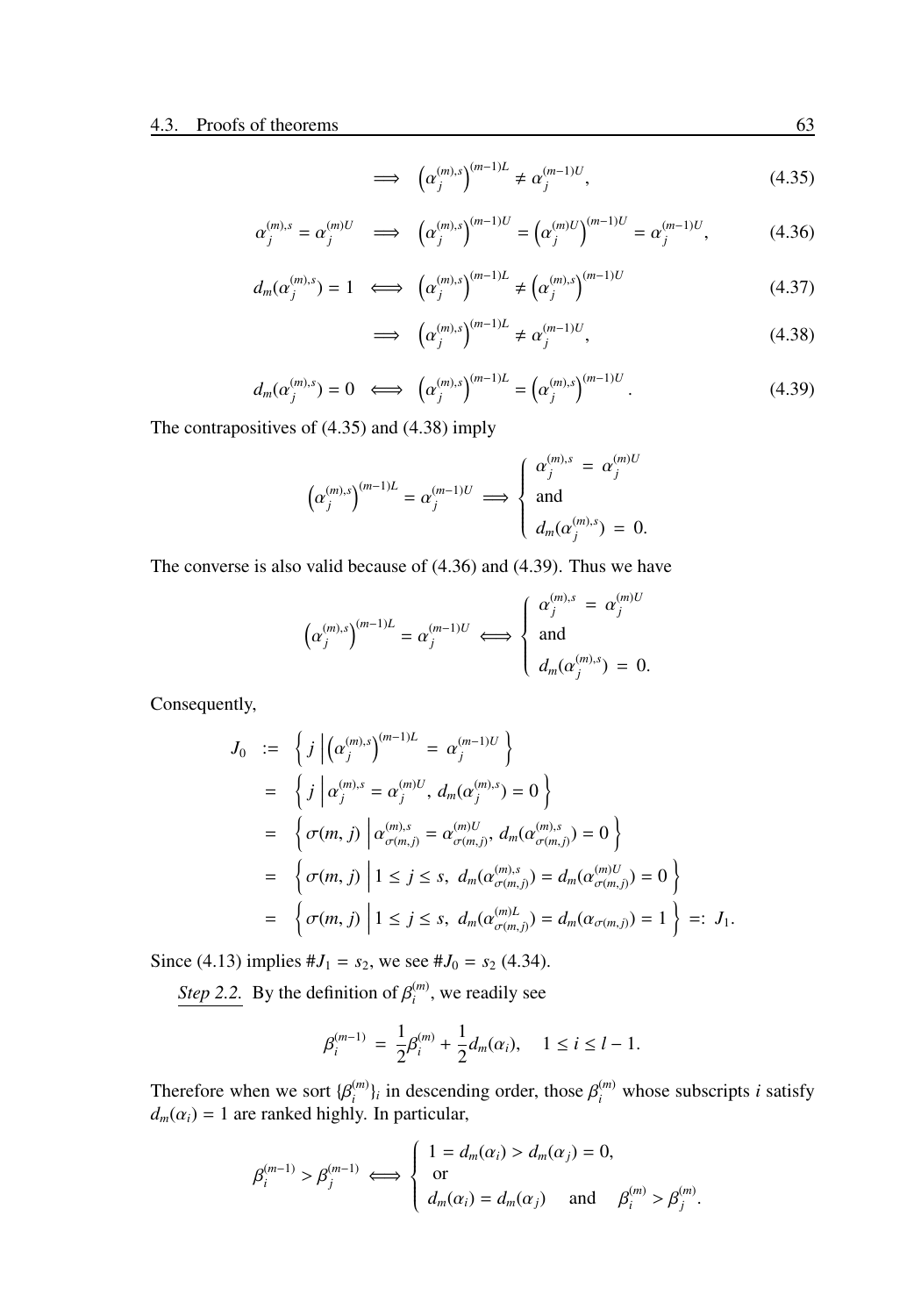*Step 2.3.* Next, let

$$
J_2 := \{ i \mid 1 \leq \exists \ j \leq s_2 \ \text{ s.t. } i = \sigma(m-1, j) \}.
$$

We want to prove that  $J_1 = J_2$ . Suppose  $i \in J_1$ . Then there exists  $1 \le j \le s$  such that  $i = \sigma(m, j)$  and  $d_m(\alpha_i) = 1$ . Therefore the definition of  $s_2$  and Step 2.2 imply that  $\beta_i^{(m-1)}$ ranks within  $s_2$ -th in descending order. This means that  $i \in J_2$  and hence that  $J_1 \subset J_2$ . Since  $#J_1 = #J_2 = s_2$ , we see  $J_1 = J_2$ .

*Step 2.4.*  $i \in J_2$  implies  $\alpha_i^{(m-1),s_2} = \alpha_i^{(m-1)U}$ , while  $i \notin J_2$  implies  $\alpha_i^{(m-1),s_2} = \alpha_i^{(m-1)L}$ . Since  $J_2 = J_1 = J_0$ , if  $i \in J_0$  then  $\alpha_i^{(m-1),s_2} = \alpha_i^{(m-1)U} = (\alpha_i^{(m),s})^{(m-1)L}$ , while if  $i \notin J_0$  then  $\alpha_i^{(m-1),s_2} = \alpha_i^{(m-1)L} = (\alpha_i^{(m),s})^{(m-1)L}$ . This shows (4.33).

*Step 2.5.* Now, to prove (4.32), we first show that

$$
\#\left\{j\left|\left(\alpha_j^{(m),s}\right)^{(m-1)U}=\alpha_j^{(m-1)U}\right.\right\}=\#\left\{j\left|\left(\alpha_j^{(m),s}\right)^{(m-1)U}\neq\alpha_j^{(m-1)L}\right.\right\}=\,s_1+s_2.\qquad(4.40)
$$

Obviously,

$$
\left(\alpha_j^{(m),s}\right)^{(m-1)U} \neq \alpha_j^{(m-1)L} \iff \begin{cases} \left(\alpha_j^{(m),s}\right)^{(m-1)U} \neq \left(\alpha_j^{(m),s}\right)^{(m-1)L} = \alpha_j^{(m-1)L} \\ \text{or} \\ \left(\alpha_j^{(m),s}\right)^{(m-1)U} = \left(\alpha_j^{(m),s}\right)^{(m-1)L} \neq \alpha_j^{(m-1)L} \end{cases}
$$
\n
$$
\iff \begin{cases} \text{either} \\ \left(\alpha_j^{(m),s}\right)^{(m-1)U} \neq \left(\alpha_j^{(m),s}\right)^{(m-1)L} \\ \text{or} \\ \left(\alpha_j^{(m),s}\right)^{(m-1)L} \neq \alpha_j^{(m-1)L} \end{cases}
$$

Namely, we have

$$
\left\{j \left|\left(\alpha_j^{(m),s}\right)^{(m-1)U} \neq \alpha_j^{(m-1)L}\right\}\right\} = \left\{j \left|\left(\alpha_j^{(m),s}\right)^{(m-1)U} \neq \left(\alpha_j^{(m),s}\right)^{(m-1)L}\right\} \cup \left\{j \left|\left(\alpha_j^{(m),s}\right)^{(m-1)L} \neq \alpha_j^{(m-1)L}\right\}\right\},
$$

which is a disjoint union. Note that  $(4.37)$  implies

$$
\#\left\{j\left|\left(\alpha_j^{(m),s}\right)^{(m-1)U}\neq\left(\alpha_j^{(m),s}\right)^{(m-1)L}\right\} = \#\left\{j\left|d_m(\alpha_j^{(m),s})=1\right.\right\} = s_1
$$

and that (4.34) implies

$$
\#\left\{j\left|\left(\alpha_j^{(m),s}\right)^{(m-1)L}\neq\alpha_j^{(m-1)L}\right\}\right\} = \#\left\{j\left|\left(\alpha_j^{(m),s}\right)^{(m-1)L}\right\} = \alpha_j^{(m-1)U}\right\} = s_2.
$$

The above three equations show (4.40).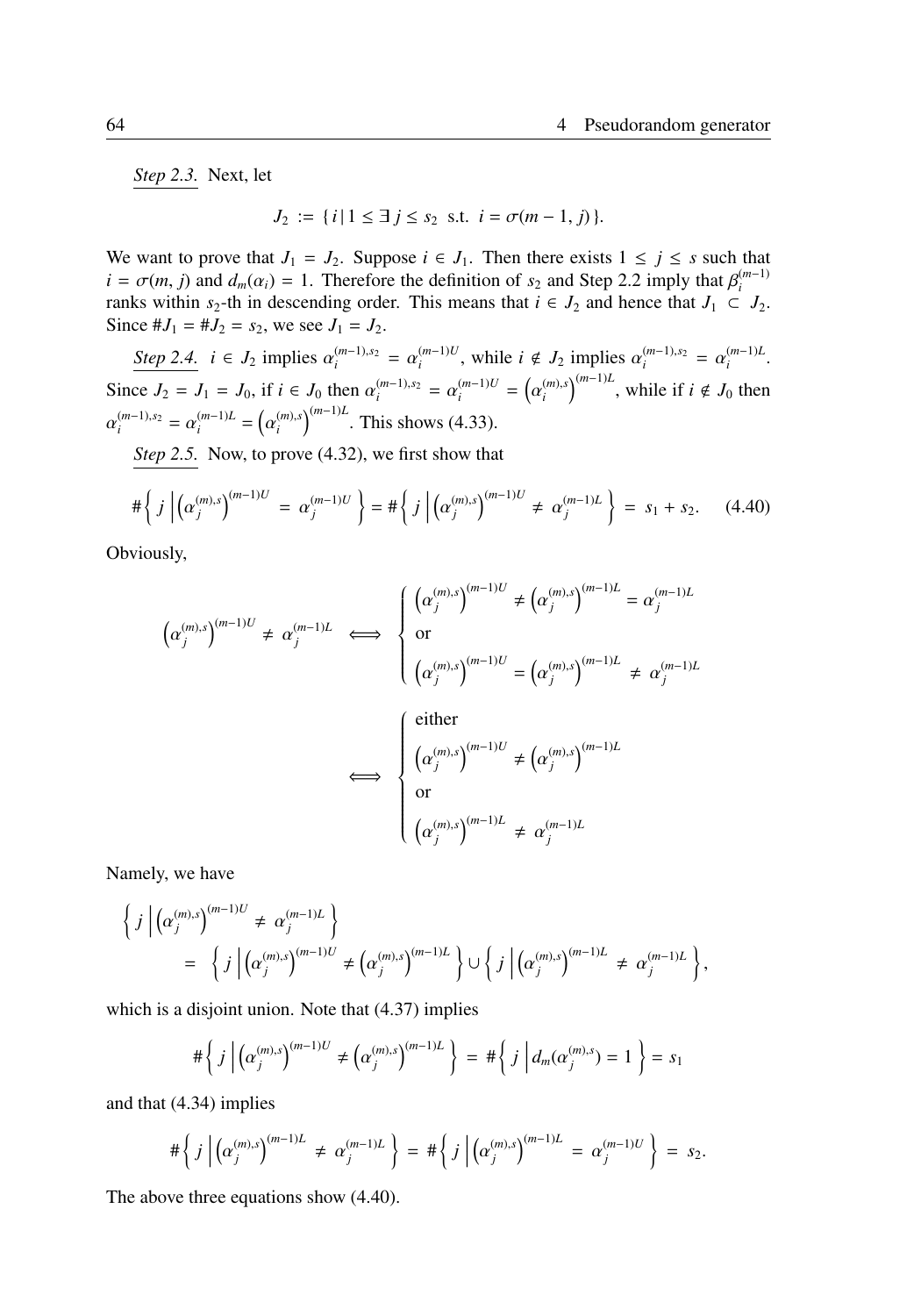*Step 2.6.* Let

$$
J_3 := \left\{ j \middle| d_m(\alpha_j^{(m),s}) = 1 \right\}.
$$

From the above arguments, it follows that

$$
\left\{ j \left| \left( \alpha_j^{(m),s} \right)^{(m-1)U} = \alpha_j^{(m-1)U} \right. \right\} = J_3 \cup J_0 = J_3 \cup J_2,
$$

which is a disjoint union. Now, set

$$
J_4 := \{ i \, | \, 1 + s_2 \leq \exists \, j \leq s_1 + s_2 \, \text{ s.t. } i = \sigma(m-1, j) \}.
$$

Then let us show  $J_3 = J_4$ . By the definition of  $\alpha_j^{(m),s}$ , we know that

$$
J_3 = \left\{ \sigma(m, j) \middle| 1 \le j \le s, d_m(\alpha_{\sigma(m, j)}) = 0 \right\}
$$
  

$$
\cup \left\{ \sigma(m, j) \middle| s + 1 \le j \le l - 1, d_m(\alpha_{\sigma(m, j)}) = 1 \right\}
$$
  

$$
=: J_5 \cup J_6.
$$

Sorting  $\{\beta_i^{(m-1)}\}_i$  in descending order, those  $\beta_i^{(m-1)}$  whose subscripts *i* belong to  $J_0 = J_2$ rank within  $s_2$ -th. Noting Step 2.2, those  $\beta_i^{(m-1)}$  come next whose subscripts *i* belong to  $J_6$ , and those  $\beta_i^{(m-1)}$  finally come whose subscripts *i* belong to  $J_5$ . These facts and Step 2.5 imply  $J_3 = J_4$ .

From all the arguments above, we see that

$$
\left\{ j \left| \left( \alpha_j^{(m),s} \right)^{(m-1)U} = \alpha_j^{(m-1)U} \right. \right\} = J_2 \cup J_4 = \{ i \mid 1 \le \exists j \le s_1 + s_2 \text{ s.t. } i = \sigma(m-1,j) \},
$$
\nwhich proves (4.32).

### 4.3.3 Proof of Theorem 4.15

By Lemma 4.12′ , the proof of Theorem 4.15 is reduced to showing the following; *for any even integer l* ∈  $\mathbb{N}^+$  *and any l* − 1 *integers*  $k_1$  < · · · <  $k_{l-1}$ *, it holds that* 

$$
\lim_{m \to \infty} E^{(m)}(0, k_1, \dots, k_{l-1}; \alpha) = 0
$$

*for any irrational* α*.*

We first present the idea of the proof. Let us write down the algorithm of Theorem 4.13<sup>'</sup> in a concrete case. Suppose that  $l = 4$  and  $\alpha = (\alpha_1, \alpha_2, \alpha_3)$  is given by

$$
\begin{cases}\n\alpha_1 = 0.011010110..., \\
\alpha_2 = 0.110011101..., \\
\alpha_3 = 0.010111011...
$$

All these are expressed in dyadic decimals. If  $m = 6$ , we see

$$
\begin{cases}\n\alpha_1^{(6)L} = 0.011010, & \alpha_1^{(6)U} = 0.011011, \\
\alpha_2^{(6)L} = 0.110011, & \alpha_2^{(6)U} = 0.110100, \\
\alpha_3^{(6)L} = 0.010111, & \alpha_3^{(6)U} = 0.011000,\n\end{cases}
$$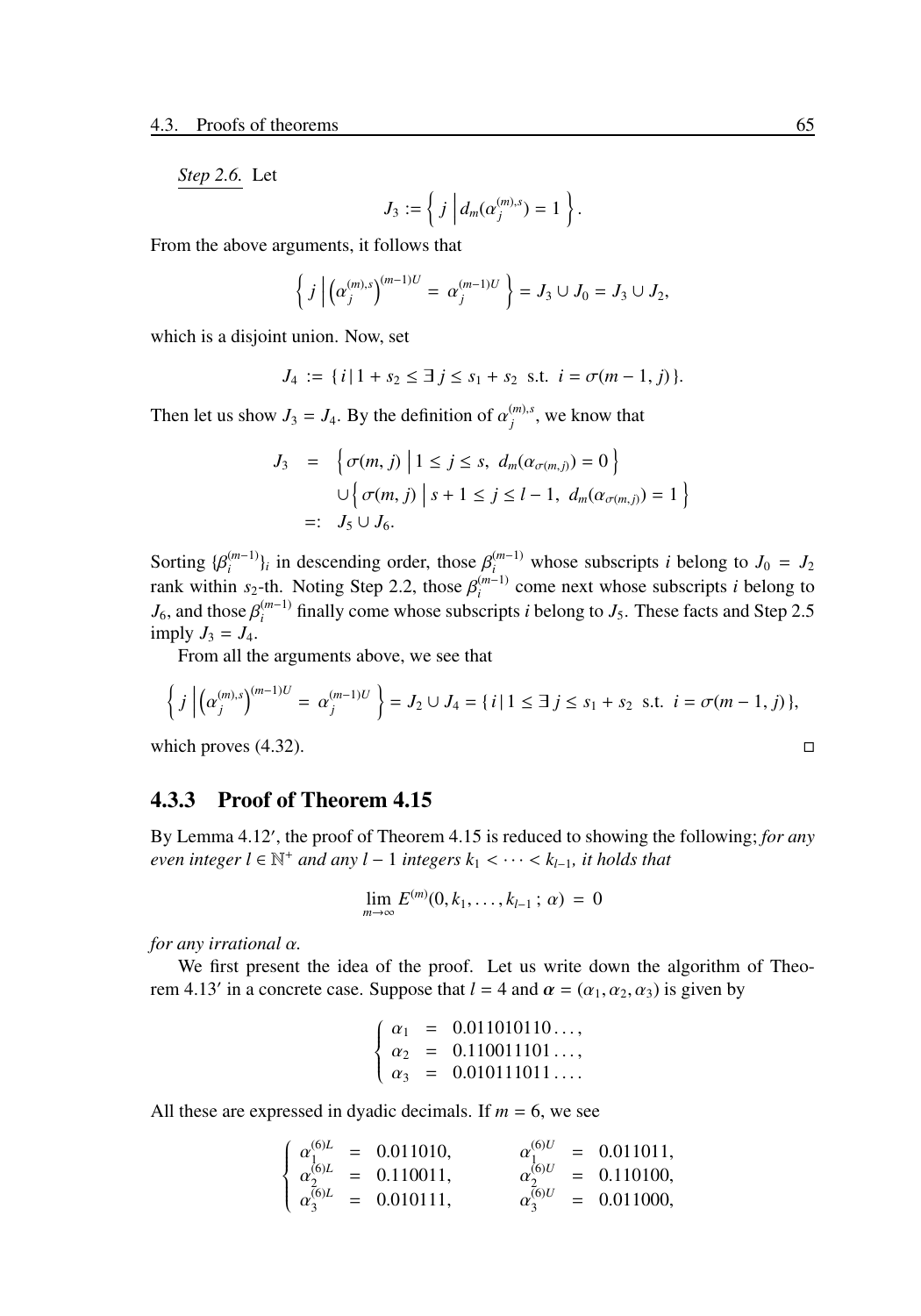and

$$
1 = \beta_0^{(6)} > \beta_1^{(6)} = 0.110... > \beta_2^{(6)} = 0.101... > \beta_3^{(6)} = 0.011... > \beta_4^{(6)} = 0
$$

In this case, we have  $\sigma(6, j) = j$ ,  $j = 1, 2, 3$ , and<sup>†19</sup>

$$
\boldsymbol{\alpha}^{(6),j} = \begin{pmatrix} 0.011010 \\ 0.110011 \\ 0.010111 \end{pmatrix}, \begin{pmatrix} 0.011011 \\ 0.110011 \\ 0.010111 \end{pmatrix}, \begin{pmatrix} 0.011011 \\ 0.110100 \\ 0.010111 \end{pmatrix}, \begin{pmatrix} 0.011011 \\ 0.110100 \\ 0.011000 \end{pmatrix}, \quad j = 0, 1, 2, 3.
$$

Now, Figure 4.1 shows a diagram which visualize the algorithm of Theorem 4.13′ and Lemma 4.21. Let us explain it.



Figure 4.1: The diagram of Theorem 4.13′ and Lemma 4.21

In the diagram, the vector placed at the  $m$ -th  $(m = 0, \ldots, 6)$  column from right and the *s*-th ( $s = 0, ..., 3$ ) row from top represents  $\alpha^{(m),s}$ . For example,  $\alpha^{(6),0}$  is placed at the top-left corner of the diagram. The number in ( ) under each vector  $\alpha^{(m),s}$  shows the value of  $A(\alpha^{(m),s})$ . According to Lemma 4.21,  $A(\alpha^{(m),s})$  is computed from its *parents*  $A(\alpha^{(m-1),s'})$ and *A*( $\alpha^{(m-1),s''}$ ) as (4.30), which is illustrated in the diagram by solid lines if  $(-1)^{j_0} = 1$ or broken lines if  $(-1)^{j_0} = -1$ . For example, the diagram tells that

$$
A(\boldsymbol{\alpha}^{(6),2}) = \frac{1}{2} \left( A(\boldsymbol{\alpha}^{(5),1}) + A(\boldsymbol{\alpha}^{(5),3}) \right). \tag{4.41}
$$

<sup>†</sup>19Vectors are written as column vectors.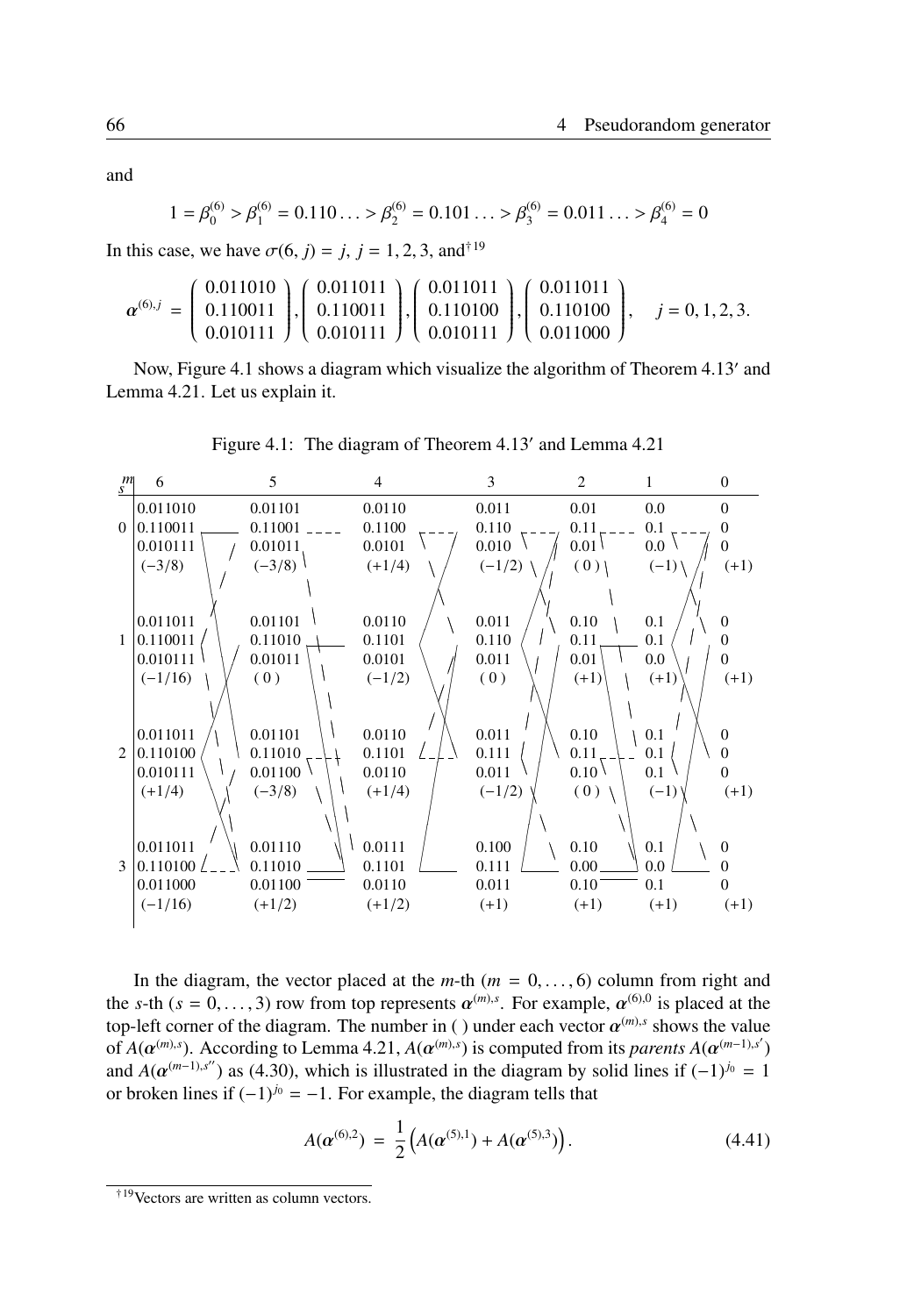| $\frac{m}{s}$ | 6                                             | 5                                         | $\overline{4}$                         | 3                                   | 2                              | 1                           | $\mathbf{0}$                                       |
|---------------|-----------------------------------------------|-------------------------------------------|----------------------------------------|-------------------------------------|--------------------------------|-----------------------------|----------------------------------------------------|
|               | 0.011010                                      | 0.01101                                   | 0.0110                                 | 0.011                               | 0.01                           | 0.0                         | $\Omega$                                           |
| $\Omega$      | 0.110011                                      | 0.11001                                   | 0.1100                                 | 0.110                               | 0.11                           | 0.1                         | $\mathbf{0}$                                       |
|               | 0.010111                                      | 0.01011                                   | 0.0101                                 | 0.010                               | 0.01                           | 0.0                         | $\Omega$                                           |
|               | $(-3/8)$                                      | $(-3/8)$                                  | $(+1/4)$                               | $(-1/2)$                            | (0)                            | $(-1)$                      | $(+1)$                                             |
|               |                                               |                                           |                                        |                                     |                                |                             |                                                    |
|               | 0.011011                                      | 0.01101                                   | 0.0110                                 | 0.011                               | 0.10                           | 0.1                         | $\Omega$                                           |
| $\mathbf{1}$  | 0.110011                                      | $0.11010$ $\qquad$                        | 0.1101                                 | 0.110                               | 0.11                           | 0.1                         | $\Omega$                                           |
|               | 0.010111                                      | 0.01011                                   | 0.0101                                 | 0.011                               | 0.01                           | 0.0                         | $\theta$                                           |
|               | $(-1/16)$                                     | (0)                                       | $(-1/2)$                               | (0)                                 | $(+1)$                         | $(+1)$                      | $(+1)$                                             |
| 2             | 0.011011<br>0.110100<br>0.010111<br>$(+1/4)$  | 0.01101<br>0.11010<br>0.01100<br>$(-3/8)$ | 0.0110<br>0.1101<br>0.0110<br>$(+1/4)$ | 0.011<br>0.111<br>0.011<br>$(-1/2)$ | 0.10<br>0.11<br>0.10<br>(0)    | 0.1<br>0.1<br>0.1<br>$(-1)$ | $\Omega$<br>$\Omega$<br>$\Omega$<br>$(+1)$         |
| 3             | 0.011011<br>0.110100<br>0.011000<br>$(-1/16)$ | 0.01110<br>0.11010<br>0.01100<br>$(+1/2)$ | 0.0111<br>0.1101<br>0.0110<br>$(+1/2)$ | 0.100<br>0.111<br>0.011<br>$(+1)$   | 0.10<br>0.00<br>0.10<br>$(+1)$ | 0.1<br>0.0<br>0.1<br>$(+1)$ | $\mathbf{0}$<br>$\Omega$<br>$\mathbf{0}$<br>$(+1)$ |

Figure 4.2: Two routes that cancel out

In order to prove Theorem 4.15, we will show that  $|A(\alpha^{(m),s})| \to 0$  as  $m \to \infty$  for each *s*. We explain the idea using this diagram. Let us, for example, trace the *family line* of  $A(\boldsymbol{\alpha}^{(6),2})$  through four generations. The number of all possible routes is  $2^4 = 16$ . Among them, the two routes shown in Figure 4.2 cancel out. That is, along the lower route of Figure 4.2,  $A(\alpha^{(2),1})$  contributes to the calculation of  $A(\alpha^{(6),2})$  by  $2^{-4}A(\alpha^{(2),1})$ , while along the upper route, it contributes by  $-2^{-4}A(\alpha^{(2),1})$ , and hence the two contributions cancel out. From this, it follows that

$$
|A(\alpha^{(6),2})| \le \left(1 - \frac{1}{2^4} \times 2\right) \times \max_{s=0,\dots,3} |A(\alpha^{(2),s})|.
$$

The proof of Theorem 4.15 will be done by finding infinitely many such pairs of canceling routes, accordingly iterating the above estimation infinitely many times, and finally by showing  $|A(\alpha^{(m),s})| \to 0$  as  $m \to \infty$  (Lemma 4.27).

For the proof of Theorem 4.15, we need several lemmas.

**Lemma 4.22** *Let*  $\alpha = (\alpha_1, ..., \alpha_{l-1}) \in (\mathbb{T}^1 \setminus D)^{l-1}$  *and*  $m \ge 1$ *.* 

(i)  $\forall j, \quad d_m(\alpha_j^{(m)U}) = d_m(\alpha_j^{(m),l-1}) \neq d_m(\alpha_j^{(m),0}) = d_m(\alpha_j^{(m)L}) = d_m(\alpha_j).$ 

$$
(ii) \quad \left(\alpha^{(m),0}\right)^{(m-1)L} = \alpha^{(m-1),0}.
$$

$$
(iii) \quad \left(\alpha^{(m),l-1}\right)^{(m-1)U} = \alpha^{(m-1),l-1}.
$$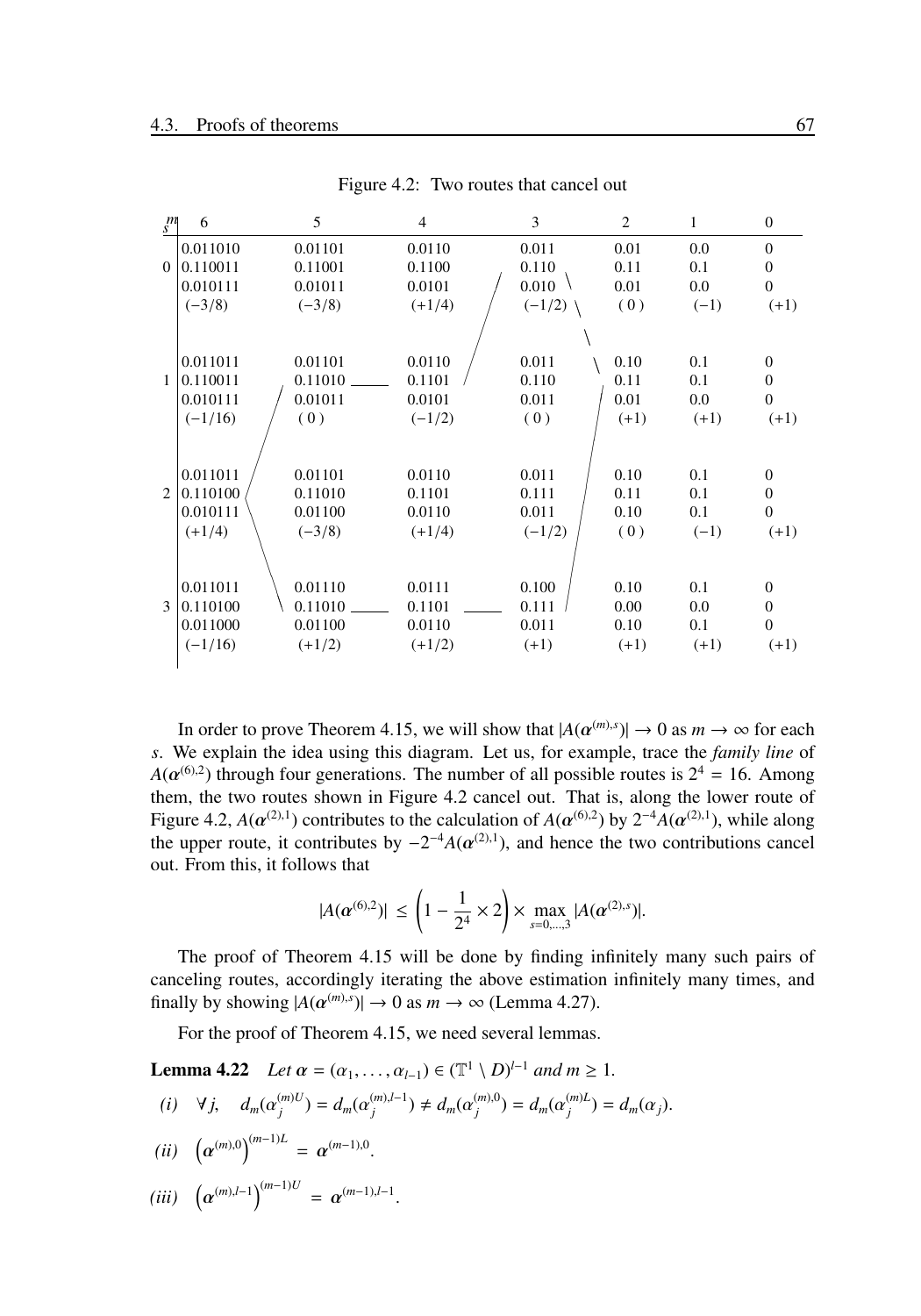$$
\begin{array}{lll} (iv) & \displaystyle \sum_{j=1}^{l-1} d_m(\alpha_j^{(m),0}) \, \neq \, \sum_{j=1}^{l-1} d_m(\alpha_j^{(m),l-1}) \quad \text{(mod 2).} \\ & & \\ (v) & \displaystyle \left(\alpha^{(m),l-1}\right)^{(m-1)L} \, = \, \left(\alpha^{(m),0}\right)^{(m-1)U}. \end{array}
$$

*Proof.* (i) Obvious from the relations below.

$$
\label{eq:2.1} \left\{ \begin{array}{l} \alpha_j^{(m),l-1}=\alpha_j^{(m)U}, \vspace{.1in} \\ \alpha_j^{(m)U}\neq \alpha_j^{(m)L}, \vspace{.1in} \\ \alpha_j^{(m),0}=\alpha_j^{(m)L}, \vspace{.1in} \quad d_m(\alpha_j)=d_m(\alpha_j^{(m)L}). \end{array} \right.
$$

(ii) By the definition of  $s_2$  (4.13),  $s = 0$  implies  $s_2 = 0$ , which shows (ii). (iii) By (i), if  $s = l - 1$ , we see

$$
s_1 = \sum_{j=1}^{l-1} d_m(\alpha_j^{(m),l-1}) = \sum_{j=1}^{l-1} (1 - d_m(\alpha_j)) = l - 1 - \sum_{j=1}^{l-1} d_m(\alpha_j).
$$

On the other hand,

$$
s_2 = \sum_{j=1}^{l-1} d_m(\alpha_{\sigma(m,j)}) = \sum_{j=1}^{l-1} d_m(\alpha_j).
$$

Thus if  $s = l - 1$ , then  $s_1 + s_2 = l - 1$ , which shows (iii).

 $(iv)$  By  $(i)$ , we see

$$
\sum_{j=1}^{l-1} d_m(\alpha_j^{(m),0}) = \sum_{j=1}^{l-1} \left( 1 - d_m(\alpha_j^{(m),l-1}) \right)
$$
  
=  $l - 1 - \sum_{j=1}^{l-1} d_m(\alpha_j^{(m),l-1}).$  (4.42)

Since *l* − 1 is odd, (iv) follows.

(v) Take  $p, q \in \mathbb{N}$  so that

$$
\begin{cases}\n\left(\alpha^{(m),l-1}\right)^{(m-1)L} = \alpha^{(m-1),p},\\
\left(\alpha^{(m),0}\right)^{(m-1)U} = \alpha^{(m-1),q}.\n\end{cases}
$$

Then by  $(4.13)$  and  $(i)$ , we see

$$
p = \sum_{j=1}^{l-1} d_m(\alpha_{\sigma(m,j)}) = \sum_{j=1}^{l-1} d_m(\alpha_j),
$$
  

$$
q = \sum_{j=1}^{l-1} d_m(\alpha_j^{(m),0}) = \sum_{j=1}^{l-1} d_m(\alpha_j),
$$

i.e.,  $p = q$ .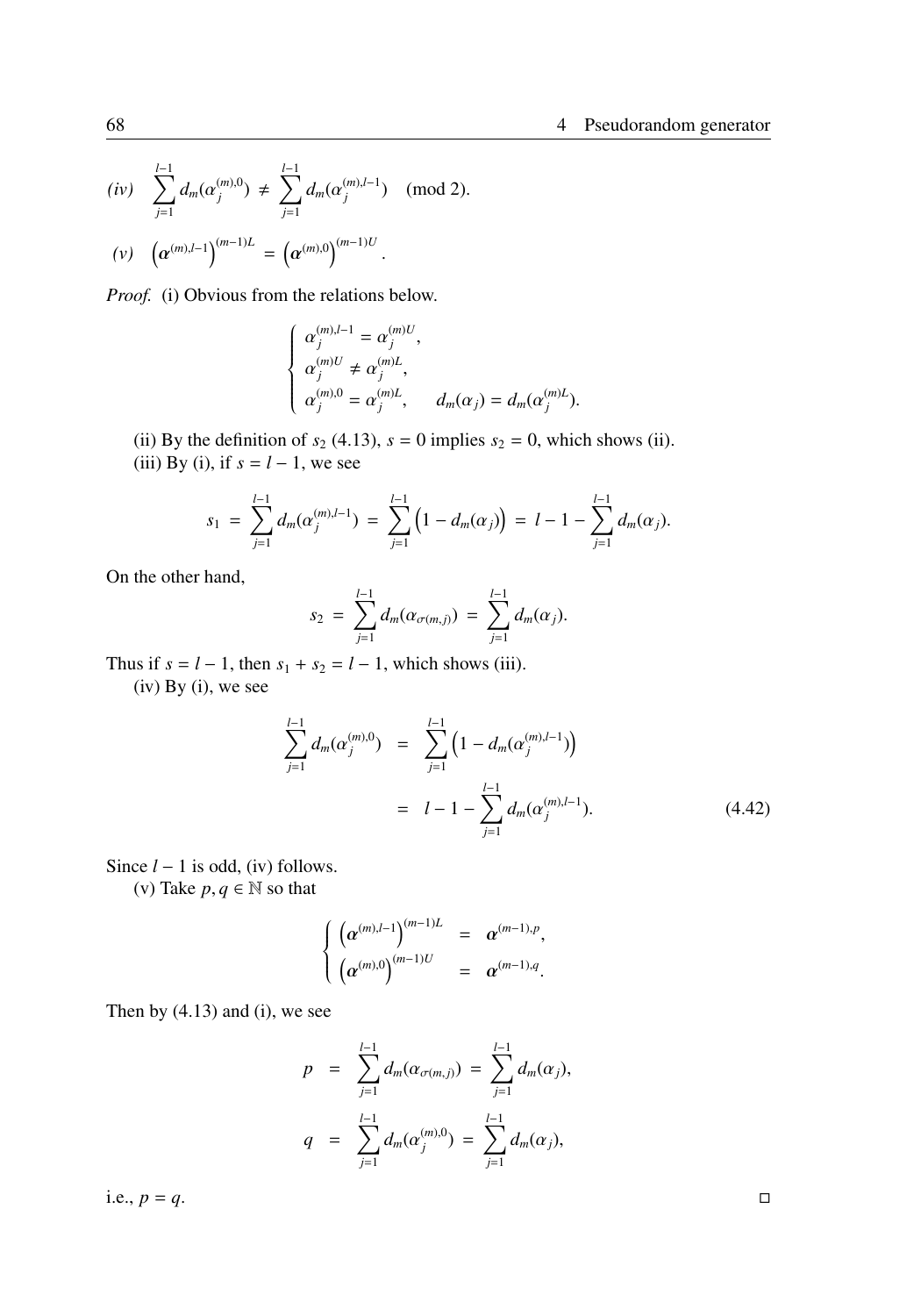**Definition 4.23** In order to make notation simple, we introduce the following mappings.

$$
\label{eq:2.1} \left\{ \begin{array}{ll} \mathcal{L}: & (D_m)^{l-1} \ni \alpha \mapsto \alpha^{(m-1)L} & \in (D_{m-1})^{l-1}, \\\\ \mathcal{U}: & (D_m)^{l-1} \ni \alpha \mapsto \alpha^{(m-1)U} & \in (D_{m-1})^{l-1}. \end{array} \right.
$$

 $\mathcal{L}^p$  and  $\mathcal{U}^p$  are regarded as mappings  $(D_m)^{l-1} \rightarrow (D_{m-p})^{l-1}$ .

**Lemma 4.24** *Let*  $\alpha = (\alpha_1, ..., \alpha_{l-1}) \in (\mathbb{T}^1 \setminus D)^{l-1}$  *and*  $r \in \mathbb{N}^+$ *. (i) If*  $\mathcal{L}^r \alpha^{(m+r),l-1} = \alpha^{(m),0}$ , then  $\forall s$ ,  $\mathcal{L}^r \alpha^{(m+r),s} = \alpha^{(m),0}$ *. (ii) If*  $\mathcal{U}^r \alpha^{(m+r),0} = \alpha^{(m),l-1}$ , then  $\forall s$ ,  $\mathcal{U}^r \alpha^{(m+r),s} = \alpha^{(m),l-1}$ . *(iii) If*  $∀ j = 1, ..., l - 1, 1 ≤ ∃ p ≤ r, d<sub>m+p</sub>(α<sub>i</sub>) = 0,$  (4.43)

*then*  $\forall s, \mathcal{L}^r \alpha^{(m+r),s} = \alpha^{(m),0}$ . *(iv) If*

$$
\forall j = 1, ..., l - 1, \quad 1 \leq \exists p \leq r, \quad d_{m+p}(\alpha_j) = 1,
$$
\n(4.44)

*then*  $\forall s$ ,  $\mathcal{U}^r \alpha^{(m+r),s} = \alpha^{(m),l-1}$ .

*Proof.* (i) By (4.13),  $s_2$  is an increasing function of *s*. From this (i) follows. (ii) By (4.40),  $s_1 + s_2$  is an increasing function of *s*. From this (ii) follows. (iii) By (4.43) and Lemma 4.22(i), for each *j* there exists a *p* such that  $d_{m+p}(\alpha_j^{(m+r),l-1}) = 1$ . Hence  $\alpha_j^{(m+p-1),l-1} > \alpha_j^{(m+p)L}$ . By this and Lemma 4.22(ii), we see  $\mathcal{L}^r \alpha^{(m+r),l-1} = \alpha^{(m),0}$ . Now (i) therefore implies (iii).

(iv) By (4.44), for each *j* there exists a *p* such that  $\alpha_j^{(m+p-1),0} < \alpha_j^{(m+p)U}$ . By this and Lemma 4.22(iii), we see  $\mathcal{U}^r \alpha^{(m+r),0} = \alpha^{(m),l-1}$ . Now (ii) therefore implies (iv).

**Lemma 4.25** *([52]) let*  $r := 3k_{l-1}$ *, let*  $\alpha$  *be any irrational number, and let*  $\alpha_j := \langle k_j \alpha \rangle$ *. Then there exist infinitely many m's that satisfy both (4.43) and (4.44).*

*Proof.* By contradiction. Assume that there exist only a finite number of *m*'s that satisfy both (4.43) and (4.44), namely, assume that there exists an  $N \in \mathbb{N}^+$  such that for any  $m \geq N$ , there is a  $j_m$  such that  $d_{m+1}(\alpha_{j_m}) = \ldots = d_{m+r}(\alpha_{j_m}) = 0$  or  $d_{m+1}(\alpha_{j_m}) = \ldots =$  $d_{m+r}(\alpha_{j_m}) = 1$ . Then we will prove that  $\alpha$  is rational by showing  $\{d_{N+i}(\alpha)\}_{i=1}^{\infty}$  is periodic.

*Step 1*. Fix an  $m \geq N$ . We will show that a finite sequence  $\{d_{m+i}(\alpha)\}_{i=1}^r$  is periodic with period at most  $k_{j_m}$ .

We investigate the dyadic expansion of  $\alpha$  by dividing  $k_{j_m}(2^m\alpha)$  by  $k_{j_m}$ . First, set  $R_1 :=$  $\lfloor k_{j_m} \langle 2^m \alpha \rangle \rfloor$ . Then we have

$$
R_1 + \langle 2^m k_{j_m} \alpha \rangle = \lfloor k_{j_m} \langle 2^m \alpha \rangle \rfloor + \langle k_{j_m} \langle 2^m \alpha \rangle \rangle = k_{j_m} \langle 2^m \alpha \rangle.
$$

Multiplying both sides by 2,

$$
2R_1 + d_{m+1}(k_{j_m}\alpha) + \langle 2^{m+1}k_{j_m}\alpha \rangle = k_{j_m}d_{m+1}(\alpha) + k_{j_m}\langle 2^{m+1}\alpha \rangle.
$$

Since

$$
k_{j_m} \langle 2^{m+1} \alpha \rangle - \langle 2^{m+1} k_{j_m} \alpha \rangle = \lfloor k_{j_m} \langle 2^{m+1} \alpha \rangle \rfloor + \langle k_{j_m} \langle 2^{m+1} \alpha \rangle \rangle - \langle 2^{m+1} k_{j_m} \alpha \rangle
$$
  
=  $\lfloor k_{j_m} \langle 2^{m+1} \alpha \rangle \rfloor$ ,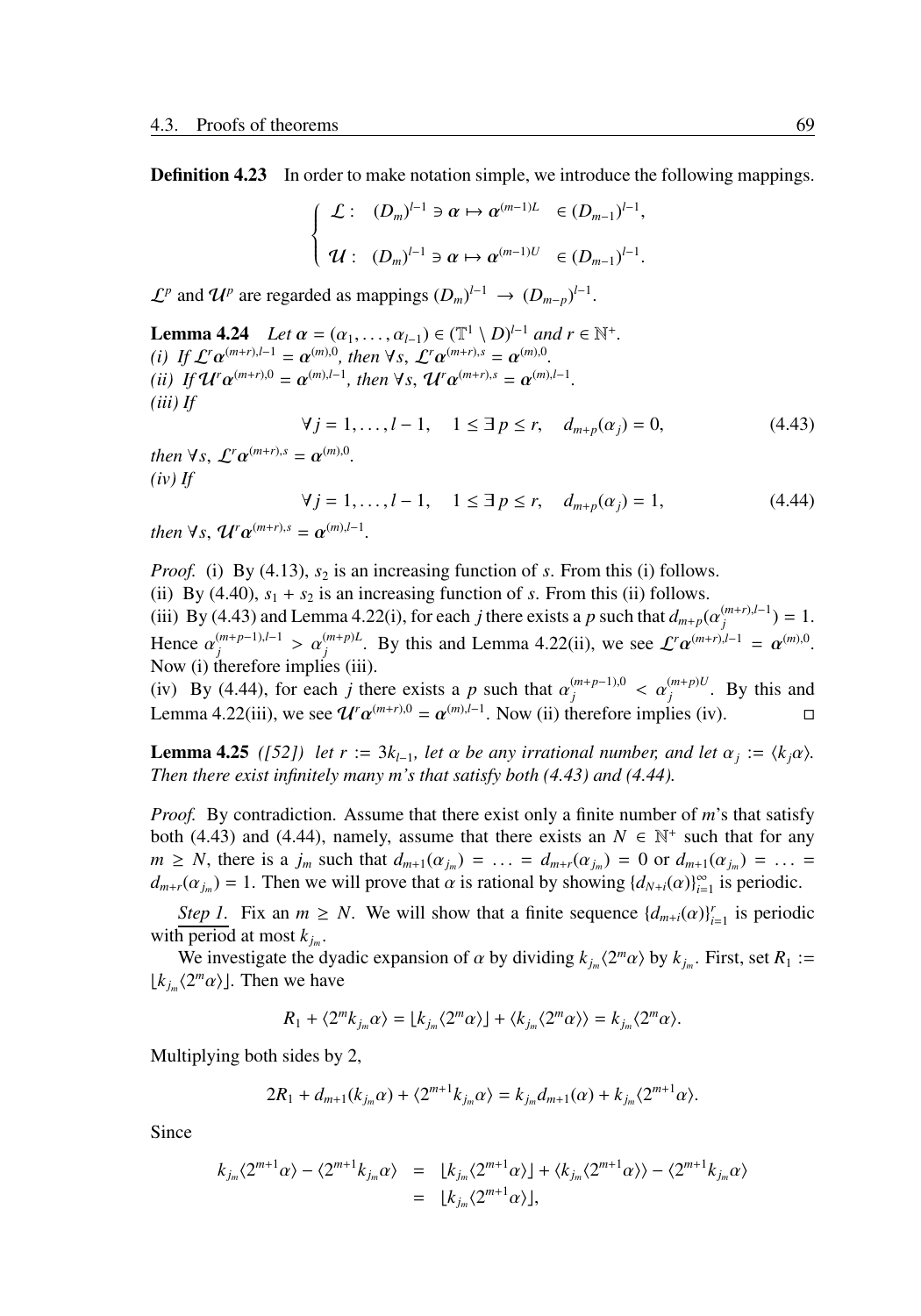note that  $0 \le k_{j_m} \langle 2^{m+1} \alpha \rangle - \langle 2^{m+1} k_{j_m} \alpha \rangle < k_{j_m}$ . Dividing  $2R_1 + d_{m+1}(k_{j_m} \alpha)$  by  $k_{j_m}$ , we get the quotient  $Q_1$  and the remainder  $R_2$ , where

$$
Q_1 = d_{m+1}(\alpha),
$$
  
\n
$$
R_2 = k_{j_m} \langle 2^{m+1} \alpha \rangle - \langle 2^{m+1} k_{j_m} \alpha \rangle,
$$

or

$$
R_2 + \langle 2^{m+1} k_{j_m} \alpha \rangle = k_{j_m} \langle 2^{m+1} \alpha \rangle.
$$

As above, dividing  $2R_2 + d_{m+2}(k_{j_m}\alpha)$  by  $k_{j_m}$ , we next get the quotient  $Q_2$  and the remainder *R*3, where

$$
Q_2 = d_{m+2}(\alpha),
$$
  
\n
$$
R_3 = k_{j_m} \langle 2^{m+2} \alpha \rangle - \langle 2^{m+2} k_{j_m} \alpha \rangle.
$$

Similarly, we can get  $(Q_u, R_{u+1})$  so that  $2R_u + d_{m+u}(k_{j_m}\alpha) = k_{j_m}Q_u + R_{u+1}, 0 \le R_{u+1} < k_{j_m}$ . Now, by the assumption  $d_{m+1}(k_{j_m}\alpha) = \ldots = d_{m+r}(k_{j_m}\alpha)$ , the sequence  $\{(Q_u, R_{u+1})\}_{u=1}^r$ depends only on  ${R_u}_{u=1}^r$ . Since  $R_u$  can take at most  $k_{j_m}$  values, this sequence becomes periodic with period at most  $k_{j_m}$ . In particular,  $Q_u = d_{m+u}(\alpha)$  is also periodic with period at most  $k_{j_m}$ .

*Step 2.* Let  $a(0), a(1), \ldots, a(p-1)$  be a sequence with the smallest period  $w \leq p/2$ . Then we will show that if  $p' \ge 2w$ , the smallest period of any subsequence  $a(q)$ ,  $a(q +$ 1), ...,  $a(q + p' - 1)$ ,  $0 \le q < q + p' \le p$ , is equal to *w*.

Let the smallest period of  $a(q)$ ,  $a(q + 1)$ , ...,  $a(q + p' - 1)$  be *w'*. Obviously  $w' \leq w$ . Since, for any  $0 \le u \le p - w' - 1$ , there exist  $j \in \mathbb{Z}$  and  $0 \le v \le w$  such that  $u - q = wj + v$ , by  $v + w' < w + w' \le 2w \le p'$ , we have

$$
a(u) = a(q + wj + v) = a(q + v) = a(q + v + w') = a(q + wj + v + w') = a(u + w').
$$

This means that *w'* is a period of the original sequence  $a(0), a(1), \ldots, a(p-1)$ . Because of the minimality of *w*, we see  $w' = w$ .

*Step 3.* Let us show the assertion of the lemma. Let  $m \geq N$ . Step 1 implies that the sequence  $\{d_{m+i}(\alpha)\}_{i=1}^r$  is periodic with the smallest period, say  $w_m \le k_{j_m}$ . Similarly  ${d_{m+i}(\alpha)}_{i=2}^{r+1}$  is also periodic with the smallest period  $w_{m+1} \leq k_{j_{m+1}}$ . Then Step 2 implies that  $\{d_{m+i}(\alpha)\}_{i=2}^r$  is periodic with the smallest period *w*, which must coincide with both  $w_m$ and  $w_{m+1}$ . Iterating this procedure, we see that  $\{d_{N+i}(\alpha)\}_{i=1}^{\infty}$  is periodic with the common period *w*. □

Let us return to the proof of Theorem 4.15. By Lemma 4.12', our aim is to show that for any even *l* and any  $1 \leq k_1 < \cdots < k_{l-1}$ ,

$$
\lim_{m \to \infty} E^{(m)}(0, k_1, \dots, k_{l-1}; \alpha) = 0. \tag{4.45}
$$

Let  $\alpha$  be irrational and and let us again set

$$
\alpha := (\alpha_1, \dots, \alpha_{l-1}), \qquad \alpha_j := \langle k_j \alpha \rangle. \tag{4.46}
$$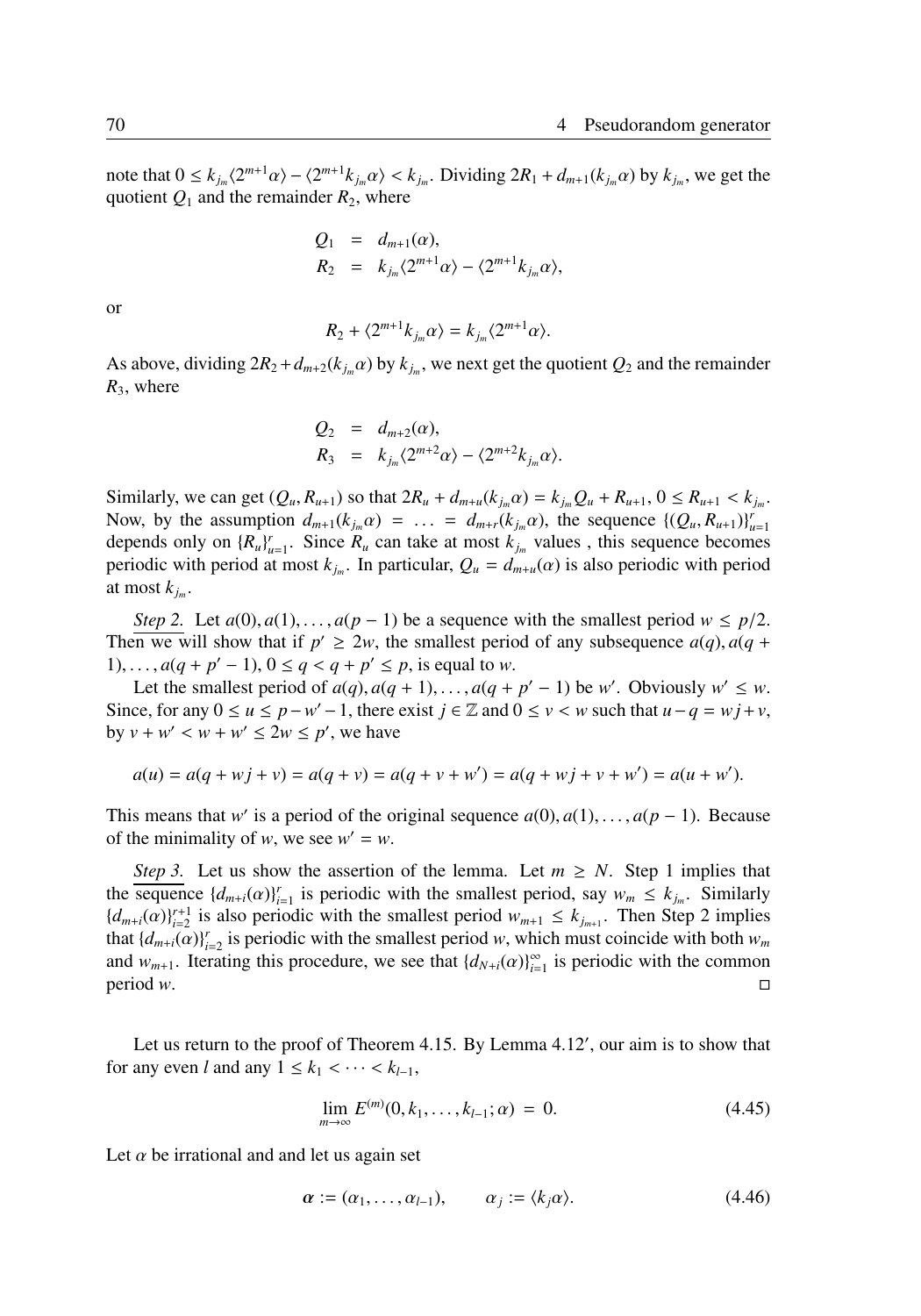Then by Theorem 4.13', in order to show (4.45), it is sufficient to show that

$$
\lim_{m \to \infty} \max_{0 \le s \le l-1} \left| A(\boldsymbol{\alpha}^{(m),s}) \right| = 0. \tag{4.47}
$$

By Lemma 4.21, we see

$$
A(\boldsymbol{\alpha}^{(m),s}) = \pm \frac{1}{2} \left\{ A(\boldsymbol{\mathcal{U}}\boldsymbol{\alpha}^{(m),s}) + A(\boldsymbol{\mathcal{L}}\boldsymbol{\alpha}^{(m),s}) \right\}.
$$
 (4.48)

The following lemma follows immediately from (4.48).

Lemma  $4.26$  $\max_{1 \le s \le l-1} |A(\alpha^{(m'),s})| \le \max_{1 \le s \le l-1} |A(\alpha^{(m),s})|, \quad m' > m.$ 

Now, we present a key lemma.

**Lemma 4.27** *Let*  $\alpha$  *be irrational, let*  $r := 3k_{l-1}$ *, and let*  $\{m_n\}_{n=0}^{\infty}$  *be a sequence of those infinitely many m's in Lemma 4.25 such that*  $m \geq 2$  *and*  $m_n + r + 2 \leq m_{n+1}$ *. Then we have* 

$$
\max_{1\leq s\leq l-1}\left|A(\boldsymbol{\alpha}^{(m_n+r),s})\right| \leq \left(1-\frac{1}{2^{r+1}}\right)\max_{1\leq s\leq l-1}\left|A(\boldsymbol{\alpha}^{(m_n-2),s})\right|.
$$

*Proof.* Applying (4.48) *r* times, we get

$$
A(\boldsymbol{\alpha}^{(m_n+r),s}) = \frac{1}{2^r} \epsilon_{\mathcal{U}^r} A(\mathcal{U}^r \boldsymbol{\alpha}^{(m_n+r),s}) + \frac{1}{2^r} \epsilon_{\mathcal{L}^r \mathcal{U}^{r-1}} A(\mathcal{L} \mathcal{U}^{r-1} \boldsymbol{\alpha}^{(m_n+r),s}) + \\ \vdots \\ + \frac{1}{2^r} \epsilon_{\mathcal{U} \mathcal{L}^{r-1}} A(\mathcal{U} \mathcal{L}^{r-1} \boldsymbol{\alpha}^{(m_n+r),s}) + \frac{1}{2^r} \epsilon_{\mathcal{L}^r} A(\mathcal{L}^r \boldsymbol{\alpha}^{(m_n+r),s}),
$$
\n(4.49)

where  $\epsilon_{\mathcal{U}'}$ , ...,  $\epsilon_{\mathcal{L}'} = \pm 1$ . By Lemma 4.24 and Lemma 4.25,

$$
\forall s, \qquad \mathcal{U}^r \alpha^{(m_n+r),s} = \alpha^{(m_n),l-1}, \qquad \mathcal{L}^r \alpha^{(m_n+r),s} = \alpha^{(m_n),0}.
$$
 (4.50)

*Case 1*. Suppose that  $\epsilon_{U} = \epsilon_{U}$ . By (4.48), for some  $\epsilon$ ,  $\epsilon' = \pm 1$ , we have

$$
\begin{cases}\n\epsilon_{\mathcal{U}'}A(\mathcal{U}^r\alpha^{(m_n+r),s}) = \epsilon_{\mathcal{U}'}\epsilon\left\{\frac{1}{2}A(\mathcal{U}^{r+1}\alpha^{(m_n+r),s}) + \frac{1}{2}A(\mathcal{L}\mathcal{U}^r\alpha^{(m_n+r),s})\right\}, \\
\epsilon_{\mathcal{L}'}A(\mathcal{L}^r\alpha^{(m_n+r),s}) = \epsilon_{\mathcal{L}'}\epsilon'\left\{\frac{1}{2}A(\mathcal{U}\mathcal{L}^r\alpha^{(m_n+r),s}) + \frac{1}{2}A(\mathcal{L}^{r+1}\alpha^{(m_n+r),s})\right\}.\n\end{cases} \tag{4.51}
$$

Lemma 4.21, Lemma 4.22(iv), and (4.50) imply that  $\epsilon \neq \epsilon'$ . Then note that from (4.50) and Lemma  $4.22(v)$ , it follows that

$$
\mathcal{L}\mathcal{U}^r \alpha^{(m_n+r),s} = \mathcal{U}\mathcal{L}^r \alpha^{(m_n+r),s}.
$$
 (4.52)

Now, using (4.51), we expand (4.49) once again and we get

$$
A(\alpha^{(m_n+r),s}) = \frac{1}{2^{r+1}} \epsilon_{\mathcal{U}^r} \epsilon A(\mathcal{U}^{r+1} \alpha^{(m_n+r),s}) + \frac{1}{2^{r+1}} \epsilon_{\mathcal{U}^r} \epsilon A(\mathcal{L} \mathcal{U}^r \alpha^{(m_n+r),s}) + \frac{1}{2^{r+1}} \epsilon_{\mathcal{L}^r} \epsilon' A(\mathcal{U} \mathcal{L}^r \alpha^{(m_n+r),s}) + \frac{1}{2^{r+1}} \epsilon_{\mathcal{L}^r} \epsilon' A(\mathcal{L}^{r+1} \alpha^{(m_n+r),s}).
$$
\n(4.53)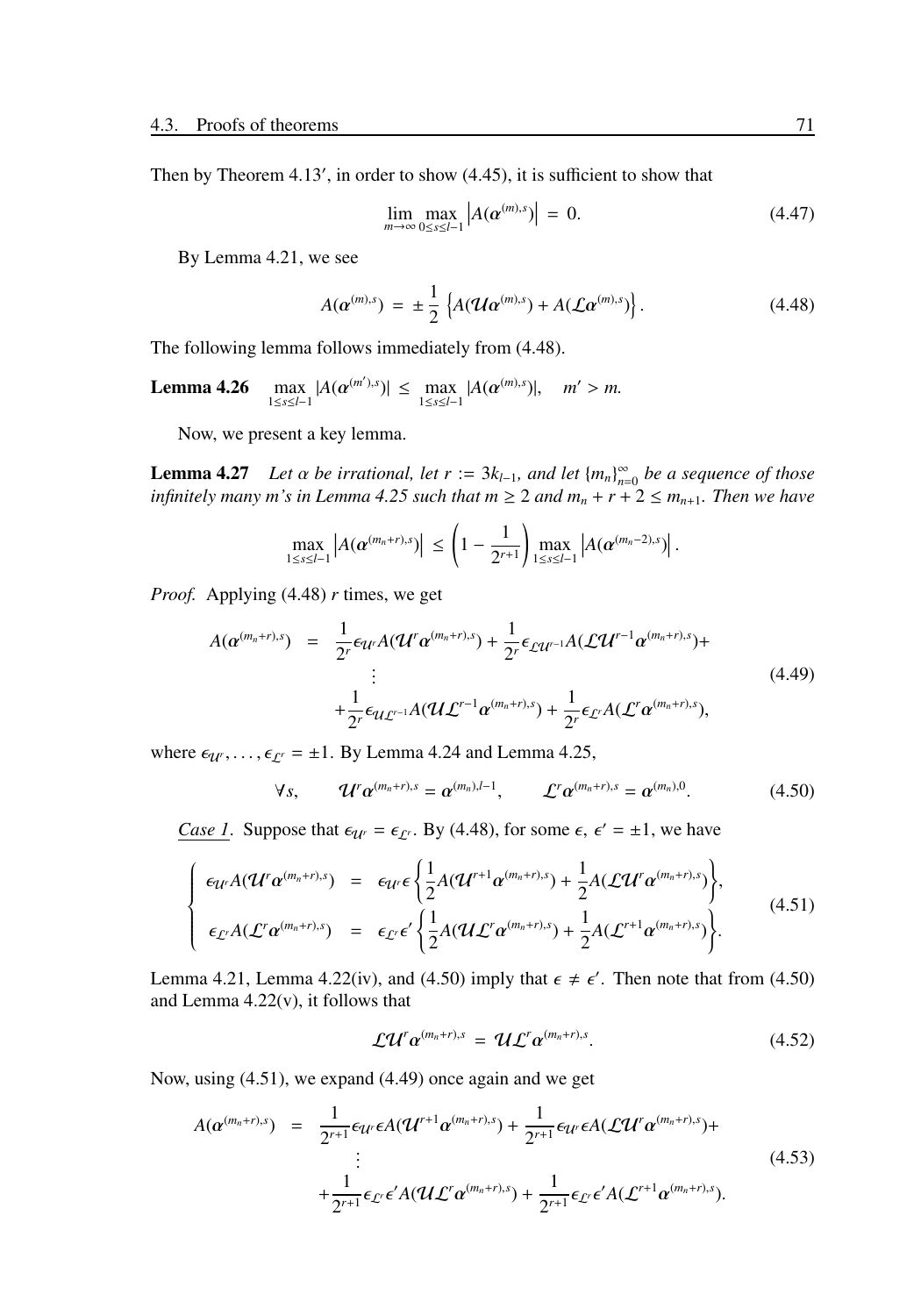Since  $\epsilon_{\mathcal{U}'}\epsilon \neq \epsilon_{\mathcal{L}'}\epsilon'$ , by (4.52), we see

$$
\frac{1}{2^{r+1}}\epsilon_{\mathcal{U}'}\epsilon A(\mathcal{L}\mathcal{U}^r\alpha^{(m_n+r),s}) + \frac{1}{2^{r+1}}\epsilon_{\mathcal{L}'}\epsilon' A(\mathcal{U}\mathcal{L}^r\alpha^{(m_n+r),s}) = 0.
$$
 (4.54)

Thus we get the following estimate.

$$
\left| A(\alpha^{(m_n+r),s}) \right| \le \left( 1 - \frac{1}{2^{r+1}} \times 2 \right) \max_{0 \le q \le l-1} \left| A(\alpha^{(m_n-1),q}) \right|.
$$
 (4.55)

*Case 2.* Suppose that  $\epsilon_{U} \neq \epsilon_{L'}$ . This time, we have  $\epsilon_{U'} \epsilon = \epsilon_{L'} \epsilon'$  in (4.53), and hence applying the same method as Case 1 to (4.53), we get the following estimate.

$$
\left| A(\boldsymbol{\alpha}^{(m_n+r),s}) \right| \le \left( 1 - \frac{1}{2^{r+2}} \times 2 \right) \max_{0 \le q \le l-1} \left| A(\boldsymbol{\alpha}^{(m_n-2),q}) \right|.
$$
 (4.56)

By Lemma 4.26, (4.55) implies (4.56). Thus in both cases, we have the desired estimate  $(4.56)$ . □

Now, the proof of Theorem 4.15 is easy. By Lemma 4.27, we finally get

$$
\max_{0 \le s \le l-1} |A(\alpha^{(m_n+r),s})| \le \left(1 - \frac{1}{2^{r+1}}\right) \max_{0 \le s \le l-1} |A(\alpha^{(m_{n-1}),s})|
$$
  
\n
$$
\le \left(1 - \frac{1}{2^{r+1}}\right)^2 \max_{0 \le s \le l-1} |A(\alpha^{(m_{n-2}),s})|
$$
  
\n
$$
\le \dots \dots
$$
  
\n
$$
\le \left(1 - \frac{1}{2^{r+1}}\right)^n \max_{0 \le s \le l-1} |A(\alpha^{(m_0),s})|
$$
  
\n
$$
\le \left(1 - \frac{1}{2^{r+1}}\right)^n \longrightarrow 0, \qquad n \to \infty.
$$
 (4.57)

**Remark 4.28** Roughly speaking, for almost all  $\alpha$ , the sequence  ${m_n}_{n=0}^{\infty}$  is almost *arithmetic progression* due to the law of large numbers. This convinces us that the convergence (4.47) should be exponentially fast in *n* for almost all  $\alpha$  (cf. Theorem 4.11').

**Remark 4.29** If  $l \geq 4$ , the cancellations (4.54) seen in the above proof is a very special ones, and usually there occur many other cancellations in the expansion (4.49). But if  $l = 2$ , the cancellations seen in the proof are the all that can occur.

### 4.3.4 Proof of Theorem 4.11

Using ergodic theory, we will prove Theorem 4.11′ below which is equivalent to Theorem 4.11.

**Theorem 4.11′** *For*  $\mathbb{P}\text{-}a.e.$   $\alpha \in \mathbb{T}^1$ , it holds that for any  $l \in \mathbb{N}^+$ ,  $0 \leq k_0 < \ldots < k_{l-1}$ , there *exists* 0 < ρ < 1 *which does not depend on* α *such that*

$$
\mathbf{E}\left[X_0^{(m)}(\bullet;\alpha)X_{k_1}^{(m)}(\bullet;\alpha)\times\cdots\times X_{k_{l-1}}^{(m)}(\bullet;\alpha)\right]=o(\rho^m),\quad m\to\infty.
$$
 (4.58)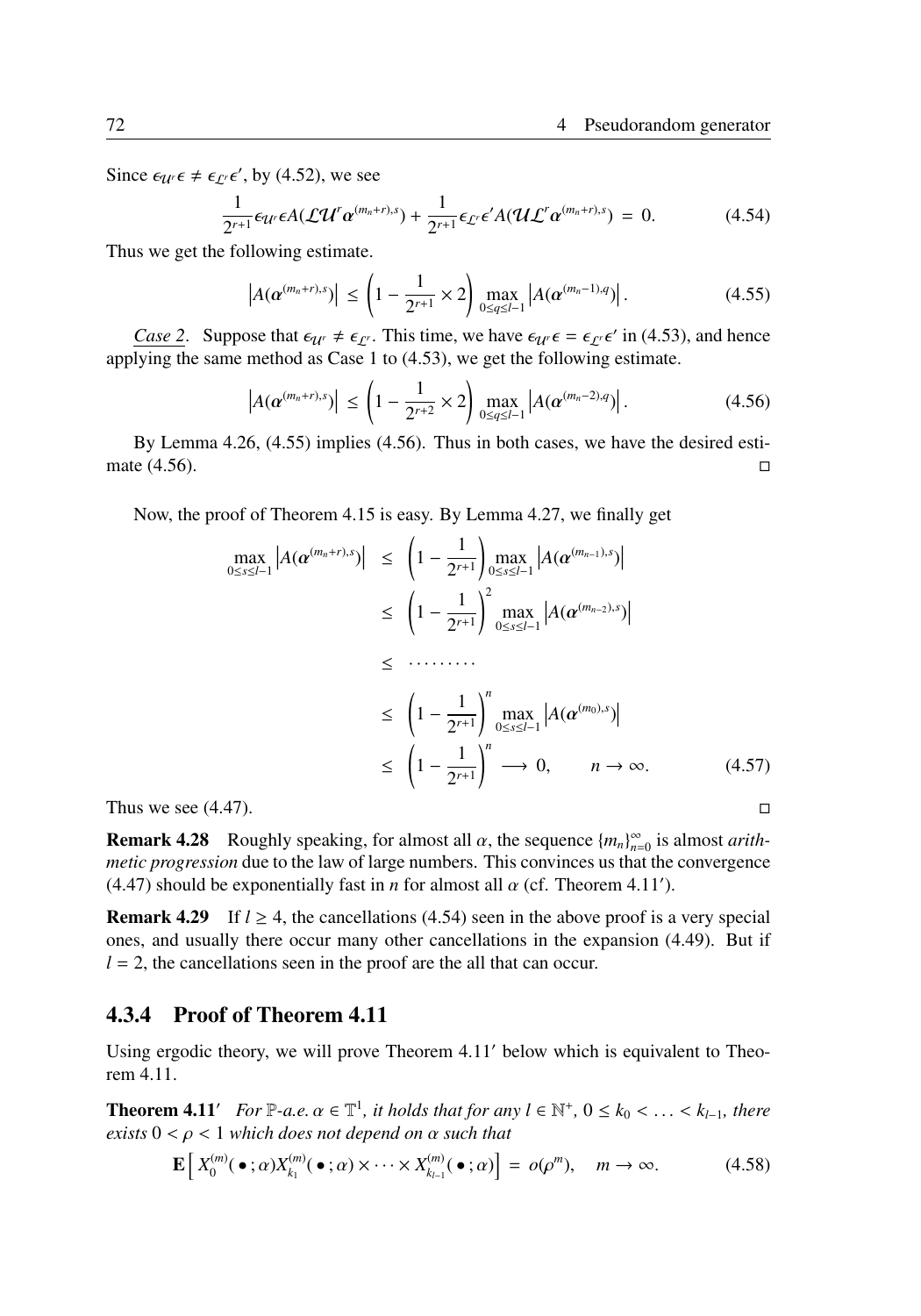### Formulation by group extension

We will show that the left hand side of  $(4.58)$  is a two term correlation of a certain Markov chain, and that its mixing property implies Theorem 4.11′ . To this end, we need the following framework.

Note first that by Lemma 4.12'(ii), we have only to show Theorem 4.11' for each even *l*. Fix any  $0 < k_1 < \cdots < k_{l-1} \in \mathbb{N}^+$ . Define a function  $f : \mathbb{T}^2 \to \{-1, 1\}$  by

$$
f(x, \alpha) := r_1(x)r_1(x + k_1\alpha) \times \dots \times r_1(x + k_{l-1}\alpha), \qquad (x, \alpha) \in \mathbb{T}^2. \tag{4.59}
$$

Here  $r_1(x)$  is the first Rademacher function. By using f, we define the *group extension* (or skew product) of the dyadic transformation  $\beta : \mathbb{T}^3 \to \mathbb{T}^3$ ,

$$
\beta(x, y, \alpha) := (2x, 2y, 2\alpha), \tag{4.60}
$$

as follows.

**Definition 4.30** *Let*  $\Omega := \mathbb{T}^3 \times \{-1, 1\}^2$  *and let*  $\mu$  *be the uniform probability measure on* Ω*, i.e.,*

$$
\mu := \mathbb{P}^3 \otimes \frac{\delta_{-1} + \delta_1}{2} \otimes \frac{\delta_{-1} + \delta_1}{2}.
$$
 (4.61)

*Here*  $\otimes$  *denotes the direct product of probability measures, and*  $\delta_i$  *denotes Dirac's*  $\delta$ *measure concentrated at i. Define a transformation*  $T_f$  *:*  $\Omega \rightarrow \Omega$  *by* <sup>†20</sup>

$$
T_f(x, y, \alpha, \epsilon_1, \epsilon_2) := (2x, 2y, 2\alpha, \epsilon_1 f(x, \alpha), \epsilon_2 f(y, \alpha)). \tag{4.62}
$$

Obliviously,  $T_f$  preserves  $\mu$ . Define a subset  $C \subset \mathbb{T}^3$  by

$$
C := \{(x, y, \alpha) | (x, y, \alpha) \text{ is a discontinuous point of } f(x, \alpha) \text{ or } f(y, \alpha) \}. \tag{4.63}
$$

Then *C* is of probability 0 and  $\beta C \subset C$ . Let  $E_j$ ,  $j = 1, \ldots, J$ , be the connected components of  $\mathbb{T}^3 \setminus C$ . Define  $F_j \subset \Omega$  as

$$
{F_j}_{j=1}^{4J} := {E_j \times \{-1\} \times \{-1\}}_{j=1}^{J} \bigcup {E_j \times \{-1\} \times \{1\}}_{j=1}^{J}
$$

$$
\bigcup {E_j \times \{1\} \times \{-1\}}_{j=1}^{J} \bigcup {E_j \times \{1\} \times \{1\}}_{j=1}^{J}.
$$

Then  $\Omega = \bigcup_{j=1}^{4J} F_j$ ,  $\mu$ -a.e.

**Definition 4.31** *We define a*  $\{1, 2, 3, ..., 4J\}$ *-valued stochastic process*  $\{\zeta_m\}_{m=0}^{\infty}$  *on*  $(\Omega, \mu)$  $as follows; \zeta_m(x, y, \alpha, \epsilon_1, \epsilon_2) := j \text{ if } T_f^m(x, y, \alpha, \epsilon_1, \epsilon_2) \in F_j.$ 

Now, we present a key lemma.

 $\text{A}^{20}$ The method of group extension introduced here is a modification of Yasutomi's idea seen in [50]. There are also a pioneering work by Takanobu[46], in which he proved the strong mixing property of the transformation  $T : (x, \alpha, \epsilon) \mapsto (2x, 2\alpha, \epsilon f(x, \alpha))$  on  $\mathbb{T}^2 \times \{-1, 1\}$ .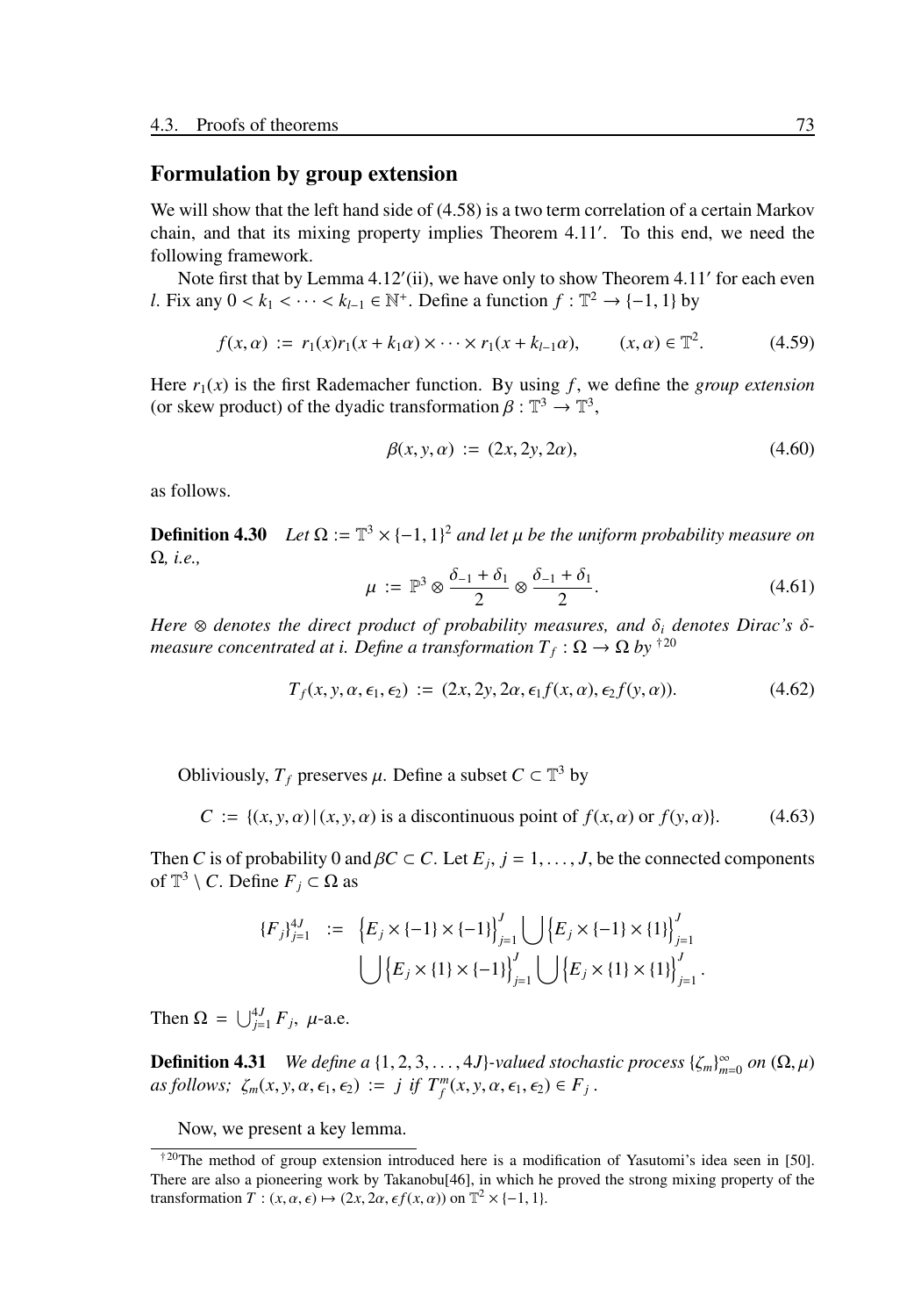**Lemma 4.32** *The process*  $\{\zeta_m\}_{m=0}^{\infty}$  *is an irreducible aperiodic stationary Markov chain with transition matrix*†<sup>21</sup>

$$
p(i, j) := \mu\left(T_f^{-1}(F_j) \,|\, F_i\right), \quad i, j = 1, ..., 4J.
$$

We will prove Lemma 4.32 later. Let  $p^m(i, j) := \mu(\zeta_m = j | \zeta_0 = i)$ . Then from Lemma 4.32, the following corollary immediately follows (cf. [1] Theorem 8.9).

**Corollary 4.33** *For any i, j* = 1, . . . , 4*J, it holds that* 

$$
p^m(i, j) \longrightarrow \mu(F_j), \quad m \to \infty,
$$

*and this convergence takes place at an exponential rate in m.*

Using Corollary 4.33, Theorem 4.11′ is proved in the following way. First, define four mappings below; for  $i = 1, 2$ ,

$$
\Phi_i: \Omega \to \{-1, 1\}, \qquad \Phi_i(x, y, \alpha, \epsilon_1, \epsilon_2) := \epsilon_i, \n\Phi_i: \{1, \dots, 4J\} \to \{-1, 1\}, \quad \Phi_i(j) := \Phi_i(F_j) = \epsilon_i
$$
-component of  $F_j$ .

We then have

$$
X_0^{(m)}(x;\alpha) \times \cdots \times X_{k_{l-1}}^{(m)}(x;\alpha) = f(x,\alpha) \times \cdots \times f(2^{m-1}x, 2^{m-1}\alpha)
$$
  
=  $\Phi_1(x, y, \alpha, \epsilon_1, \epsilon_2) \Phi_1(T_f^m(x, y, \alpha, \epsilon_1, \epsilon_2))$   
=  $\widetilde{\Phi}_1(\zeta_0(x, y, \alpha, \epsilon_1, \epsilon_2)) \widetilde{\Phi}_1(\zeta_m(x, y, \alpha, \epsilon_1, \epsilon_2)).$ 

Note that the right hand side of this does not dependent on  $(y, \epsilon_1, \epsilon_2)$ . Hence

$$
\mathbf{E}\left[X_0^{(m)}(\bullet;\alpha)\times\cdots\times X_{k_{l-1}}^{(m)}(\bullet;\alpha)\right]=\int_{\mathbb{T}^1}dx\,\widetilde{\Phi}_1(\zeta_0(x,y,\alpha,\epsilon_1,\epsilon_2))\widetilde{\Phi}_1(\zeta_m(x,y,\alpha,\epsilon_1,\epsilon_2)).
$$

We calculate the following.

$$
\int_{\mathbb{T}^1} d\alpha \left( \int_{\mathbb{T}^1} dx \, \widetilde{\Phi}_1(\zeta_0(x, y, \alpha, \epsilon_1, \epsilon_2)) \widetilde{\Phi}_1(\zeta_m(x, y, \alpha, \epsilon_1, \epsilon_2)) \right)^2
$$
\n
$$
= \int_{\mathbb{T}^1} d\alpha \left( \int_{\mathbb{T}^1} dx \, \widetilde{\Phi}_1(\zeta_0(x, y, \alpha, \epsilon_1, \epsilon_2)) \widetilde{\Phi}_1(\zeta_m(x, y, \alpha, \epsilon_1, \epsilon_2)) \times \int_{\mathbb{T}^1} dy \, \widetilde{\Phi}_2(\zeta_0(x, y, \alpha, \epsilon_1, \epsilon_2)) \widetilde{\Phi}_2(\zeta_m(x, y, \alpha, \epsilon_1, \epsilon_2)) \right). \tag{4.64}
$$

If we fix  $\alpha$ , then  $\Phi_1(\zeta_m(x, y, \alpha, \epsilon_1, \epsilon_2))$  and  $\Phi_2(\zeta_m(x, y, \alpha, \epsilon_1, \epsilon_2))$  are random variables with respect to  $(x, y, \epsilon_1, \epsilon_2)$  which are independent under the probability measure  $\mathbb{P}^2 \otimes (\delta_{-1} +$ 

<sup>&</sup>lt;sup>†21</sup>The partition  ${F_i}_j$  is called a *Markov partition*, and the dynamical system  $(\Omega, T_f)$  is called a *Markov transformation*. For details about Markov chain, see [1] Section 8.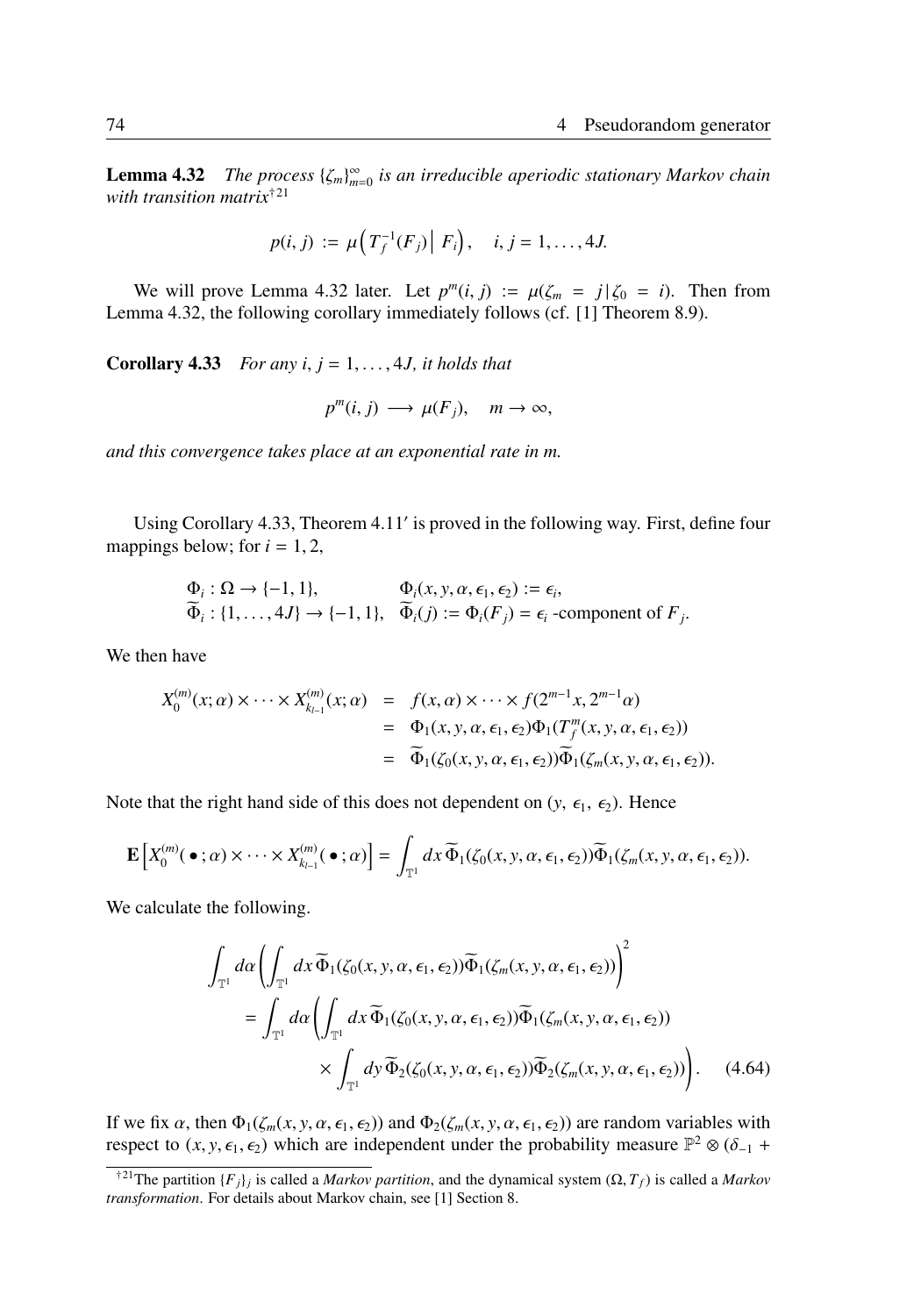$\delta_1$ )/2 ⊗ ( $\delta_{-1}$  +  $\delta_1$ )/2. Therefore the value of (4.64) becomes

$$
= \int_{\mathbb{T}^1} d\alpha \left( \int_{\mathbb{T}^2} dxdy \, \widetilde{\Phi}_1(\zeta_0(x, y, \alpha, \epsilon_1, \epsilon_2)) \widetilde{\Phi}_1(\zeta_m(x, y, \alpha, \epsilon_1, \epsilon_2)) \times \widetilde{\Phi}_2(\zeta_0(x, y, \alpha, \epsilon_1, \epsilon_2)) \widetilde{\Phi}_2(\zeta_m(x, y, \alpha, \epsilon_1, \epsilon_2)) \right)
$$
\n
$$
= \int_{\Omega} d\mu \, \widetilde{\Phi}_3(\zeta_0(x, y, \alpha, \epsilon_1, \epsilon_2)) \widetilde{\Phi}_3(\zeta_m(x, y, \alpha, \epsilon_1, \epsilon_2))
$$
\n
$$
= \sum_{i,j} \widetilde{\Phi}_3(i) \widetilde{\Phi}_3(j) p^m(i, j) \mu(F_i),
$$

where  $\widetilde{\Phi}_3 := \widetilde{\Phi}_1 \times \widetilde{\Phi}_2$ . Because of Corollary 4.33, as  $m \to \infty$ , we have

$$
\sum_{i,j} \widetilde{\Phi}_3(i) \widetilde{\Phi}_3(j) p^m(i,j) \mu(F_i) \longrightarrow \sum_{i,j} \widetilde{\Phi}_3(i) \widetilde{\Phi}_3(j) \mu(F_j) \mu(F_i) = \left(\sum_i \widetilde{\Phi}_3(i) \mu(F_i)\right)^2
$$

$$
= \left(\int_{\Omega} \epsilon_1 \epsilon_2 d\mu\right)^2 = 0,
$$

which convergence takes place at an exponential rate in *m*. Hence we have

$$
\sum_{m=1}^{\infty} \int_{\mathbb{T}^1} d\alpha \left( \int_{\mathbb{T}^1} dx \, \widetilde{\Phi}_1(\zeta_0(x, y, \alpha, \epsilon_1, \epsilon_2)) \widetilde{\Phi}_1(\zeta_m(x, y, \alpha, \epsilon_1, \epsilon_2)) \right)^2 \qquad (4.65)
$$

$$
= \sum_{m=1}^{\infty} \sum_{i,j} \widetilde{\Phi}_3(i) \widetilde{\Phi}_3(j) p^m(i,j) \mu(F_i) < \infty,
$$

where each term of (4.65) decays exponentially in *m*. Therefore there exists  $0 < \rho_1 < 1$ such that

$$
\sum_{m=1}^{\infty} \rho_1^{-m} \int_{\mathbb{T}^1} d\alpha \left( \int_{\mathbb{T}^1} dx \, \widetilde{\Phi}_1(\zeta_0(x, y, \alpha, \epsilon_1, \epsilon_2)) \widetilde{\Phi}_1(\zeta_m(x, y, \alpha, \epsilon_1, \epsilon_2)) \right)^2 < \infty. \tag{4.66}
$$

Consequently,

$$
\int_{\mathbb{T}^1} d\alpha \sum_{m=1}^{\infty} \left( \rho_1^{-m/2} \int_{\mathbb{T}^1} dx \, \widetilde{\Phi}_1(\zeta_0(x, y, \alpha, \epsilon_1, \epsilon_2)) \widetilde{\Phi}_1(\zeta_m(x, y, \alpha, \epsilon_1, \epsilon_2)) \right)^2 < \infty.
$$

Finally, we see

$$
\rho_1^{-m/2} \int_{\mathbb{T}^1} dx \, \widetilde{\Phi}_1(\zeta_0(x, y, \alpha, \epsilon_1, \epsilon_2)) \widetilde{\Phi}_1(\zeta_m(x, y, \alpha, \epsilon_1, \epsilon_2)) \to 0, \quad m \to \infty, \quad \text{a.e.} \alpha. \tag{4.67}
$$

This shows that for almost every  $\alpha$ , (4.58) holds.  $\Box$ 

# Proof of Markov property

Now, let us begin to prove Lemma 4.32. First of all, since  $T_f$  preserves  $\mu$ , the stationarity of the precess  $\{\zeta_m\}_{m=0}^{\infty}$  is obvious. By this stationarity, we have

$$
\mu(\zeta_m = j | \zeta_{m-1} = i) = p(i, j), \quad i, j = 1, ..., 4J, \quad m \in \mathbb{N}^+.
$$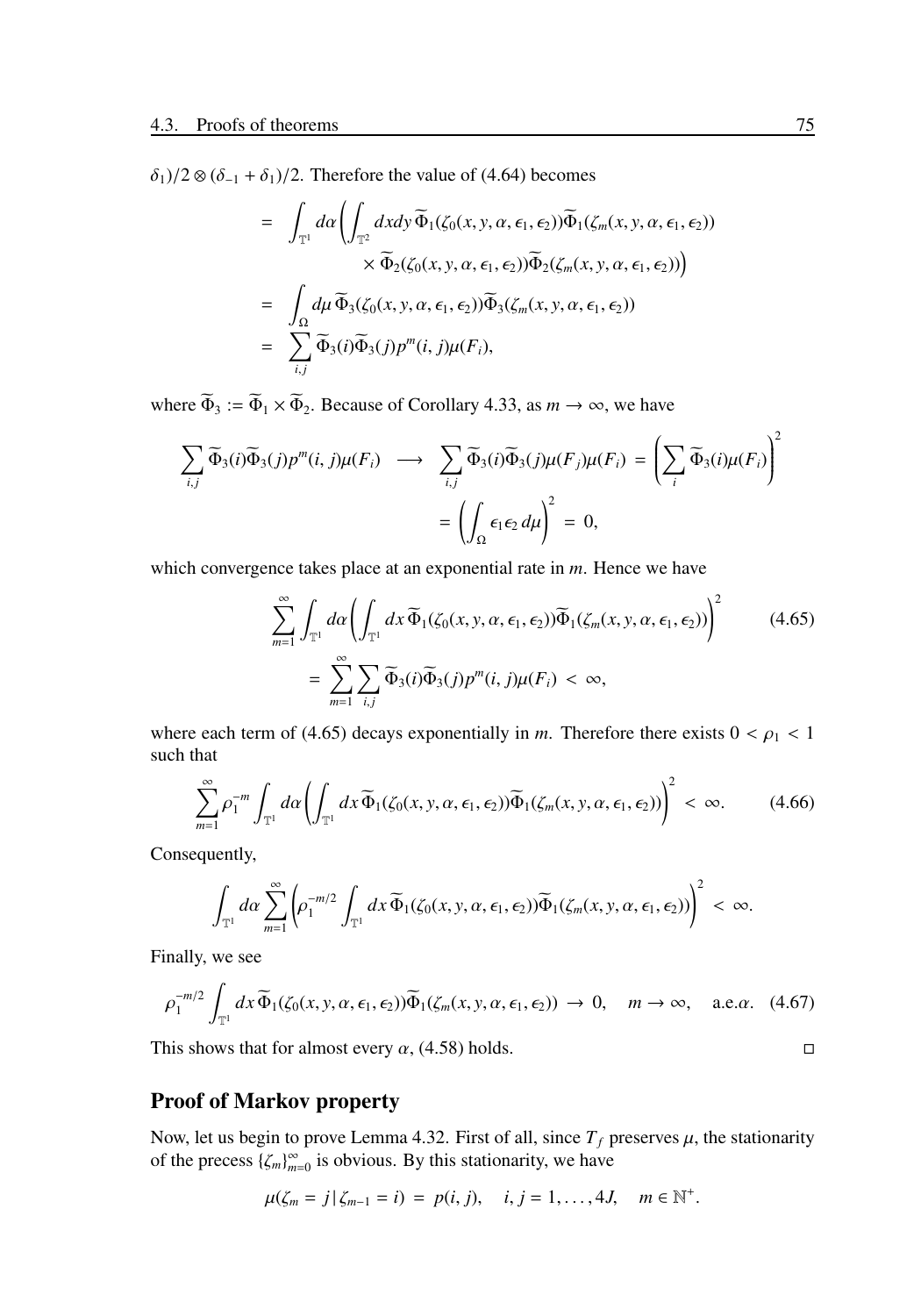In the proof below, we use the following abbreviations.

$$
T_f^{-m} := (T_f^m)^{-1}, \quad \beta^{-m} := (\beta^m)^{-1}.
$$
 (4.68)

**Lemma 4.34** *Let*  $\Delta^{-m}$  *denote the partition of*  $\Omega$  *consisting of all the connected components*  $T_f^{-m}F_j$ ,  $j = 1, \ldots, 4J$ . Then, if  $m' < m$ ,  $\Delta^{-m}$  is a refinement of  $\Delta^{-m'}$ , i.e., for any  $A \in \Delta^{-m}$  *and*  $A' \in \Delta^{-m'}$ , we have either  $A \subset A'$  or  $A \cap A' = \emptyset$ .

*Proof.* Let  $\tilde{C} := \bigcup_{\epsilon_1, \epsilon_2 = -1, 1} C \times \{\epsilon_1\} \times \{\epsilon_2\}$ .<sup>†22</sup> Then  $T_f \tilde{C} \subset \tilde{C}$ . If there are  $A \in \Delta^{-m}$ ,  $A', B' \in \Delta^{-m'}$  ( $B' \neq A'$ ) such that  $A \cap A' \neq \emptyset$  and  $A \cap B' \neq \emptyset$ , then  $A \cap T_f^{-m'}\tilde{C} \neq \emptyset$ . Therefore

$$
0 \neq T_f^m(A \cap T_f^{-m'}\tilde{C}) \subset T_f^m A \cap T_f^m T_f^{-m'}\tilde{C} = T_f^m A \cap T_f^{m-m'}\tilde{C} \subset T_f^m A \cap \tilde{C}.
$$

But this is impossible, because  $T_f^m(A) = F_j$  for some *j*.  $\Box$ 

Let us show the Markov property of  $\{\zeta_m\}_{m=0}^{\infty}$ . Assume  $m \geq 2$  and  $\mu(\zeta_0 = i_0, \dots, \zeta_{m-1} =$ *) > 0.* 

$$
\mu(\zeta_m = j | \zeta_0 = i_0, \dots, \zeta_{m-1} = i_{m-1})
$$
\n
$$
= \mu\left(T_f^{-m} F_j | F_{i_0} \cap T_f^{-1} F_{i_1} \cap \dots \cap T_f^{-m+1} F_{i_{m-1}}\right)
$$
\n
$$
= \frac{\mu\left(F_{i_0} \cap T_f^{-1} F_{i_1} \cap \dots \cap T_f^{-m+1} F_{i_{m-1}} \cap T_f^{-m} F_{i_m}\right)}{\mu\left(F_{i_0} \cap T_f^{-1} F_{i_1} \cap \dots \cap T_f^{-m+1} F_{i_{m-1}}\right)}
$$
\n
$$
= \frac{\mu\left(F_{i_0} \cap T_f^{-1} F_{i_1} \cap \dots \cap T_f^{-m+1} \left(F_{i_{m-1}} \cap T_f^{-1} F_{i_m}\right)\right)}{\mu\left(F_{i_0} \cap T_f^{-1} F_{i_1} \cap \dots \cap T_f^{-m+1} F_{i_{m-1}}\right)}.
$$

The set  $T_f^{-m+1}F_{i_{m-1}}$  consists of 8<sup>*m*−1</sup> connected components of equal measure. It follows from Lemma 4.34 that some of them, say *l* connected components, are included in *F* :=  $F_{i_0} \cap T_f^{-1}F_{i_1} \cap \cdots \cap T_f^{-m+2}F_{m-2}$ , and the other  $8^{m-1} - l$  ones are outside of *F*. The situation is the same for  $T_f^{-m+1} \left( F_{i_{m-1}} \cap T_f^{-1} F_{i_m} \right)$  as well. Therefore

$$
\mu\big(F \cap T_f^{-m+1}\big(F_{i_{m-1}} \cap T_f^{-1}F_{i_m}\big)\big) = \frac{l}{8^{m-1}}\mu\big(T_f^{-m+1}\big(F_{i_{m-1}} \cap T_f^{-1}F_{i_m}\big)\big),\newline \mu\big(F \cap T_f^{-m+1}F_{i_{m-1}}\big) = \frac{l}{8^{m-1}}\mu\big(T_f^{-m+1}F_{i_{m-1}}\big).
$$

Using  $\mu$ -invariance of  $T_f$ , we have

$$
\mu(\zeta_m = j | \zeta_0 = i_0, \dots, \zeta_{m-1} = i_{m-1}) = \frac{\mu\left(T_f^{-m+1}\left(F_{i_{m-1}} \cap T_f^{-1}F_{i_m}\right)\right)}{\mu\left(T_f^{-m+1}F_{i_{m-1}}\right)} \\
= \frac{\mu\left(F_{i_{m-1}} \cap T_f^{-1}F_{i_m}\right)}{\mu(F_{i_{m-1}})} \\
= \mu(\zeta_m = j | \zeta_{m-1} = i_{m-1}),
$$

which proves the Markov property of { $ζ<sub>m</sub>$ }<sup>∞</sup><sub>*m*=0</sub>

<sup>&</sup>lt;sup>†22</sup>*C* is the set defined by (4.63).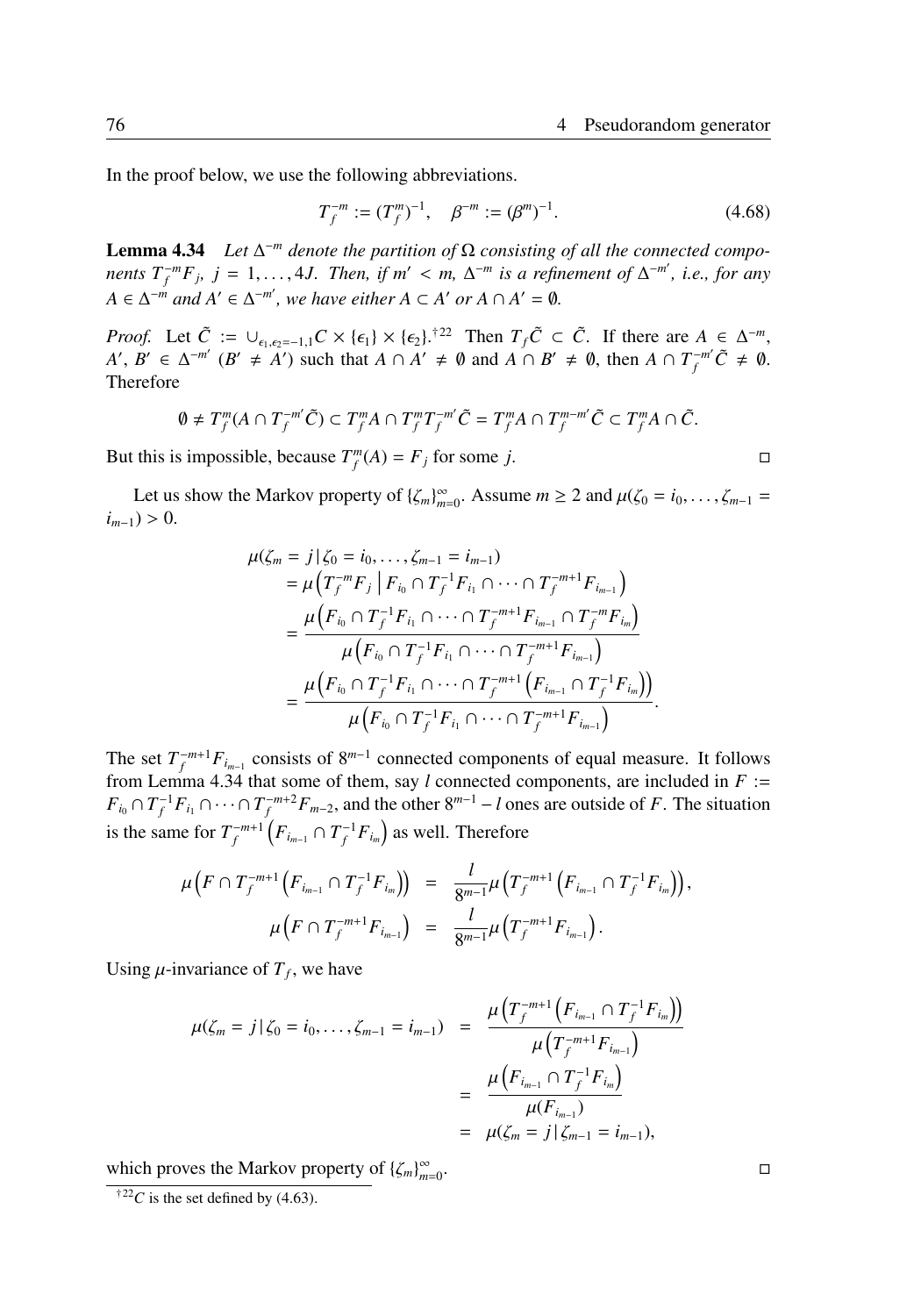# Proof of ergodicity

The irreducibility follows from the ergodicity of  $T_f$ . Let us begin with the following Lemma.

**Lemma 4.35** *Let*  $\phi_i : \mathbb{T}^3 \to \mathbb{C}$ ,  $i = 1, 2$ , be measurable functions which satisfy

$$
\phi_1(x, y, \alpha) = \phi_1(2x, 2y, 2\alpha) f(x, \alpha), \quad a.e., \tag{4.69}
$$

$$
\phi_2(x, y, \alpha) = \phi_2(2x, 2y, 2\alpha) f(x, \alpha) f(y, \alpha), \quad a.e. \tag{4.70}
$$

*Then we have*  $\phi_1 = \phi_2 = 0$ , *a.e.* 

*Proof.* Let  $i = 1, 2$ . Since f has no 0's, (4.69) shows that the set of 0's of  $\phi_i(x, y, \alpha)$  and the set of 0's of  $\phi_i(2x, 2y, 2\alpha)$  coincide, which means it is  $\beta$ -invariant, and hence, of Lebesgue measure 0 or 1 by the ergodicity of  $\beta$ . If its measure is 1, then the proof ends. So suppose that  $\phi_i \neq 0$ , a.e.. If  $\phi_1$  and  $\phi_2$  satisfy (4.69) and (4.70), then the signs of the real parts of  $\phi_1$  and  $\phi_2$  also satisfy (4.69) and (4.70). Therefore we may assume that  $\phi_i \in \{-1, 1\}$ .

We pay attention to the following subset of  $\mathbb{T}^3$ .

$$
A := \left\{ (x, y, \alpha) \middle| \begin{array}{l} \frac{1}{2} < x < 1, \\ \frac{1}{2} < y < 1, \end{array} \right. \xrightarrow[\frac{1}{2} < y + k_{l-1}\alpha < 1] \xrightarrow[1]{l} \left. \begin{array}{l} 1 < x + k_{l-1}\alpha < \frac{3}{2}, \\ 1 < x + k_{l-1}\alpha < \frac{3}{2}, \end{array} \right\}.
$$
\n(4.71)

It is easy to see that *A* is a non-empty domain. If  $(x, y, \alpha) \in A$  then

$$
r_1(x) = r_1(x + k_1\alpha) = \cdots = r_1(x + k_{l-2}\alpha) = -1, \quad r_1(x + k_{l-1}\alpha) = 1,
$$
  

$$
r_1(y) = r_1(y + k_1\alpha) = \cdots = r_1(y + k_{l-1}\alpha) = -1,
$$

so, by the fact that *l* is even and the definition of *f* (4.59), we see

$$
f(x, \alpha) = -1, \quad f(y, \alpha) = 1, \quad (x, y, \alpha) \in A. \tag{4.72}
$$

Let us recall the abbreviations (4.68).

$$
\beta^{-m}A := \{ (x, y, \alpha) \in \mathbb{T}^3 \, | \, \beta^m(x, y, \alpha) \in A \, \}.
$$

Each connected component of  $\beta^{-1}A$  is similar to A itself, in particular, the set

$$
B_0^{(-1)} := \left\{ (x, y, \alpha) \left| \begin{array}{cc} \frac{3}{4} < x < 1, & \frac{3}{4} < x + k_{l-2}\alpha < 1, & 1 < x + k_{l-1}\alpha < \frac{5}{4}, \\ \frac{3}{4} < y < 1, & \frac{3}{4} < y + k_{l-1}\alpha < 1 & \end{array} \right. \right\}.
$$

is a subset of *A*. So, by (4.72), we have  $f(x, \alpha) = -1$ ,  $f(y, \alpha) = 1$  on  $B_0^{(-1)}$  $_{0}^{(-1)}.$ Now, the given equations (4.69) and (4.70) imply that

$$
\phi_i(x, y, \alpha)\phi_i(2x, 2y, 2\alpha) = -1, \qquad (x, y, \alpha) \in B_0^{(-1)}.
$$
 (4.73)

If  $\phi_i(x, y, \alpha) \equiv 1$ , a.e. on *A*, we would have  $\phi_i(2x, 2y, 2\alpha) \equiv 1$ , a.e. on  $B_0^{(-1)}$  $_0^{(-1)}$ , which contradicts (4.73). Therefore  $\phi_i \neq 1$  on *A*. Similarly,  $\phi_i \neq -1$  on *A*. Hence

$$
\frac{1}{|A|} \int_{A} \phi_i(x, y, \alpha) dx dy d\alpha =: a_i \in (-1, 1), \tag{4.74}
$$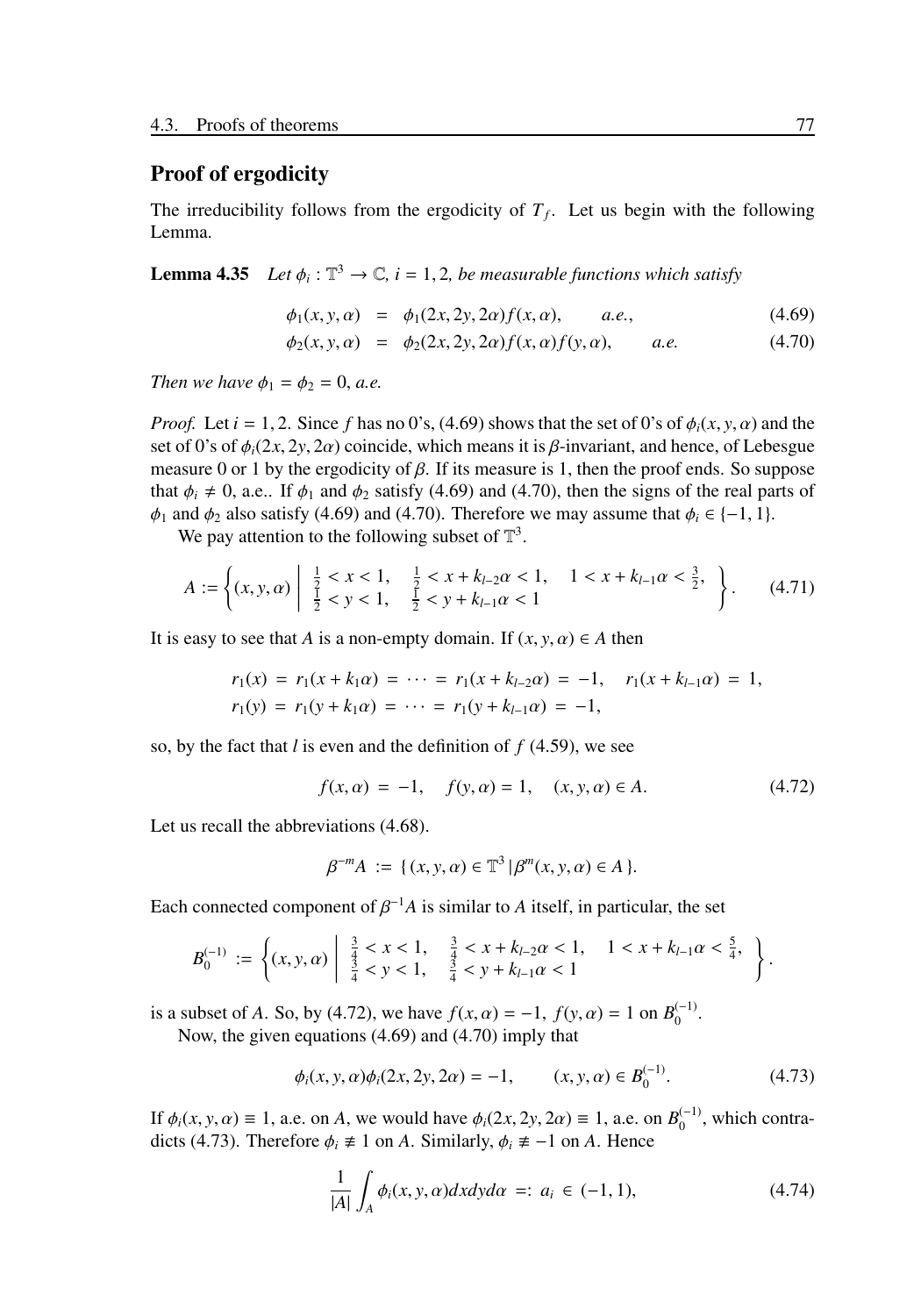where |*A*| stands for the Lebesgue measure of *A*. Next, Lemma 4.34 implies that, for any *m*,  $f(x, \alpha)$  and  $f(y, \alpha)$  are constant on any connected component  $B^{(-m)}$  of  $\beta^{-m}A$ . Therefore, by (4.69) and (4.70), on  $B^{(-m)}$ ,

$$
\phi_i(x, y, \alpha)\phi_i(2x, 2y, 2\alpha) \equiv 1
$$
 or  $\phi_i(x, y, \alpha)\phi_i(2x, 2y, 2\alpha) \equiv -1.$  (4.75)

Let us show

$$
\frac{1}{|B^{(-m)}|} \int_{B^{(-m)}} \phi_i(x, y, \alpha) dx dy d\alpha = \pm a_i
$$
 (4.76)

by induction. First, when *m* = 1, by (4.75) and a change of variables  $x' = 2x$ ,  $y' =$ 2*y*, α′ = 2α,

$$
\int_{B^{(-1)}} \phi_i(x, y, \alpha) dx dy d\alpha = \pm \int_{B^{(-1)}} \phi_i(2x, 2y, 2\alpha) dx = \pm \frac{1}{8} \int_A \phi_i(x', y', \alpha') dx' dy' d\alpha'.
$$
\n(4.77)

Since  $|B^{(-1)}| = \frac{1}{8}|A|$ ,

$$
\frac{1}{|B^{(-1)}|} \int_{B^{(-1)}} \phi_i(x, y, \alpha) dx dy d\alpha = \pm a_i.
$$
 (4.78)

 Next, assume (4.76) up to *m* − 1. Then for *m*, by (4.75), in a similar way as (4.77), we see

$$
\int_{B^{(-m)}} \phi_i(x,y,\alpha) dx dy d\alpha = \pm \int_{B^{(-m)}} \phi_i(2x,2y,2\alpha) dx dy d\alpha = \pm \frac{1}{8} \int_{\beta B^{(-m)}} \phi_i(x,y,\alpha) dx dy d\alpha.
$$

Here  $\beta B^{(-m)}$  is a connected component, say  $B^{(-m+1)}$ , of  $\beta^{-m+1}A$ . We also have  $|B^{(-m)}|$  =  $\frac{1}{8}$ | $B^{(-m+1)}$ |, and hence

$$
\frac{1}{|B^{(-m)}|}\int_{B^{(-m)}}\phi_i(x,y,\alpha)dxdyd\alpha = \pm \frac{1}{|B^{(-m+1)}|}\int_{B^{(-m+1)}}\phi_i(x,y,\alpha)dxdyd\alpha.
$$

Thus (4.76) holds for any  $m = 1, 2, ...$ 

Now, the set  $\bigcup_{m=1}^{\infty} \beta^{-m}A$  is dense in  $\mathbb{T}^3$ , and any cube of edge length  $0 < \varepsilon < 1$  includes at least one connected component of  $\beta^{-m}A$ , if  $m \geq \lfloor -\log_2 \varepsilon \rfloor + 2$ . Consequently, there exists a  $\delta > 0$  such that for any cube  $S \subset \mathbb{T}^3$ , it holds that

$$
-1 + \delta < \frac{1}{|S|} \int_{S} \phi_i(x, y, \alpha) dx dy d\alpha < 1 - \delta. \tag{4.79}
$$

On the other hand, since  $\phi_i$  is a  $\{-1, 1\}$ -valued measurable function, by Lebesgue's density theorem, it holds that,  $S(x, y, \alpha; \varepsilon)$  being the cube of edge length  $\varepsilon > 0$  and center  $(x, y, \alpha)$ , we have

$$
\lim_{\varepsilon \to 0} \frac{1}{|S(x, y, \alpha; \varepsilon)|} \int_{S(x, y, \alpha; \varepsilon)} \phi_i(x', y', \alpha') dx' dy' d\alpha' = -1 \text{ or } 1, \quad \text{a.e.}(x, y, \alpha) \in \mathbb{T}^3.
$$

This contradicts (4.79). Thus  $\phi_i \equiv 0$  a.e. □

Let us show the ergodicity of  $T_f$  to prove Lemma 4.32. We will show that if a measurable function  $\phi : \Omega = \mathbb{T}^3 \times \{-1, 1\}^2 \to \mathbb{C}$  is  $T_f$ -invariant, i.e.,

$$
\phi(x, y, \alpha, \epsilon_1, \epsilon_2) = \phi(2x, 2y, 2\alpha, \epsilon_1 f(x, \alpha), \epsilon_2 f(y, \alpha)), \quad \mu\text{-a.e.,}
$$
\n(4.80)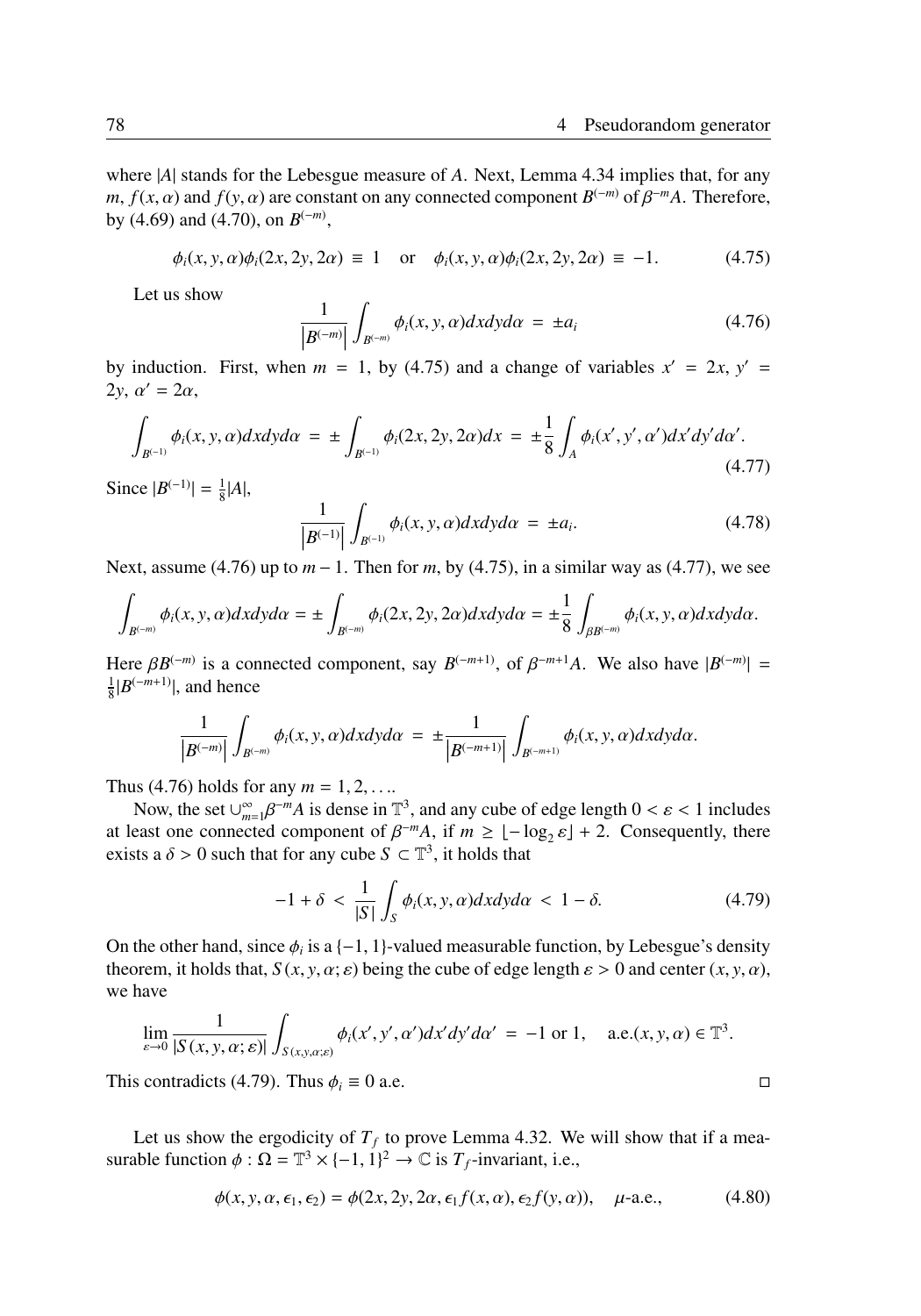then  $\phi$  ≡constant  $\mu$ -a.e.

Let  $\psi_1(x, y, \alpha) := \sum_{\epsilon_1, \epsilon_2} \phi(x, y, \alpha, \epsilon_1, \epsilon_2)$ . Then

$$
\psi_1(x, y, \alpha) = \sum_{\epsilon_1, \epsilon_2} \phi(2x, 2y, 2\alpha, \epsilon_1 f(x, \alpha), \epsilon_2 f(y, \alpha))
$$
  
= 
$$
\sum_{\epsilon_1, \epsilon_2} \phi(2x, 2y, 2\alpha, \epsilon_1, \epsilon_2)
$$
  
= 
$$
\psi_1(2x, 2y, 2\alpha),
$$

i.e.,  $\psi_1$  is invariant under the dyadic transformation  $\beta$ . By the ergodicity of  $\beta$ , we see that  $\psi_1 \equiv c = \text{constant}$ , a.e. If we take  $\phi - c/4$  instead of  $\phi$ , then we have  $\psi_1 \equiv 0$ , a.e., so we may assume  $\psi_1 \equiv 0$ , a.e.

Next, let  $\psi_2(x, y, \alpha, \epsilon_1) := \sum_{\epsilon_2} \phi(x, y, \alpha, \epsilon_1, \epsilon_2)$ . Then

$$
\psi_2(x, y, \alpha, \epsilon_1) = \sum_{\epsilon_2} \phi(2x, 2y, 2\alpha, \epsilon_1 f(x, \alpha), \epsilon_2 f(y, \alpha))
$$

$$
= \sum_{\epsilon_2} \phi(2x, 2y, 2\alpha, \epsilon_1 f(x, \alpha), \epsilon_2)
$$

$$
= \psi_2(2x, 2y, 2\alpha, \epsilon_1 f(x, \alpha)),
$$

i.e.,

$$
\psi_2(x, y, \alpha, -1) = \psi_2(2x, 2y, 2\alpha, -f(x, \alpha))
$$
  
= 
$$
\psi_2(2x, 2y, 2\alpha, -1) \mathbf{1}_{\{f(x, \alpha) = 1\}} + \psi_2(2x, 2y, 2\alpha, 1) \mathbf{1}_{\{f(x, \alpha) = -1\}}.
$$

Since  $\psi_2(2x, 2y, 2\alpha, -1) + \psi_2(2x, 2y, 2\alpha, 1) = \psi_1(x, y, \alpha) \equiv 0$ ,

$$
\psi_2(x, y, \alpha, -1) = \psi_2(2x, 2y, 2\alpha, -1) \left( \mathbf{1}_{\{f(x, \alpha) = 1\}} - \mathbf{1}_{\{f(x, \alpha) = -1\}} \right) \n= \psi_2(2x, 2y, 2\alpha, -1) f(x, \alpha).
$$

By Lemma 4.35, we see  $\psi_2(x, y, \alpha, -1) \equiv 0$ , a.e., and hence  $\psi_2(x, y, \alpha, 1) \equiv 0$ , a.e. Thus we see  $\psi_2(x, y, \alpha, \epsilon_1) \equiv 0$ , a.e. $(x, y, \alpha, \epsilon_1)$ . Consequently, by definition,

$$
\phi(x, y, \alpha, \epsilon_1, -1) + \phi(x, y, \alpha, \epsilon_1, 1) = \psi_2 \equiv 0
$$
, a.e.,

i.e., we can write as

$$
\phi(x, y, \alpha, \epsilon_1, \epsilon_2) = \phi(x, y, \alpha, \epsilon_1, 1)\epsilon_2.
$$

Now exchanging the roles of  $\epsilon_1$  and  $\epsilon_2$ , the same argument leads to

$$
\phi(x, y, \alpha, \epsilon_1, \epsilon_2) = \phi(x, y, \alpha, 1, \epsilon_2)\epsilon_1, \quad \text{a.e.}
$$

From the last two equalities, it immediately follows that

$$
\phi(x, y, \alpha, \epsilon_1, \epsilon_2) = \phi(x, y, \alpha, 1, 1)\epsilon_1 \epsilon_2, \quad \text{a.e.}
$$

Therefore,  $\phi$  is  $T_f$ -invariant (4.80), if and only if

$$
\phi(x, y, \alpha, 1, 1) = \phi(2x, 2y, 2\alpha, 1, 1) f(x, \alpha) f(y, \alpha), \quad \text{a.e.}
$$

Then Lemma 4.35 implies  $\phi \equiv 0$ , a.e., thus  $T_f$  is ergodic, and hence  $\{\zeta_m\}_{m=0}^{\infty}$  is irreducible.

□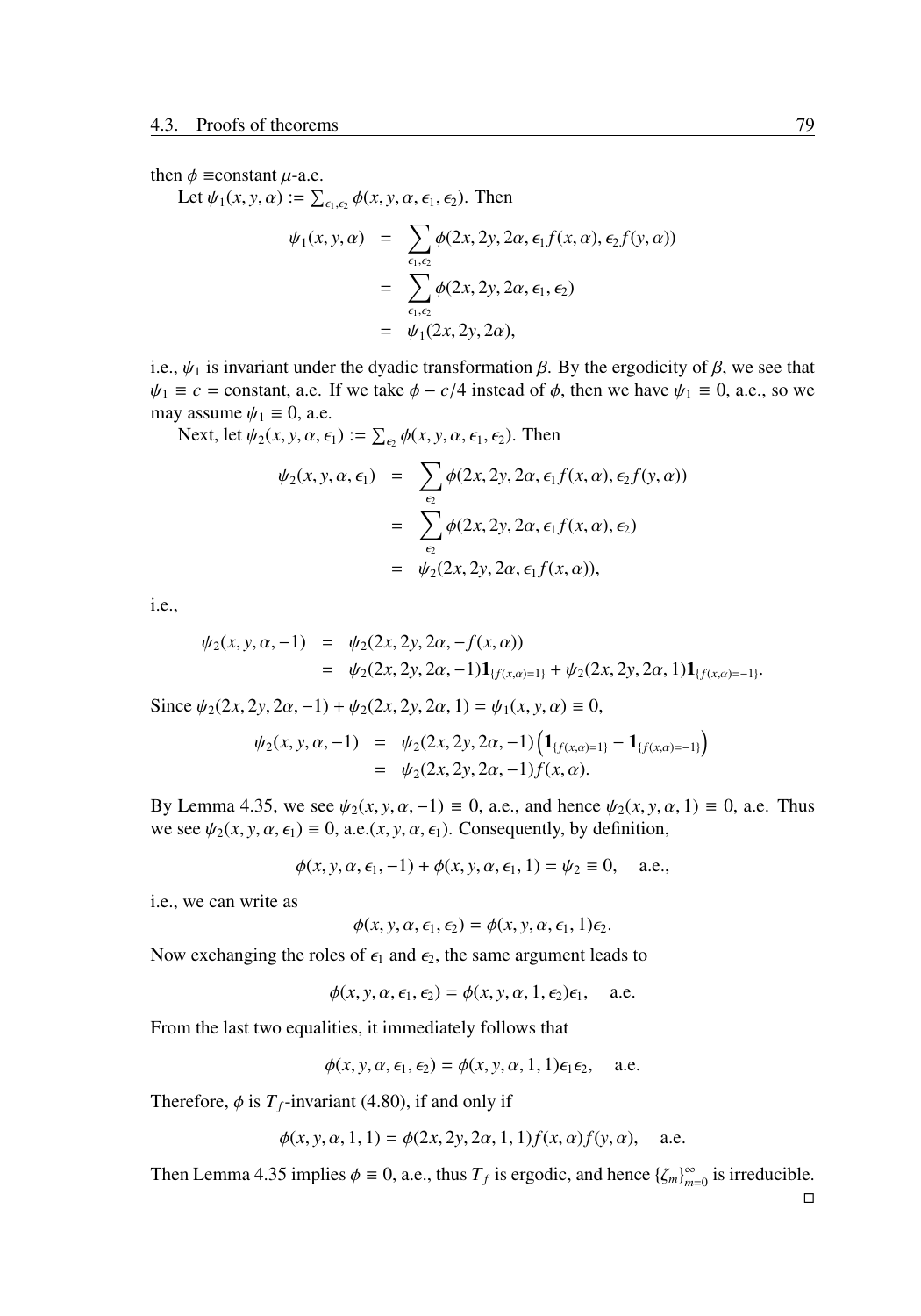# Proof of aperiodicity

Now we have only to prove the aperiodicity of the process  $\{\zeta_m\}_{m=0}^{\infty}$  to prove Lemma 4.32. Since we proved the irreducibility, it is sufficient to show that  $\mu(\zeta_0 = \zeta_1) > 0$ .

We first set

$$
F' := \left\{ (x, y, \alpha) \middle| \begin{array}{ll} 0 < x < \frac{1}{2}, & 0 < x + k_{l-1}\alpha < \frac{1}{2}, \\ 0 < y < \frac{1}{2}, & 0 < y + k_{l-1}\alpha < \frac{1}{2} \end{array} \right\},
$$
\n
$$
F := F' \times \{1\} \times \{1\} \subset \Omega,
$$
\n
$$
F'' := \left\{ (x, y, \alpha) \middle| \begin{array}{ll} 0 < x < \frac{1}{4}, & 0 < x + k_{l-1}\alpha < \frac{1}{4}, \\ 0 < y < \frac{1}{4}, & 0 < y + k_{l-1}\alpha < \frac{1}{4} \end{array} \right\},
$$
\n
$$
H := F'' \times \{1\} \times \{1\} \subset \Omega.
$$

Then  $F = F_j$  for some  $j = 1, ..., 4J$ , and  $H \subset F$ . Since  $f(x, \alpha) = f(y, \alpha) = 1$  for  $(x, y, \alpha) \in F''$ , we see

$$
\forall (x, y, \alpha, \epsilon_1, \epsilon_2) \in H, \quad \zeta_0(x, y, \alpha, \epsilon_1, \epsilon_2) = \zeta_1(x, y, \alpha, \epsilon_1, \epsilon_2) = j.
$$

Since  $\mu(H) > 0$ , we finally see that  $\{\zeta_m\}_{m=0}^{\infty}$  is aperiodic.

Thus we have completed the proof of Lemma 4.32, and hence Theorem 4.11′ (Theorem 4.11).  $\square$ 

### 4.3.5 Precise estimate of exponential decay of two-term correlation

We will estimate the exponent  $\rho$  of the convergence rate appeared in Theorem 4.11' (Theorem 4.11). For the two-term correlation, we have the following theorem.<sup>†23</sup>

**Theorem 4.36** (*cf.* [41]) For any  $\rho > \rho_0 := \sqrt{(1 +$  $\sqrt{17}$  /8 = 0.80024 . . ., *it holds that*  $\mathbf{E}\left[X_0^{(m)}\right]$  $\chi_0^{(m)}(\bullet\ ;\alpha)X_k^{(m)}$  $\begin{bmatrix} (m) \\ k \end{bmatrix} (\bullet; \alpha)$  =  $o(\rho^m)$ ,  $m \to \infty$ ,  $k \in \mathbb{N}^+$ , *a.e.*  $\alpha$ .

In fact, more precisely, the following equality holds.

Theorem 4.37

$$
\int_{\mathbb{T}^1} d\alpha \left( \mathbf{E} \left[ X_0^{(m)}(\bullet;\alpha) X_k^{(m)}(\bullet;\alpha) \right] \right)^2
$$
\n
$$
= \left( \frac{1}{2} + \frac{5\sqrt{17}}{102} \right) \left( \frac{1+\sqrt{17}}{8} \right)^m + \left( \frac{1}{2} - \frac{5\sqrt{17}}{102} \right) \left( \frac{1-\sqrt{17}}{8} \right)^m, \quad m, k \in \mathbb{N}^+.
$$

 $\dagger$ <sup>23</sup>Takanobu determined  $\rho$  for a special four-term correlation. (a private communication)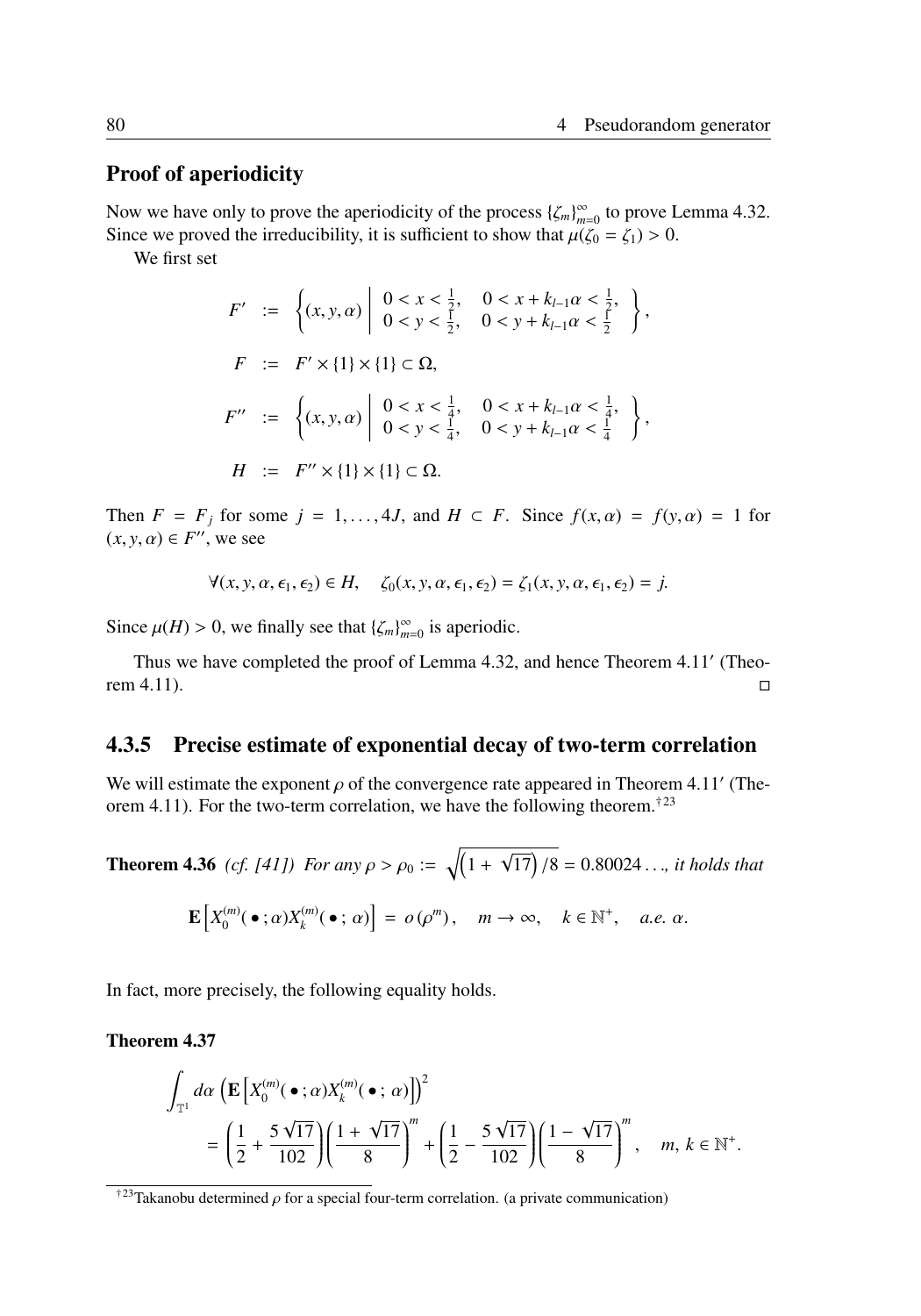Theorem 4.37 implies Theorem 4.36, which can be shown just like (4.66) implies (4.67). The constant  $\rho_0$  in Theorem 4.36 is best possible, i.e., it cannot be taken smaller.

*Proof of Theorem 4.37.* We use a recursion formula to prove the theorem ([41]). First, note that since the Lebesgue measure is invariant under the transformation  $\mathbb{T}^1 \ni x \mapsto kx \in$  $\mathbb{T}^1$ , it is sufficient to prove it for  $k = 1$  only.

Now, for each  $m \in \mathbb{N}^+$ , set

$$
a_m := \int_{\mathbb{T}^1} d\alpha \left( \mathbf{E} \left[ X_0^{(m)}(\bullet;\alpha) X_1^{(m)}(\bullet;\alpha) \right] \right)^2 = \int_{\mathbb{T}^1} d\alpha \left( \int_{\mathbb{T}^1} \prod_{i=1}^m r_i(x) r_i(x+\alpha) dx \right)^2.
$$

By showing the following two equality, we prove Theorem 4.37.

$$
a_1 = a_2 = \frac{1}{3} \tag{4.81}
$$

$$
a_{m+2} = \frac{1}{4}a_{m+1} + \frac{1}{4}a_m, \quad m \in \mathbb{N}^+ \tag{4.82}
$$

*Proof of (4.81).* Using

$$
\int_{\mathbb{T}^1} r_1(x)r_1(x+\alpha)dx = |2-4\alpha|-1,
$$
\n(4.83)

we have

$$
a_1 = \int_{\mathbb{T}^1} d\alpha \left( \int_{\mathbb{T}^1} r_1(x) r_1(x+\alpha) dx \right)^2 = \int_{\mathbb{T}^1} (|2-4\alpha|-1)^2 d\alpha = \frac{1}{3}.
$$

Next, note that  $r_1(x)r_2(x) = r_1\left(x + \frac{1}{4}\right)$ , and we see

$$
a_2 = \int_{\mathbb{T}^1} d\alpha \left( \int_{\mathbb{T}^1} r_1(x) r_2(x) r_1(x + \alpha) r_2(x + \alpha) dx \right)^2
$$
  
= 
$$
\int_{\mathbb{T}^1} d\alpha \left( \int_{\mathbb{T}^1} r_1\left(x + \frac{1}{4}\right) r_1\left(x + \alpha + \frac{1}{4}\right) dx \right)^2
$$
  
= 
$$
\int_{\mathbb{T}^1} d\alpha \left( \int_{\mathbb{T}^1} r_1(x) r_1(x + \alpha) dx \right)^2 = a_1.
$$

*Proof of (4.82).* Imitating (4.29), we define

$$
A^{(m)}(\alpha) \; := \; \int_{\mathbb{T}^1} \prod_{i=1}^m r_i(x) r_i(x+\alpha) \, dx.
$$

In this section below, we let E denote the mean (Lebesgue integral) with respect to  $\alpha$ . In particular, we have  $a_m = \mathbf{E} |A^{(m)}(\alpha)^2|$ . Set

$$
\begin{cases}\n\xi_m &:= \mathbf{E}\left[A(\alpha^{(m)U})^2 + A(\alpha^{(m)L})^2\right], \\
\eta_m &:= \mathbf{E}\left[A(\alpha^{(m)U})A(\alpha^{(m)L})\right].\n\end{cases}
$$

Using these quantities, we give a heuristic method to find the recursion formula (4.82).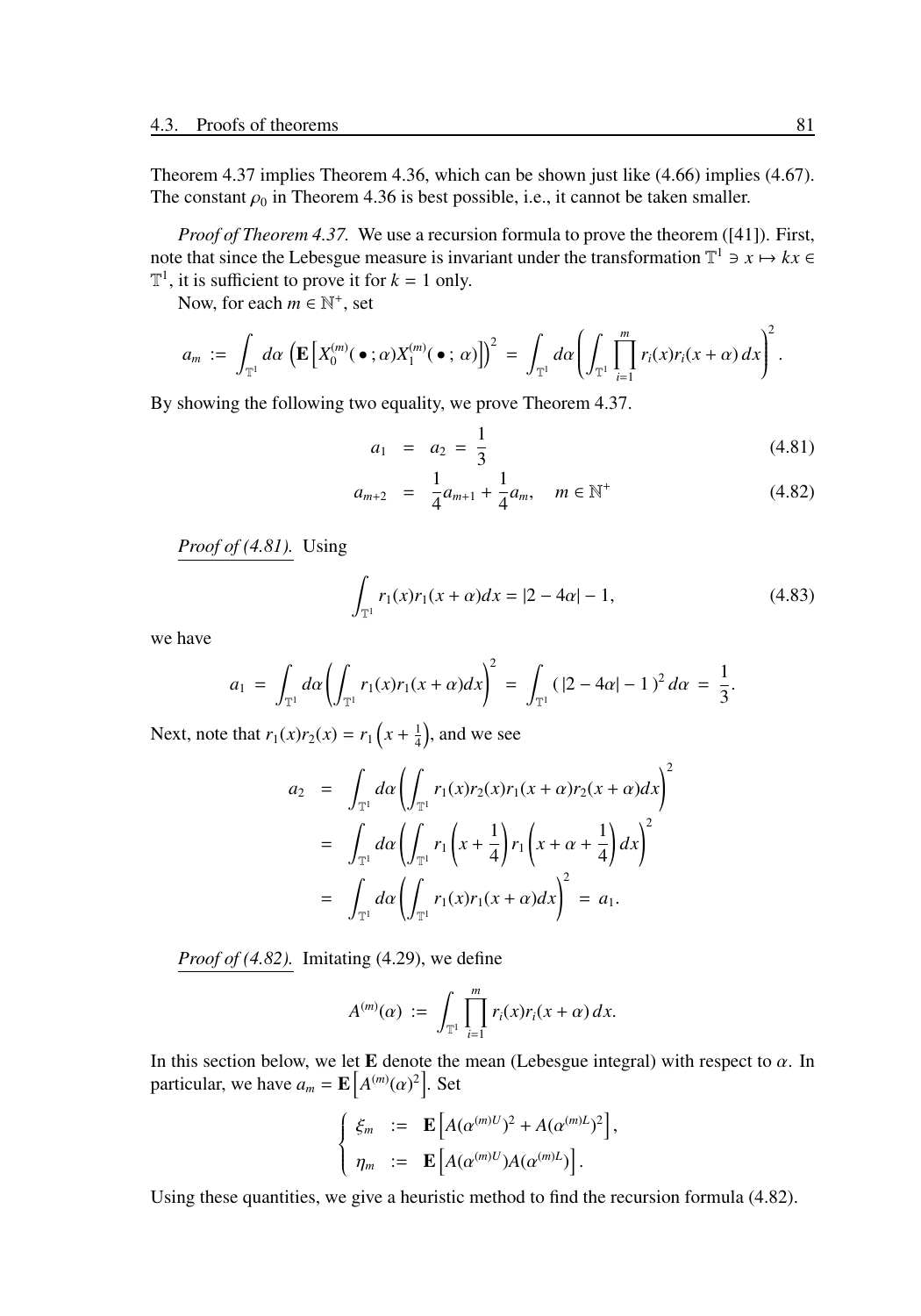Lemma 4.38

$$
a_m = \frac{1}{3}\xi_m + \frac{1}{3}\eta_m, \tag{4.84}
$$

$$
\begin{pmatrix} \xi_{m+1} \\ \eta_{m+1} \end{pmatrix} = \begin{pmatrix} \frac{3}{4} & \frac{1}{2} \\ -\frac{1}{4} & -\frac{1}{2} \end{pmatrix} \begin{pmatrix} \xi_m \\ \eta_m \end{pmatrix} . \tag{4.85}
$$

Proof. By Theorem 4.13',

$$
A^{(m)}(\alpha) = (1 - 2^m \langle \alpha \rangle_m) A(\alpha^{(m)L}) + 2^m \langle \alpha \rangle_m A(\alpha^{(m)U}),
$$

where  $A(\bullet)$  is the function given in Definition 4.20, and  $\langle \alpha \rangle_m := \alpha - \lfloor \alpha \rfloor_m$ . From this equality, it follows that

$$
a_m = \mathbf{E} \left[ (1 - 2^m \langle \alpha \rangle_m)^2 A(\alpha^{(m)L})^2 \right] + \mathbf{E} \left[ (2^m \langle \alpha \rangle_m)^2 A(\alpha^{(m)L})^2 \right]
$$
  
+2
$$
\mathbf{E} \left[ (1 - 2^m \langle \alpha \rangle_m) A(\alpha^{(m)L}) (2^m \langle \alpha \rangle_m) A(\alpha^{(m)L}) \right]
$$
  
= 
$$
\mathbf{E} \left[ (1 - 2^m \langle \alpha \rangle_m)^2 \right] \mathbf{E} \left[ A(\alpha^{(m)L})^2 \right] + \mathbf{E} \left[ (2^m \langle \alpha \rangle_m)^2 \right] \mathbf{E} \left[ A(\alpha^{(m)L})^2 \right]
$$
  
+2
$$
\mathbf{E} \left[ (1 - 2^m \langle \alpha \rangle_m) (2^m \langle \alpha \rangle_m) \right] \mathbf{E} \left[ A(\alpha^{(m)L}) A(\alpha^{(m)L}) \right],
$$

where we used the independence of  $\langle \alpha \rangle_m$  and  $\alpha^{(m)L}$  or  $\alpha^{(m)U}$ . Since  $2^m \langle \alpha \rangle_m = \langle 2^m \alpha \rangle$ , its distribution is equal to the distribution of  $\alpha$  itself, i.e., the uniform distribution, and hence,

$$
a_m = \mathbf{E} \left[ (1 - \alpha)^2 \right] \mathbf{E} \left[ A (\alpha^{(m)L})^2 \right] + \mathbf{E} \left[ \alpha^2 \right] \mathbf{E} \left[ A (\alpha^{(m)U})^2 \right]
$$
  
+2
$$
\mathbf{E} \left[ (1 - \alpha) \alpha \right] \mathbf{E} \left[ A (\alpha^{(m)U}) A (\alpha^{(m)L}) \right]
$$
  
= 
$$
\frac{1}{3} \mathbf{E} \left[ A (\alpha^{(m)U})^2 \right] + \frac{1}{3} \mathbf{E} \left[ A (\alpha^{(m)L})^2 \right] + \frac{1}{3} \mathbf{E} \left[ A (\alpha^{(m)U}) A (\alpha^{(m)L}) \right],
$$

which shows (4.84). Next, by Lemma 4.21,

$$
\mathbf{E}\left[A(\alpha^{(m+1)U})^{2} + A(\alpha^{(m+1)L})^{2}\right]
$$
\n
$$
= \mathbf{E}\left[\frac{1}{4}\left(A(\mathcal{U}\alpha^{(m+1)U}) + A(\mathcal{L}\alpha^{(m+1)U})\right)^{2} + \frac{1}{4}\left(A(\mathcal{U}\alpha^{(m+1)L}) + A(\mathcal{L}\alpha^{(m+1)L})\right)^{2}\right]
$$
\n
$$
= \mathbf{E}\left[\frac{1}{4}\left(A(\alpha^{(m)U}) + A(\alpha^{(m)L})\right)^{2} + A(\alpha^{(m)L})^{2} ; d_{m+1}(\alpha) = 0\right]
$$
\n
$$
+ \mathbf{E}\left[A(\alpha^{(m)U})^{2} + \frac{1}{4}\left(A(\alpha^{(m)U}) + A(\alpha^{(m)L})\right)^{2} ; d_{m+1}(\alpha) = 1\right]
$$
\n
$$
= \frac{1}{2}\mathbf{E}\left[\frac{1}{4}\left(A(\alpha^{(m)U}) + A(\alpha^{(m)L})\right)^{2} + A(\alpha^{(m)L})^{2}\right]
$$
\n
$$
+ \frac{1}{2}\mathbf{E}\left[A(\alpha^{(m)U})^{2} + \frac{1}{4}\left(A(\alpha^{(m)U}) + A(\alpha^{(m)L})\right)^{2}\right]
$$
\n
$$
= \frac{3}{4}\mathbf{E}\left[A(\alpha^{(m)U})^{2} + A(\alpha^{(m)L})^{2}\right] + \frac{1}{2}\mathbf{E}\left[A(\alpha^{(m)U})A(\alpha^{(m)L})\right].
$$